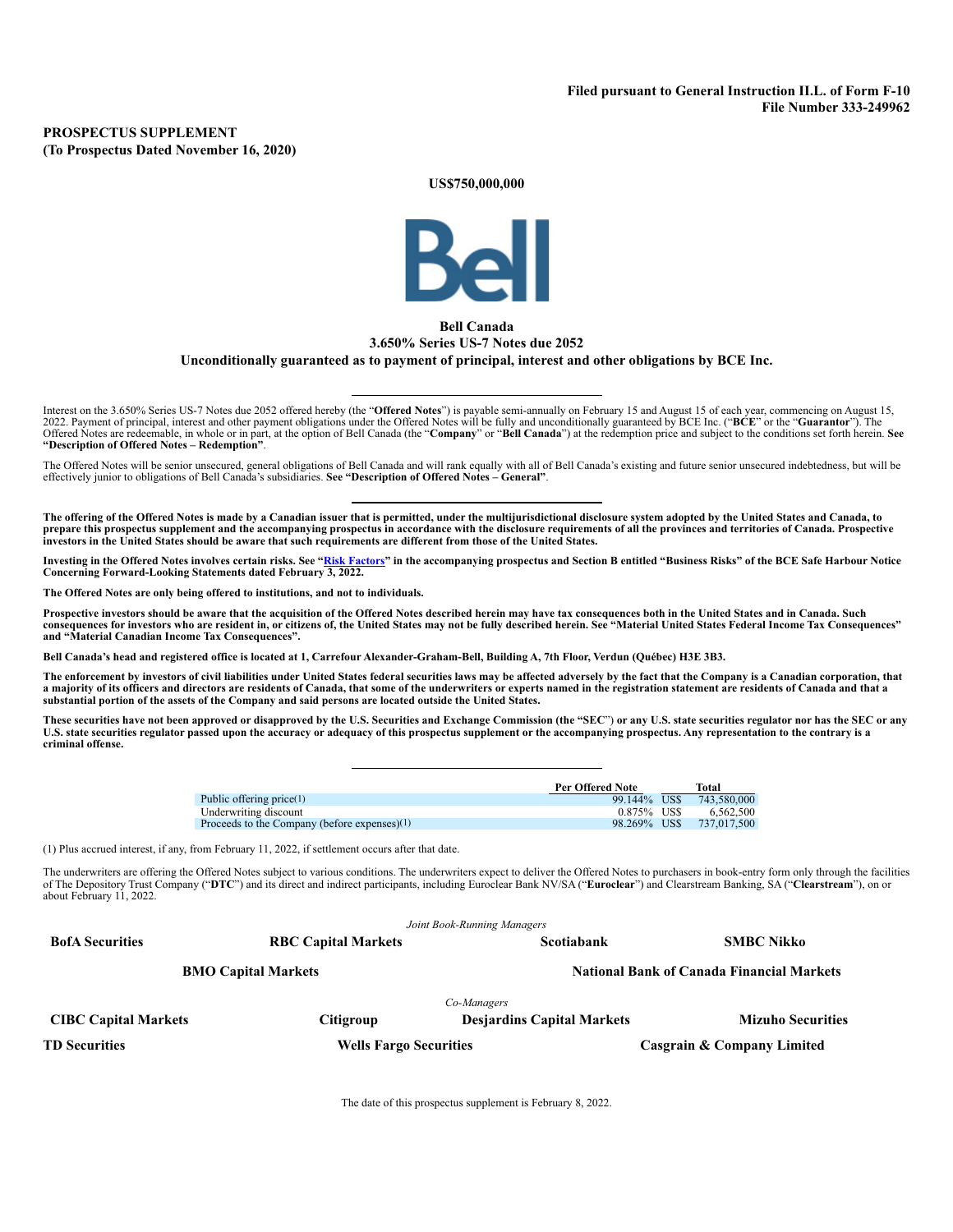# **There is no established trading market through which the Offered Notes may be sold and investors may not be able to resell the Offered Notes purchased under this prospectus supplement and the accompanying prospectus. This may affect the pricing of the Offered Notes in the secondary market, the transparency and availability of trading prices, the liquidity of the securities, and the extent of issuer regulation.**

This prospectus supplement has been prepared on the basis that any offer of the Offered Notes in any member state of the European Economic Area ("**EEA**") will be made pursuant to an exemption under Regulation (EU) 2017/1129 (as amended or superseded, the "**Prospectus Regulation**") from the requirement to produce or publish a prospectus for offers of Offered Notes. Accordingly, any person making or intending to make an offer within a member state of the EEA of the Offered Notes which are the subject of an offering contemplated in this prospectus supplement may only do so to legal entities which are qualified investors as defined in the Prospectus Regulation, provided that no such offer of Offered Notes shall require the Company or any underwriter to produce or publish a prospectus pursuant to Article 3 of the Prospectus Regulation in relation to such offer.

**Prohibition of Sales to EEA retail investors** – The Offered Notes are not intended to be offered, sold or otherwise made available to and should not be offered, sold or otherwise made available to any retail investor in the EEA. For these purposes, a "retail investor" means a person who is one (or more) of: (i) a retail client as defined in point (11) of Article 4(1) of Directive 2014/65/EU (as amended, "**MiFID II**"); (ii) a customer within the meaning of Directive (EU) 2016/97 (as amended, the "**IDD**"), where that customer would not qualify as a professional client as defined in point (10) of Article 4(1) of MiFID II; or (iii) not a qualified investor as defined in the Prospectus Regulation. Consequently, no key information document required by Regulation (EU) No 1286/2014 (as amended, the "**PRIIPs Regulation**") for offering or selling the Offered Notes or otherwise making them available to retail investors in the EEA has been prepared and therefore offering or selling the Offered Notes or otherwise making them available to any retail investor in the EEA may be unlawful under the PRIIPs Regulation.

This prospectus supplement has been prepared on the basis that any offer of the Offered Notes in the United Kingdom ("**UK**") will be made pursuant to an exemption under the Prospectus Regulation as it forms part of domestic law by virtue of the European Union (Withdrawal) Act 2018 (the "**UK Prospectus Regulation**") and the Financial Services and Markets Act 2000 (as amended, the "**FSMA**") from the requirement to produce or publish a prospectus for offers of Offered Notes. Accordingly, any person making or intending to make an offer in the UK of the Offered Notes which are the subject of an offering contemplated in this prospectus supplement may only do so to legal entities which are qualified investors as defined in the UK Prospectus Regulation, provided that no such offer of Offered Notes shall require the Company or any underwriter to produce or publish a prospectus pursuant to Article 3 of the UK Prospectus Regulation or section 85 of the FSMA, in each case in relation to such offer.

**Prohibition of Sales to UK retail investors –** The Offered Notes are not intended to be offered, sold or otherwise made available to and should not be offered, sold or otherwise made available to any retail investor in the UK. For these purposes, a "retail investor" means a person who is one (or more) of: (i) a retail client, as defined in point (8) of Article 2 of Regulation (EU) No 2017/565 as it forms part of domestic law by virtue of the European Union (Withdrawal) Act 2018 ("**EUWA**"); (ii) a customer within the meaning of the provisions of the FSMA and any rules or regulations made under the FSMA to implement the IDD, where that customer would not qualify as a professional client, as defined in point (8) of Article 2(1) of Regulation (EU) No 600/2014 as it forms part of domestic law by virtue of the EUWA ("**UK MiFIR**"); or (iii) not a qualified investor as defined in Article 2 of the UK Prospectus Regulation. Consequently no key information document required by the PRIIPs Regulation as it forms part of domestic law by virtue of the EUWA (the "**UK PRIIPs Regulation**") for offering or selling the Offered Notes or otherwise making them available to retail investors in the UK has been prepared and therefore offering or selling the Offered Notes or otherwise making them available to any retail investor in the UK may be unlawful under the UK PRIIPs Regulation.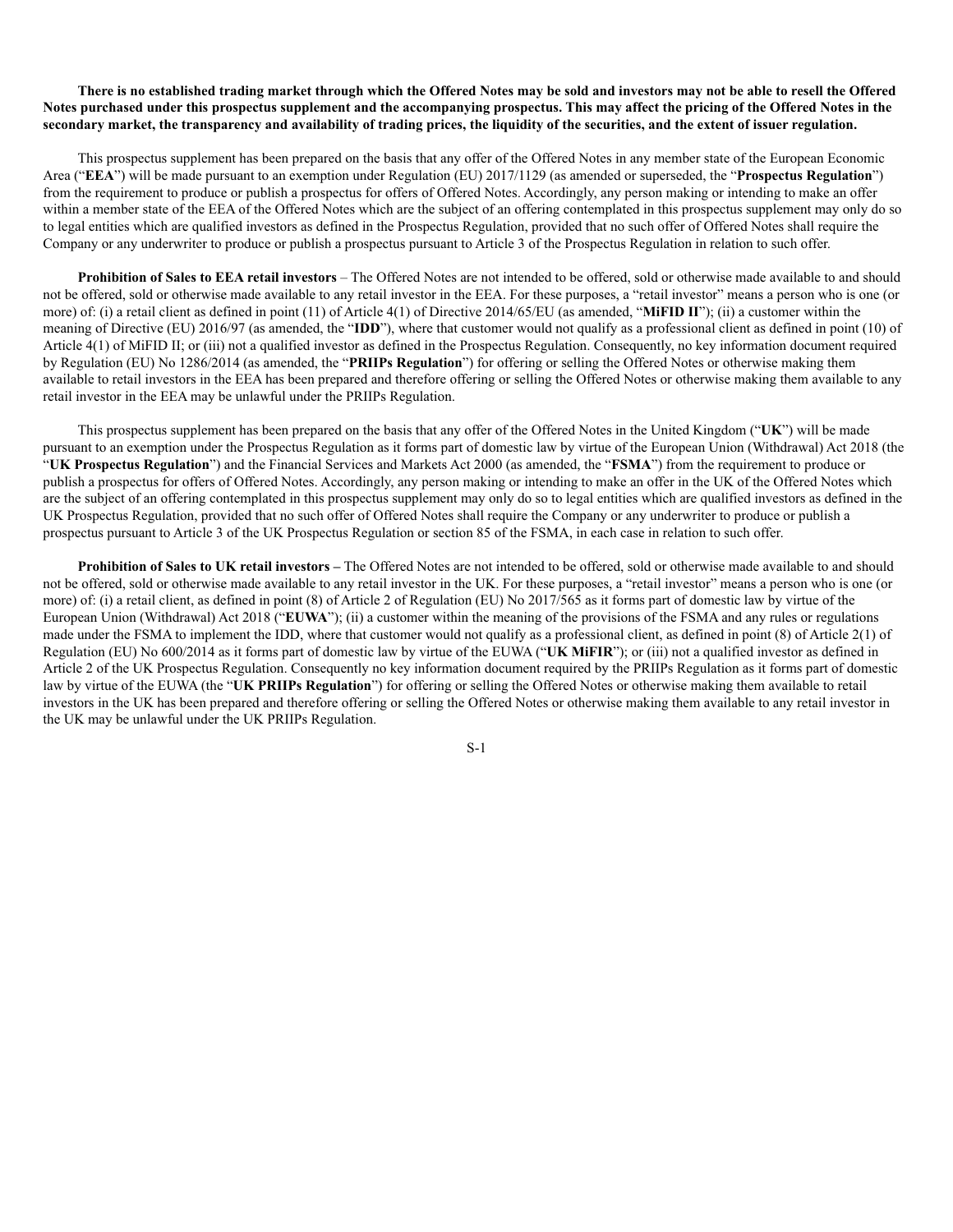In connection with the offering of the Offered Notes, the underwriters may engage in transactions that stabilize, maintain or otherwise affect the price of the Offered Notes. Such transactions, if commenced, may be discontinued at any time. See "Underwriting".

# **The underwriters are affiliates of banks which are members of a syndicate of financial institutions that has made available to the Company a credit facility. Accordingly, under applicable Canadian securities laws, the Company may be considered a "connected issuer" of such underwriters. See "Underwriting".**

We have not, and the underwriters have not, authorized anyone to provide you with any information other than that contained in or incorporated by reference in this prospectus supplement, the accompanying prospectus and any related free writing prospectus we file with the SEC. We and the underwriters take no responsibility for, and can provide no assurance as to the reliability of, any other information that others may give you. We are not, and the underwriters are not, making an offer of the Offered Notes in any jurisdiction where the offer is not permitted. You should not assume that the information contained in or incorporated by reference in this prospectus supplement, the accompanying prospectus or any related free writing prospectus we file with the SEC is accurate as of any date other than the date hereof, thereof or the date of such incorporated information. Our business, financial condition, results of operations and prospects may have changed since those respective dates.

It is expected that delivery of the Offered Notes will be made against payment therefor on or about February 11, 2022, which will be three business days following the date of this prospectus supplement (this settlement cycle being referred to as "**T+3**"). Under Rule 15c6-1 of the U.S. Securities Exchange Act of 1934, as amended (the "**Exchange Act**"), trades in the secondary market generally are required to settle in two business days, unless the parties to any such trade expressly agree otherwise. Accordingly, purchasers who wish to trade their Offered Notes on the date of this prospectus supplement will be required, by virtue of the fact that the Offered Notes will settle in **T+3**, to specify an alternate settlement cycle at the time of any such trade to prevent a failed settlement. Purchasers of the Offered Notes who wish to trade their Offered Notes on the date of this prospectus supplement should consult their own advisors.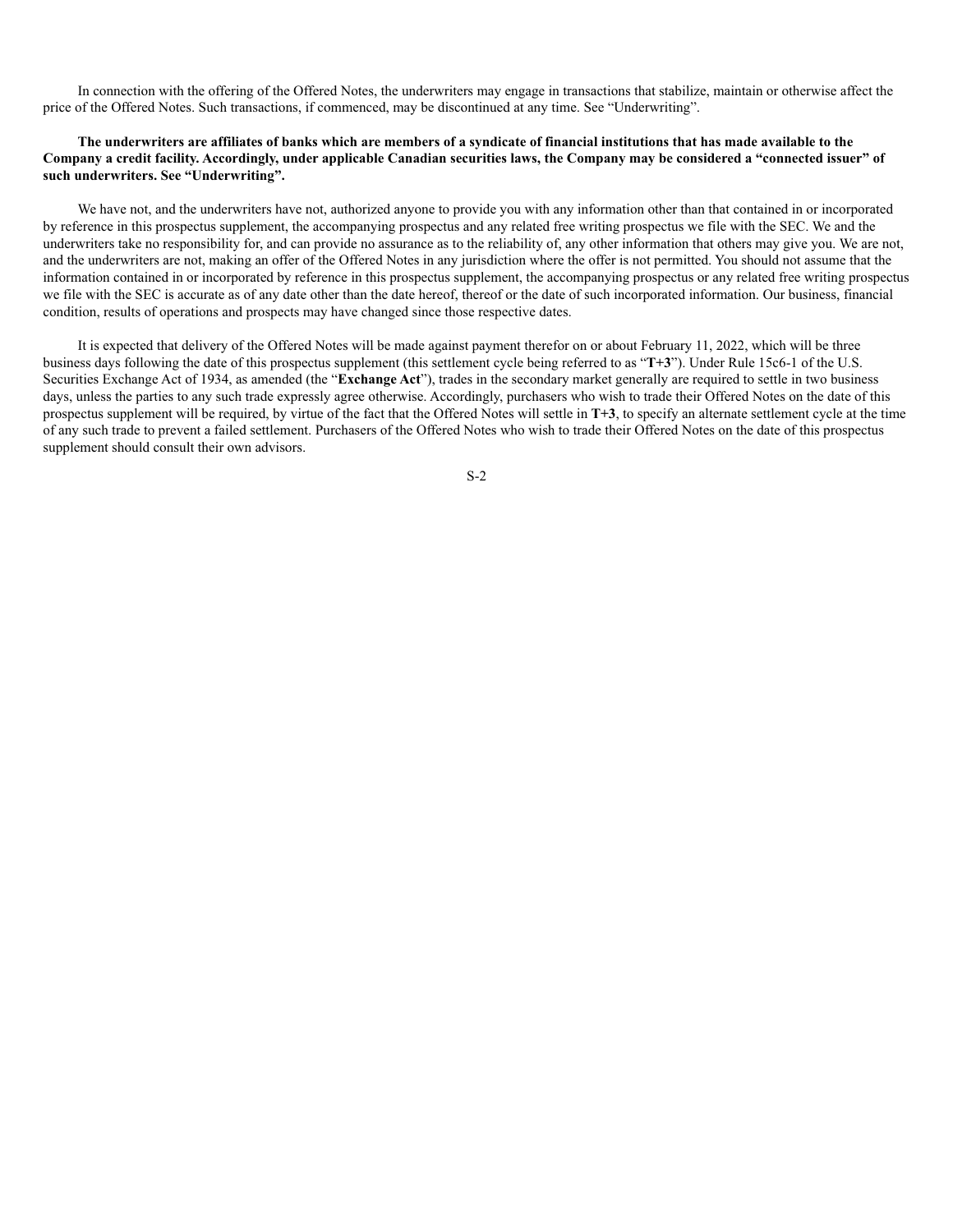# **TABLE OF CONTENTS**

# **Prospectus Supplement**

|                                                               | Page   |
|---------------------------------------------------------------|--------|
| <b>About this Document</b>                                    | $S-4$  |
| Currency Presentation and Exchange Rate Information           | $S-4$  |
| Documents Incorporated by Reference                           | $S-4$  |
| <b>Summary</b>                                                | $S-6$  |
| Use of Proceeds                                               | $S-14$ |
| <b>Consolidated Capitalization</b>                            | $S-15$ |
| <b>Earnings Coverage Ratio</b>                                | $S-16$ |
| <b>Description of Offered Notes</b>                           | $S-17$ |
| <b>Material United States Federal Income Tax Consequences</b> | $S-27$ |
| <b>Material Canadian Income Tax Consequences</b>              | $S-29$ |
| Underwriting                                                  | $S-31$ |
| <b>Legal Matters</b>                                          | $S-38$ |
| <b>Independent Registered Public Accounting Firm</b>          | $S-38$ |

# **Prospectus**

|                                                                                   | Page |
|-----------------------------------------------------------------------------------|------|
| Where You Can Find More Information                                               |      |
| <b>Documents Incorporated by Reference</b>                                        |      |
| <b>Cautionary Note Regarding Forward-Looking Statements</b>                       |      |
| <b>Intercorporate Relationships</b>                                               |      |
| Business of the Corporation and of the Guarantor                                  |      |
| <b>Consolidated Capitalization</b>                                                | 6    |
| Use of Proceeds                                                                   | 6    |
| Description of the Debt Securities                                                | 6    |
| <b>Earnings Coverage Ratios</b>                                                   | 15   |
| <b>Plan of Distribution</b>                                                       | 16   |
| <b>Risk Factors</b>                                                               | 17   |
| <b>Taxation</b>                                                                   | 18   |
| <b>Legal Matters</b>                                                              | 18   |
| <b>Experts</b>                                                                    | 18   |
| <b>Enforceability of Civil Liabilities Under the U.S. Federal Securities Laws</b> | 19   |
| Documents Filed as Part of the Registration Statement                             | 19   |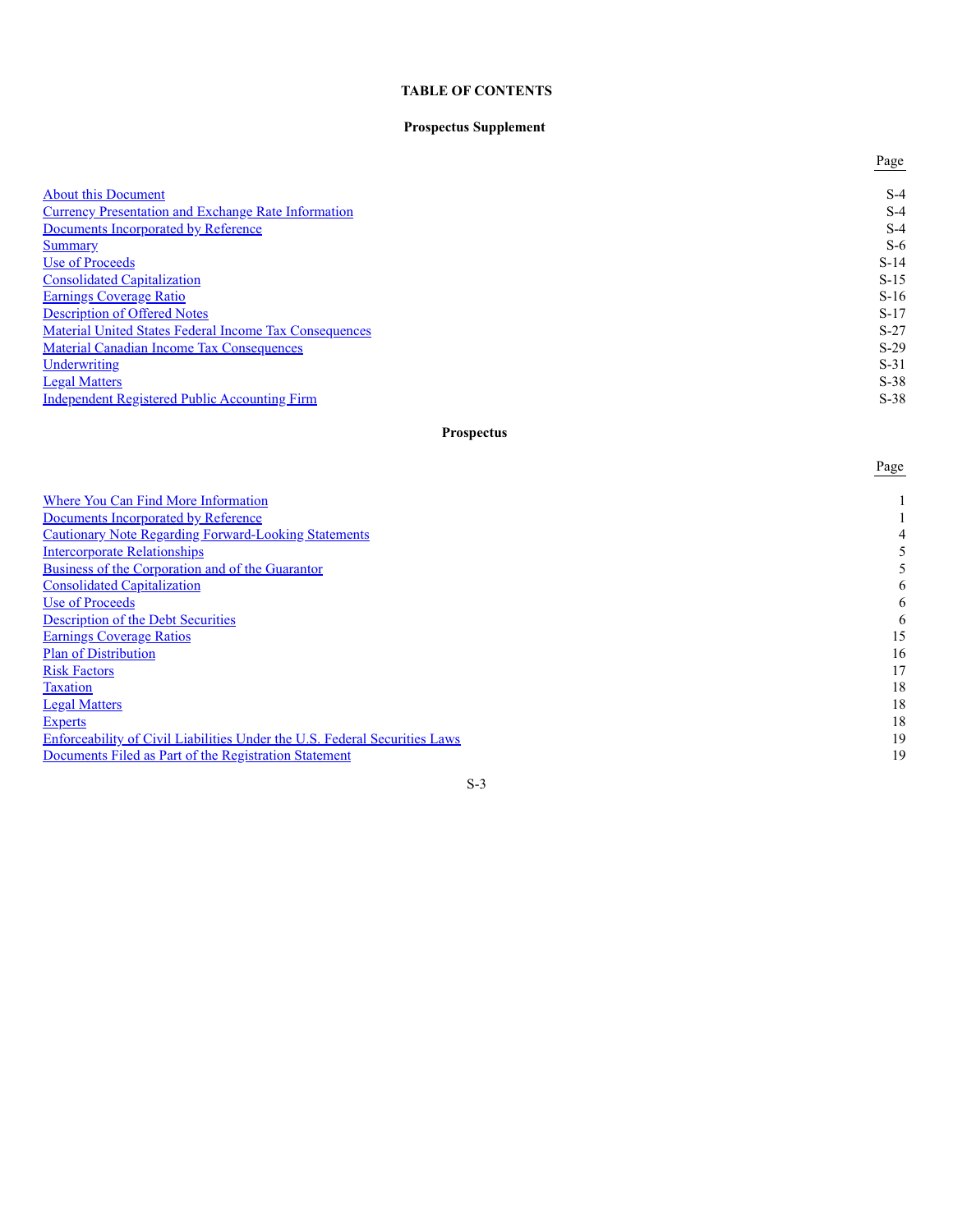## **ABOUT THIS DOCUMENT**

This document is in two parts. The first part is this prospectus supplement, which describes the specific terms of the Offered Notes being offered and also adds to and updates information contained in the accompanying prospectus and the documents incorporated by reference herein and therein. The second part, the prospectus, gives more general information, some of which may not apply to the Offered Notes being offered under this prospectus supplement. This prospectus supplement is deemed to be incorporated by reference into the accompanying prospectus solely for the purposes of the offer of Offered Notes constituted by this prospectus supplement.

In this prospectus supplement, unless the context otherwise indicates, the "Company", "Bell Canada", "we", "us" and "our" each refer to Bell Canada and its subsidiaries.

If the description of the Offered Notes or any other information varies between this prospectus supplement and the accompanying prospectus (including the documents incorporated by reference herein and therein), the investor should rely on the information in this prospectus supplement.

The Company does not undertake to update the information contained or incorporated by reference herein except as required by applicable securities laws. Information contained on, or otherwise accessed through, the website of the Company shall not be deemed to be a part of this prospectus supplement and accompanying prospectus and such information is not incorporated by reference herein.

# **CURRENCY PRESENTATION AND EXCHANGE RATE INFORMATION**

All dollar amounts referred to in this prospectus supplement are in Canadian dollars unless otherwise specifically expressed. On February 7, 2022 the Bank of Canada average daily rate was US\$1.00 equals \$1.2688.

# **DOCUMENTS INCORPORATED BY REFERENCE**

The following documents, which are not specifically listed in the accompanying prospectus, and which have been filed by Bell Canada or BCE, as the case may be, with the provincial securities regulatory authorities in Canada, are specifically incorporated by reference in and form an integral part of this prospectus supplement:

- (a) Section B entitled "Business Risks" of BCE's Safe Harbour Notice Concerning Forward-Looking Statements dated February 3, 2022;
- (b) Bell Canada's unaudited Selected Summary Financial Information for the years ended December 31, 2020 and 2019, filed on the System for Electronic Document Analysis and Retrieval ("**SEDAR**") under the document type "Other" on March 11, 2021;
- (c) BCE's audited consolidated financial statements as at December 31, 2020 and 2019 and notes related thereto, and the Report of Independent Registered Public Accounting Firm thereon and the Report of Independent Registered Public Accounting Firm on BCE's internal control over financial reporting as of December 31, 2020 as included on page 120 of BCE's 2020 Annual Report;
- (d) BCE's Management Discussion and Analysis for the years ended December 31, 2020 and 2019;
- (e) BCE's Annual Information Form dated March 4, 2021 for the year ended December 31, 2020;
- (f) BCE's Management Proxy Circular dated March 4, 2021 in connection with the annual general meeting of the shareholders of BCE held on April 29, 2021;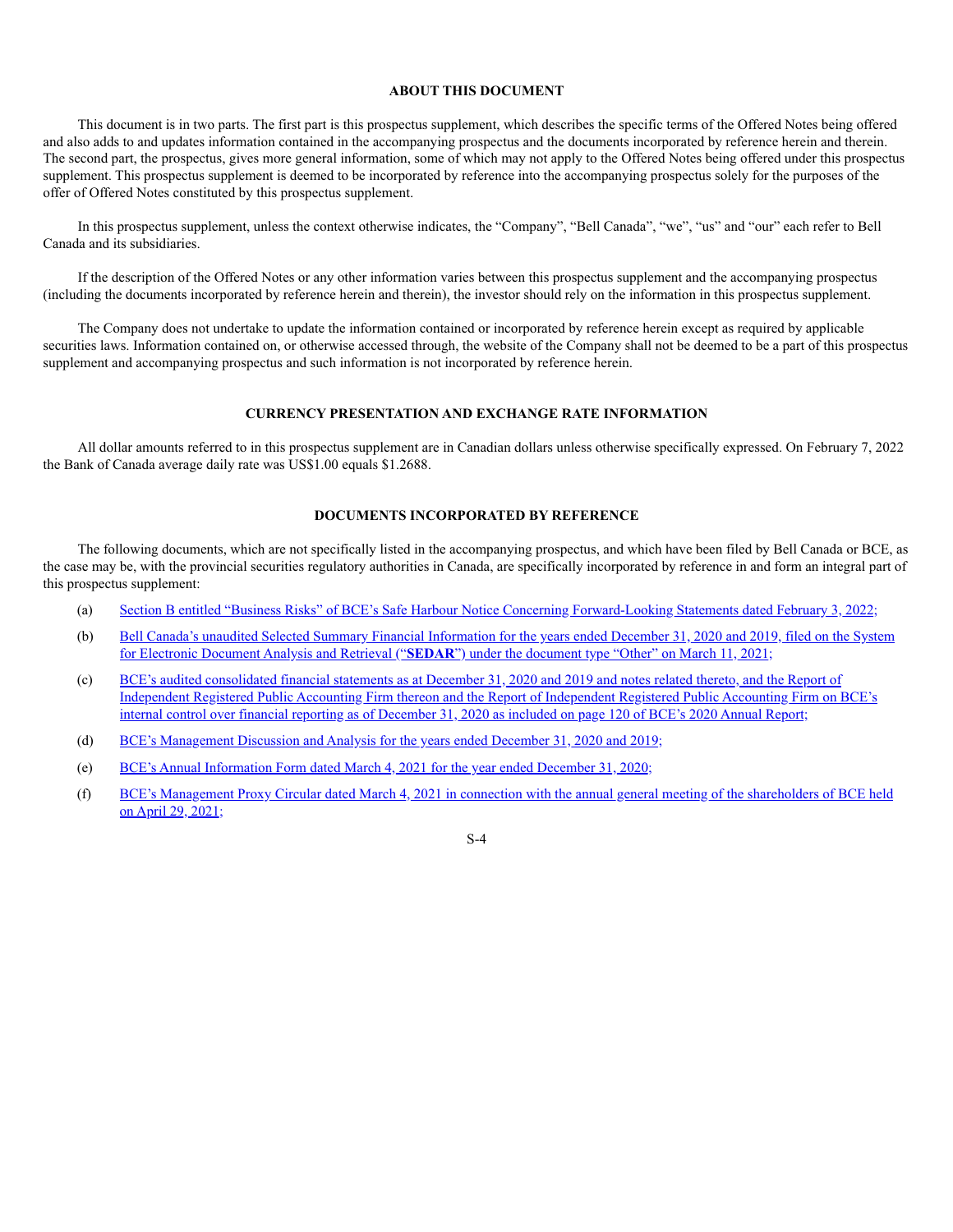- (g) Bell Canada's unaudited Selected Summary Financial Information for the three-month period ended March 31, 2021, filed on SEDAR under the document type "Other" on April 29, 2021;
- (h) BCE's unaudited interim consolidated financial statements for the three-month period ended March 31, 2021;
- (i) BCE's Management's Discussion and Analysis for the three-month period ended March 31, 2021;
- (j) Bell Canada's unaudited Selected Summary Financial Information for the three and six-month period ended June 30, 2021, filed on SEDAR under the document type "Other" on August 5, 2021;
- (k) BCE's unaudited interim consolidated financial statements for the three and six-month period ended June 30, 2021;
- (l) BCE's Management's Discussion and Analysis for the three and six-month period ended June 30, 2021;
- (m) Bell Canada's unaudited Selected Summary Financial Information for the three and nine-month period ended September 30, 2021, filed on SEDAR under the document type "Other" on November 4, 2021;
- (n) BCE's unaudited interim consolidated financial statements for the three and nine-month period ended September 30, 2021; and
- (o) BCE's Management's Discussion and Analysis for the three and nine-month period ended September 30, 2021.

Any document of the type referred to in the fourth and fifth paragraphs under "Documents Incorporated by Reference" in the accompanying prospectus filed by the Company or BCE with securities commissions or similar authorities in the provinces and territories of Canada subsequent to the date of this prospectus supplement and prior to the termination of any offering under this prospectus supplement shall be deemed to be incorporated by reference into this prospectus supplement and the accompanying prospectus.

**Any statement contained in this prospectus supplement or the accompanying prospectus or in a document incorporated or deemed to be incorporated by reference in this prospectus supplement or the accompanying prospectus shall be deemed to be modified or superseded, for purposes of this prospectus supplement and the accompanying prospectus, to the extent that a statement contained in this prospectus supplement or the accompanying prospectus or in any other subsequently filed document that also is, or is deemed to be, incorporated by reference in this prospectus supplement or the accompanying prospectus modifies or supersedes such statement. The modifying or superseding statement need not state that it has modified or superseded a prior statement or include any other information set forth in the document that it modifies or supersedes. The making of a modifying or superseding statement shall not be deemed an admission for any purposes that the modified or superseded statement, when made, constituted a misrepresentation, an untrue statement of a material fact or an omission to state a material fact that is required to be stated or that is necessary to make a statement not misleading in light of the circumstances in which it was made. Any statement so modified or superseded shall not be deemed, except as so modified or superseded, to constitute a part of this prospectus supplement or the accompanying prospectus.**

Prospective investors may read and download the documents we have filed or furnished on the SEC's Electronic Data Gathering and Retrieval ("**EDGAR**") system website at www.sec.gov or any public document we have filed with the securities regulatory authorities in each of the provinces of Canada on SEDAR at www.sedar.com. Copies of the documents incorporated herein by reference may be obtained on request without charge from the Corporate Secretary of Bell Canada, at 1, Carrefour Alexander-Graham-Bell, Building A, 7th Floor, Verdun (Québec), H3E 3B3, (514) 786-8424.

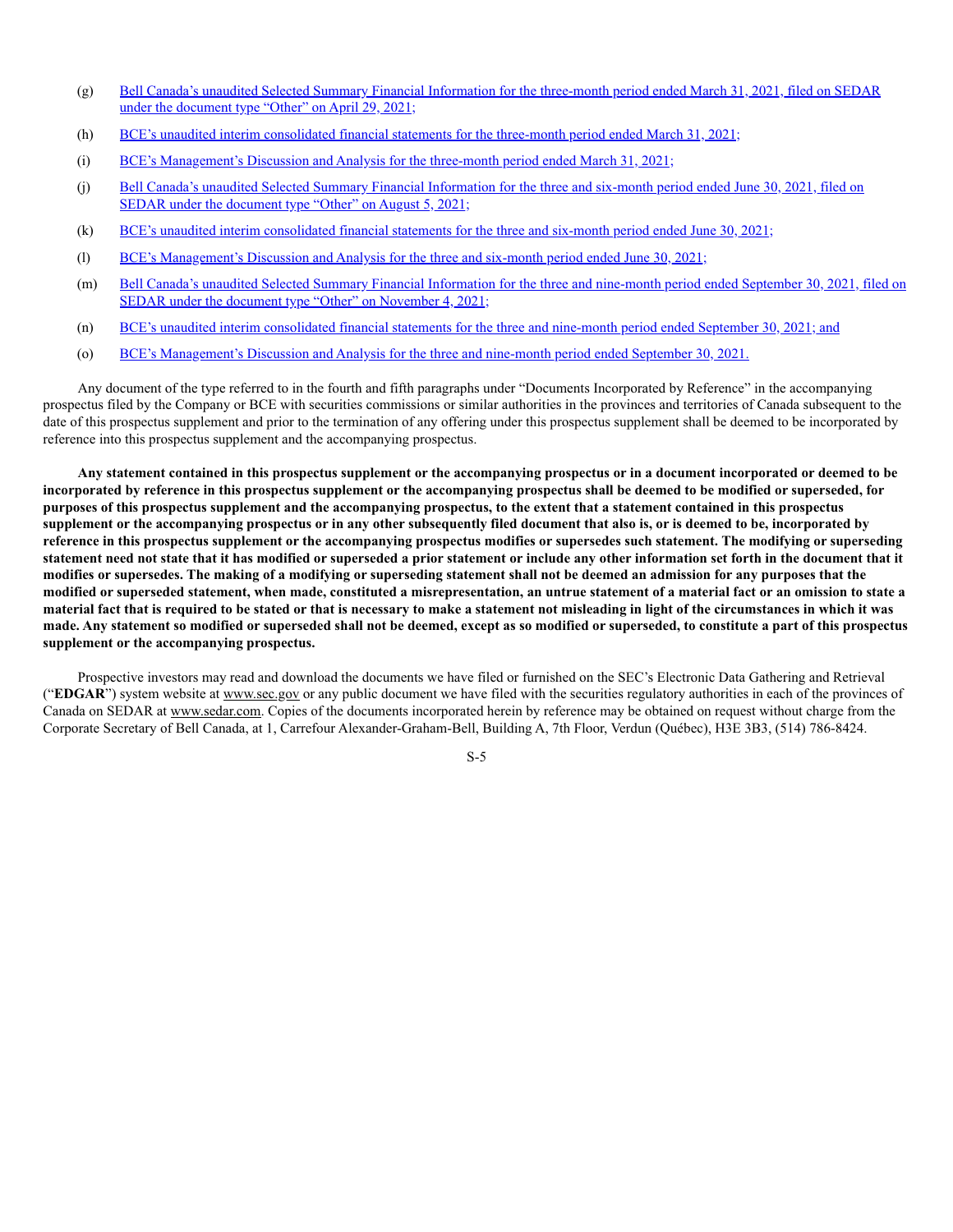## **SUMMARY**

*The following summary contains information about the Offered Notes. It does not contain all of the information that may be important to you in making a decision to purchase the Offered Notes. For a more complete understanding of the offering of the Offered Notes, we urge you to read this entire prospectus supplement, the accompanying prospectus and the documents incorporated by reference in their entirety before making any investment decisions, including the information set forth under the captions "Cautionary Note Regarding Forward-Looking Statements" and "Risk Factors" in the accompanying prospectus and Section B entitled "Business Risks" of the BCE Safe Harbour Notice Concerning Forward-Looking Statements dated February 3, 2022.*

# **Recent Developments**

# **Summary of BCE Unaudited Fourth Quarter and Annual 2021 Results**

On February 3, 2022, BCE announced its unaudited consolidated results for the fourth quarter ("**Q4**") and full year 2021. Neither BCE's independent auditors, nor any other independent accountants, have compiled, examined, or performed any procedures with respect to the financial information contained in this section entitled Recent Developments, nor have they expressed any opinion or any other form of assurance on such information, and assume no responsibility for, and disclaim any association with, the financial information. The unaudited financial highlights for the three-month period and year ended December 31, 2021, along with comparative figures for the corresponding periods of 2020, are summarized below:

# **Financial Highlights**

|                                                       | Three months ended December 31, |         | Year ended December 31, |          |         |            |
|-------------------------------------------------------|---------------------------------|---------|-------------------------|----------|---------|------------|
| (\$ millions except per share amounts)<br>(unaudited) | 2021                            | 2020    | % change                | 2021     | 2020    | $%$ change |
| <b>BCE</b>                                            |                                 |         |                         |          |         |            |
| Operating revenues                                    | 6.209                           | 6,102   | 1.8%                    | 23,449   | 22,883  | $2.5\%$    |
| Net earnings                                          | 658                             | 932     | $(29.4\%)$              | 2,892    | 2,699   | $7.2\%$    |
| Net earnings attributable to common shareholders      | 625                             | 889     | $(29.7\%)$              | 2,709    | 2,498   | $8.4\%$    |
| Adjusted net earnings <sup>1</sup>                    | 692                             | 731     | $(5.3\%)$               | 2,895    | 2,730   | $6.0\%$    |
| Adjusted EBITDA1                                      | 2.430                           | 2.404   | $1.1\%$                 | 9,893    | 9,607   | $3.0\%$    |
| Net earnings per common share (EPS)                   | 0.69                            | 0.98    | $(29.6\%)$              | 2.99     | 2.76    | $8.3\%$    |
| Adjusted EPS1                                         | 0.76                            | 0.81    | $(6.2\%)$               | 3.19     | 3.02    | $5.6\%$    |
| Cash flows from operating activities                  | 1.743                           | 1,631   | $6.9\%$                 | 8,008    | 7,754   | $3.3\%$    |
| Capital expenditures                                  | (1, 459)                        | (1,494) | 2.3%                    | (4, 837) | (4,202) | $(15.1\%)$ |
| Free cash flow <sup>1</sup>                           | 236                             | 92      | n.m.                    | 2,995    | 3,348   | $(10.5\%)$ |
|                                                       |                                 |         |                         |          |         |            |

n.m.: not meaningful

1 Adjusted net earnings and free cash flow are non-GAAP financial measures, adjusted EPS is a non-GAAP ratio, and Adjusted EBITDA is a total of segments measure. Refer to the *Non-GAAP and Other Financial Measures* section of this prospectus supplement for more information on these measures.

BCE operating revenue in Q4 was \$6,209 million, up 1.8% compared to Q4 2020, driven by a 3.0% increase in service revenue to \$5,243 million reflecting strong wireless, residential Internet and media growth. Product revenue decreased 4.5% to \$966 million, due to fewer mobile device transactions and lower business wireline data equipment sales. For full-year 2021, BCE operating revenue grew 2.5% to \$23,449 million with yearover-year increases of 2.6% in service revenue and 1.6% in product revenue.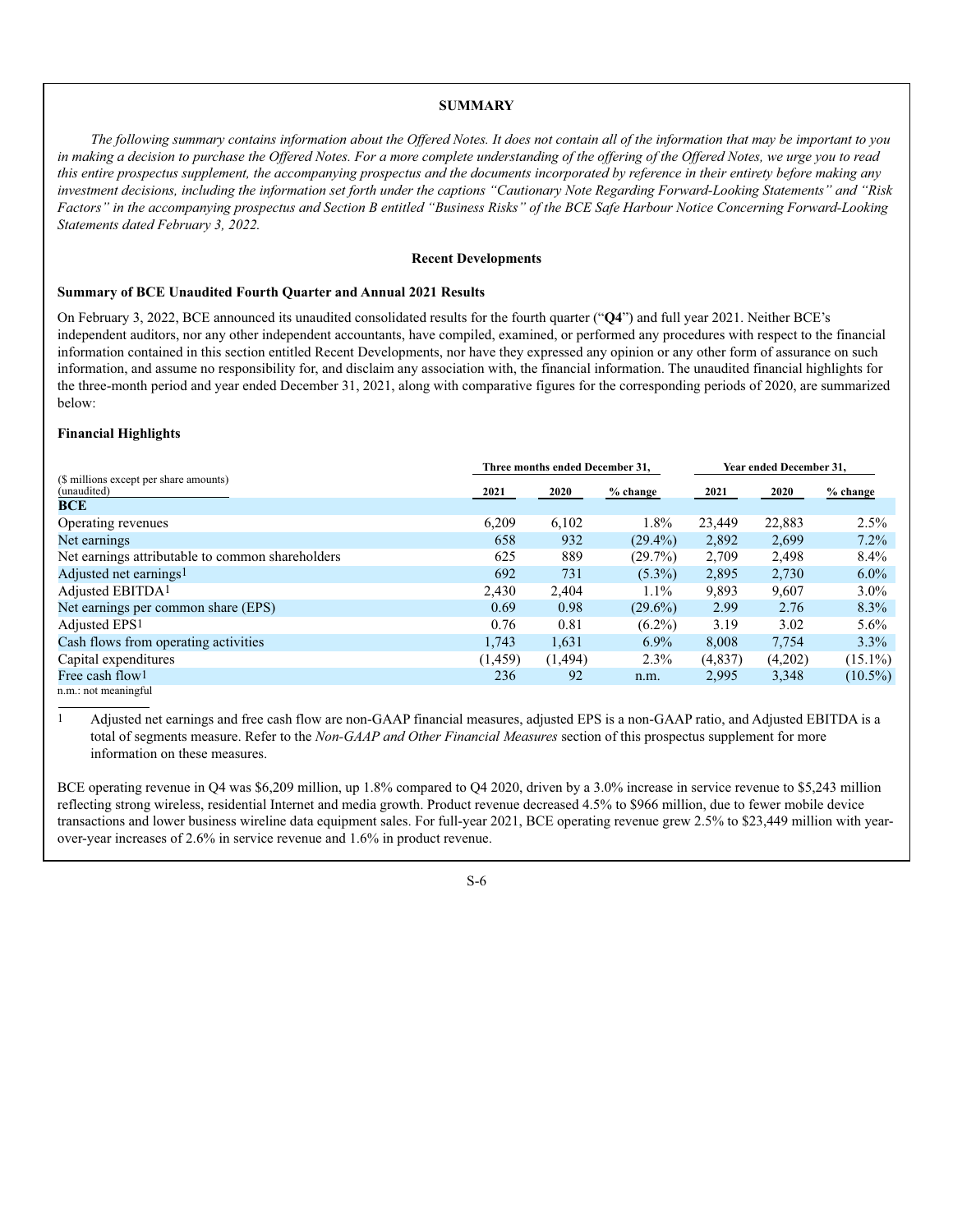Net earnings in Q4 declined 29.4% to \$658 million and net earnings attributable to common shareholders totalled \$625 million, or \$0.69 per share, down 29.7% and 29.6% respectively. The year-over-year decreases were due to a one-time gain realized on the sale of Bell data centres to Equinix in Q4 2020 totalling \$211 million, higher depreciation and amortization expense and higher income taxes, partly offset by adjusted EBITDA growth and higher other income. For full-year 2021, net earnings increased 7.2% to \$2,892 million and net earnings attributable to common shareholders were \$2,709 million, or \$2.99 per share, up 8.4% and 8.3% respectively.

Adjusted net earnings in Q4 2021 were \$692 million, or \$0.76 per common share, down 5.3% and 6.2% respectively, from \$731 million, or \$0.81 per common share, in Q4 2020. For full-year 2021, adjusted net earnings increased 6.0% to \$2,895 million, delivering 5.6% higher adjusted EPS of \$3.19.

Adjusted EBITDA grew 1.1% in Q4 to \$2,430 million, reflecting increases of 5.3% in wireless and 1.1% in wireline, partly offset by a 19.0% decrease in media. BCE's consolidated adjusted EBITDA margin2 decreased 0.3 percentage points to 39.1% from 39.4% in Q4 2020, due to operating cost growth of 2.2% driven by higher year-over-year service revenue. For full-year 2021, adjusted EBITDA increased 3.0% to \$9,893 million, while BCE's adjusted EBITDA margin increased 0.2 percentage points to 42.2% from 42.0% in 2020.

BCE capital expenditures were \$1,459 million, compared to \$1,494 million in Q4 2020, corresponding to a capital intensity<sup>3</sup> of 23.5%, down from 24.5% in Q4 2020. This brought total 2021 capital expenditures to \$4,837 million, up from \$4,202 million the year before, for a capital intensity of 20.6% compared to 18.4% in 2020. The year-over-year increase in capital spending is consistent with our 2-year program to accelerate the rollout of Bell's 5G, fibre and rural Wireless Home Internet networks.

BCE cash flows from operating activities in Q4 were \$1,743 million, up 6.9% from Q4 2020, reflecting higher adjusted EBITDA, lower income taxes paid due to the timing of instalment payments and lower interest paid, partly offset by higher severance and other costs paid. For full-year 2021, BCE cash flows from operating activities totalled \$8,008 million, up 3.3% compared to 2020.

Free cash flow increased 156.5% to \$236 million, compared to \$92 million in Q4 2020, due to higher cash flows from operating activities, excluding acquisition and other costs paid, and lower capital expenditures. For full-year 2021, BCE free cash flow decreased 10.5% to \$2,995 million, mainly as a result of higher capital expenditures.

# **Non-GAAP and Other Financial Measures**

BCE uses various financial measures to assess its business performance. Certain of these measures are calculated in accordance with International Financial Reporting Standards (IFRS or GAAP) while certain other measures do not have a standardized meaning under GAAP and are unlikely to be comparable to similar measures presented by other issuers. We believe that our GAAP financial measures, read together with adjusted non-GAAP financial measures, provide readers with a better understanding of how management assesses BCE's performance.

National Instrument 52-112, *Non-GAAP and Other Financial Measures Disclosure*, prescribes disclosure requirements that apply to the following specified financial measures:

- Non-GAAP financial measures;
- Non-GAAP ratios;

2 Adjusted EBITDA margin is defined as adjusted EBITDA divided by operating revenues. Refer to the *Key Performance Indicators (KPIs)* section in this prospectus supplement for more information on adjusted EBITDA margin.

3 Capital intensity is defined as capital expenditures divided by operating revenues. Refer to the *Key Performance Indicators (KPIs)* section in this prospectus supplement for more information on capital intensity.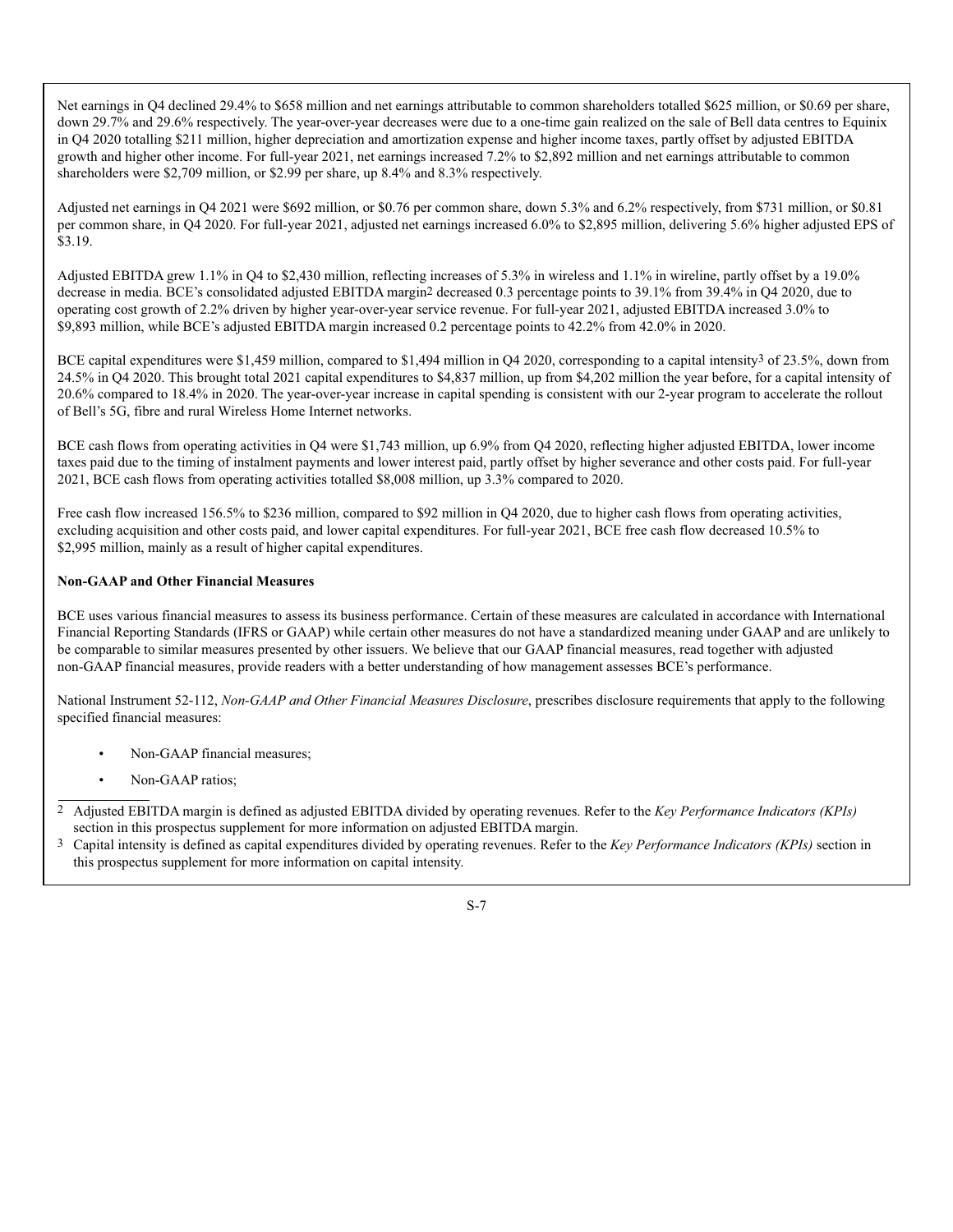- Total of segments measures;
- Capital management measures; and
- Supplementary financial measures.

This section provides a description and classification of the specified financial measures contemplated by NI 52-112 that we use in this prospectus supplement to explain our financial results except that, for supplementary financial measures, an explanation of such measures is provided where they are first referred to in this prospectus supplement if the supplementary financial measures' labelling is not sufficiently descriptive.

## **Non-GAAP Financial Measures**

A non-GAAP financial measure is a financial measure used to depict our historical or expected future financial performance, financial position or cash flow and, with respect to its composition, either excludes an amount that is included in, or includes an amount that is excluded from, the composition of the most directly comparable financial measure disclosed in BCE's consolidated primary financial statements. We believe that non-GAAP financial measures are more reflective of our on-going operating results and provide readers with a better understanding of management's perspective on and analysis of our performance.

Below are descriptions of the non-GAAP financial measures that we use in this prospectus supplement to explain our results as well as reconciliations to the most comparable IFRS financial measures.

**Adjusted net earnings –** Adjusted net earnings is a non-GAAP financial measure and it does not have any standardized meaning under IFRS. Therefore, it is unlikely to be comparable to similar measures presented by other issuers.

We define adjusted net earnings as net earnings attributable to common shareholders before severance, acquisition and other costs, net mark-to-market losses (gains) on derivatives used to economically hedge equity settled share-based compensation plans, net equity losses (gains) on investments in associates and joint ventures, net losses (gains) on investments, early debt redemption costs, impairment of assets and discontinued operations, net of tax and non-controlling interests ("**NCI**").

We use adjusted net earnings and we believe that certain investors and analysts use this measure, among other ones, to assess the performance of our businesses without the effects of severance, acquisition and other costs, net mark-to-market losses (gains) on derivatives used to economically hedge equity settled share-based compensation plans, net equity losses (gains) on investments in associates and joint ventures, net losses (gains) on investments, early debt redemption costs, impairment of assets and discontinued operations, net of tax and NCI. We exclude these items because they affect the comparability of our financial results and could potentially distort the analysis of trends in business performance. Excluding these items does not imply they are non-recurring.

The most directly comparable IFRS financial measure is net earnings attributable to common shareholders.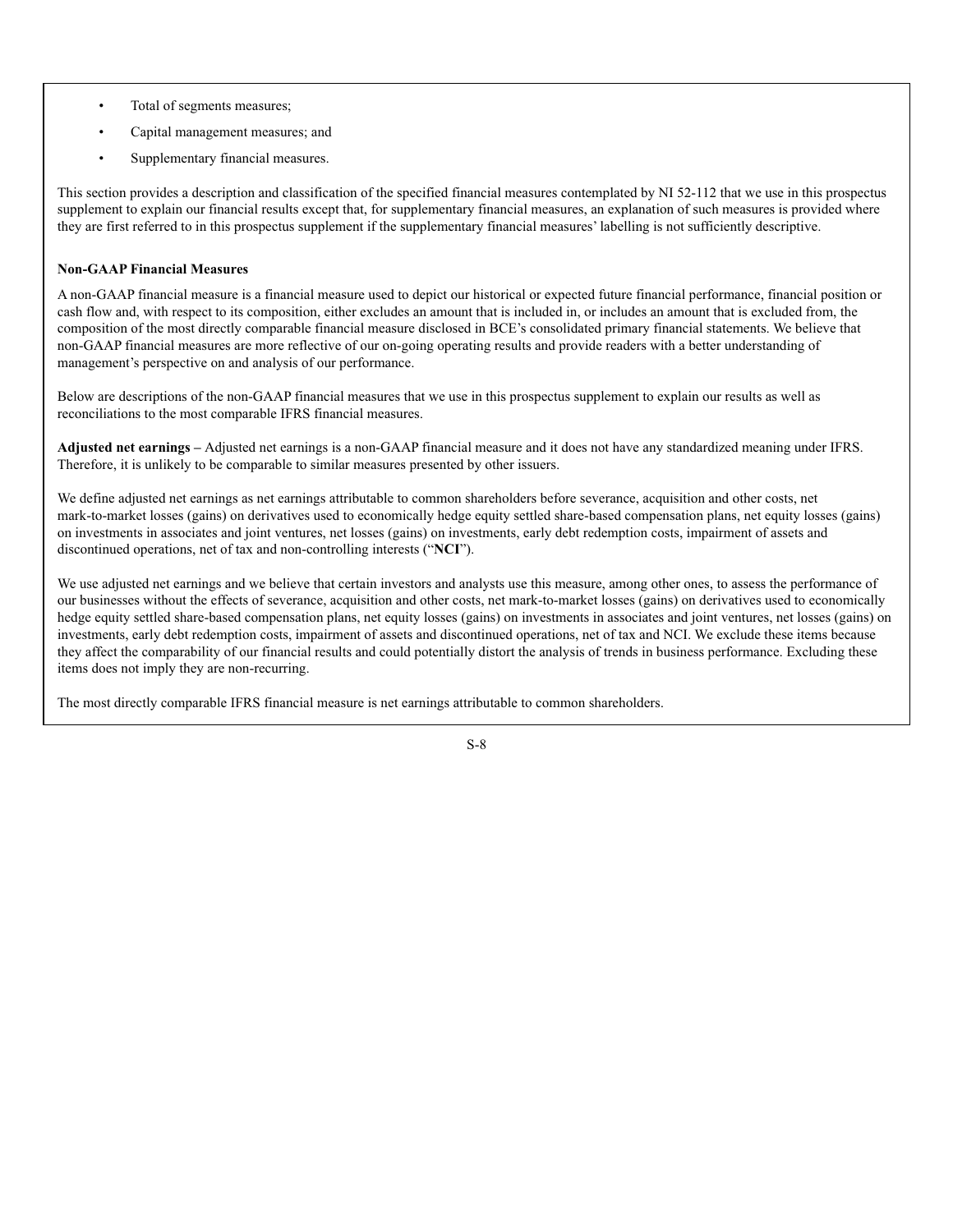The following table is a reconciliation of net earnings attributable to common shareholders to adjusted net earnings on a consolidated basis:

|                                                                                    | Three months ended<br>December 31, |       | <b>Year ended</b><br>December 31, |       |
|------------------------------------------------------------------------------------|------------------------------------|-------|-----------------------------------|-------|
| (\$ millions)                                                                      | 2021                               | 2020  | 2021                              | 2020  |
| Net earnings attributable to common shareholders                                   | 625                                | 889   | 2,709                             | 2,498 |
| Reconciling items                                                                  |                                    |       |                                   |       |
| Severance, acquisition and other costs                                             | 63                                 | 52    | 209                               | 116   |
| Net mark-to-market losses (gains) on derivatives used to economically hedge equity |                                    |       |                                   |       |
| settled share-based compensation plans                                             | (57)                               |       | (278)                             | 51    |
| Net equity losses (gains) on investments in associates and joint ventures          | 35                                 |       | 49                                | (43)  |
| Net losses (gains) on investments                                                  | 6                                  | (3)   | 6                                 | (3)   |
| Early debt redemption costs                                                        |                                    | 12    | 53                                | 50    |
| Impairment of assets                                                               | 30                                 | 12    | 197                               | 472   |
| Income taxes for the above reconciling items                                       | (9)                                | (21)  | (48)                              | (185) |
|                                                                                    | (1)                                |       | (2)                               |       |
| Non-controlling interest (NCI) for the above reconciling items                     |                                    | (211) |                                   | (226) |
| Net earnings from discontinued operations (net of income taxes)                    |                                    |       |                                   |       |
| Adjusted net earnings                                                              | 692                                | 731   | 2.895                             | 2,730 |

**Free cash flow –** Free cash flow is a non-GAAP financial measure and it does not have any standardized meaning under IFRS. Therefore, it is unlikely to be comparable to similar measures presented by other issuers.

We define free cash flow as cash flows from operating activities, excluding cash from discontinued operations, acquisition and other costs paid (which include significant litigation costs) and voluntary pension funding, less capital expenditures, preferred share dividends and dividends paid by subsidiaries to NCI. We exclude cash from discontinued operations, acquisition and other costs paid and voluntary pension funding because they affect the comparability of our financial results and could potentially distort the analysis of trends in business performance. Excluding these items does not imply they are non-recurring.

We consider free cash flow to be an important indicator of the financial strength and performance of our businesses. Free cash flow shows how much cash is available to pay dividends on common shares, repay debt and reinvest in our company. We believe that certain investors and analysts use free cash flow to value a business and its underlying assets and to evaluate the financial strength and performance of our businesses. The most directly comparable IFRS financial measure is cash flows from operating activities.

The following table is a reconciliation of cash flows from operating activities to free cash flow on a consolidated basis:

|                                                                                      | Three months ended<br>December 31. |          | Year ended<br>December 31, |         |
|--------------------------------------------------------------------------------------|------------------------------------|----------|----------------------------|---------|
| (\$ millions)                                                                        | 2021                               | 2020     | 2021                       | 2020    |
| Cash flows from operating activities                                                 | 1.743                              | 1.631    | 8.008                      | 7,754   |
| Capital expenditures                                                                 | (1, 459)                           | (1, 494) | (4,837)                    | (4,202) |
| Cash dividends paid on preferred shares                                              | (32)                               | (31)     | (125)                      | (132)   |
| Cash dividends paid by subsidiaries to NCI                                           | (45)                               | (16)     | (86)                       | (53)    |
| Acquisition and other costs paid                                                     | 29                                 |          | 35                         | 35      |
| Cash from discontinued operations (included in cash flows from operating activities) |                                    |          |                            | (54)    |
| Free cash flow                                                                       | 236                                | 92       | 2.995                      | 3,348   |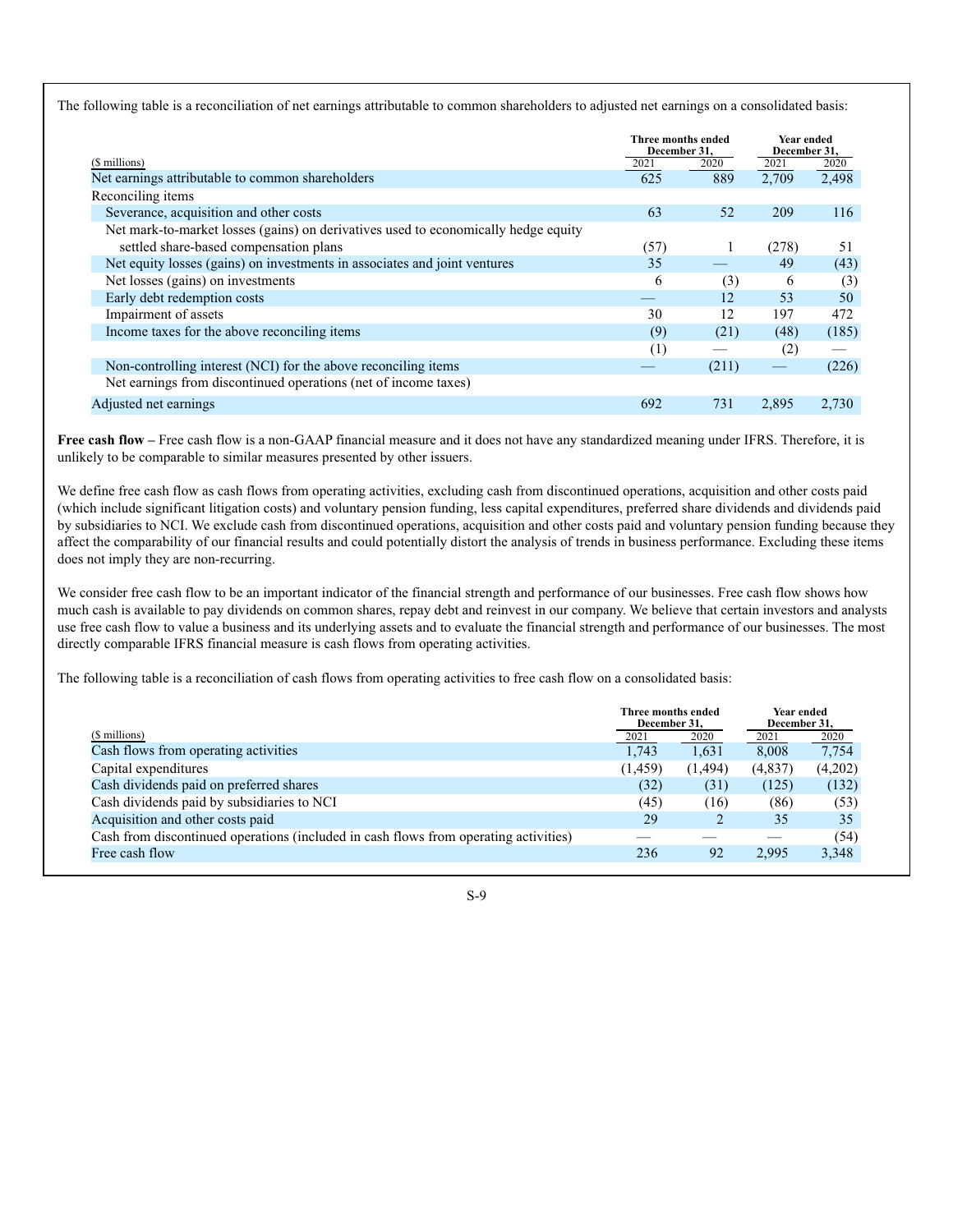# **Non-GAAP Ratios**

A non-GAAP ratio is a financial measure disclosed in the form of a ratio, fraction, percentage or similar representation and that has a non-GAAP financial measure as one or more of its components.

Below are descriptions of the non-GAAP ratios that we use in this prospectus supplement to explain our results.

**Adjusted EPS –** Adjusted EPS is a non-GAAP ratio and it does not have any standardized meaning under IFRS. Therefore, it is unlikely to be comparable to similar measures presented by other issuers.

We define adjusted EPS as adjusted net earnings per BCE common share. Adjusted net earnings is a non-GAAP financial measure. For further details on adjusted net earnings refer to *Non-GAAP Financial Measures* above.

We use adjusted EPS, and we believe that certain investors and analysts use this measure, among other ones, to assess the performance of our businesses without the effects of severance, acquisition and other costs, net mark-to-market losses (gains) on derivatives used to economically hedge equity settled share-based compensation plans, net equity losses (gains) on investments in associates and joint ventures, net losses (gains) on investments, early debt redemption costs, impairment of assets and discontinued operations, net of tax and NCI. We exclude these items because they affect the comparability of our financial results and could potentially distort the analysis of trends in business performance. Excluding these items does not imply they are non-recurring.

# **Total of Segments Measures**

A total of segments measure is a financial measure that is a subtotal or total of 2 or more reportable segments and is disclosed within the Notes to BCE's consolidated primary financial statements.

Below is a description of the total of segments measure that we use in this prospectus supplement to explain our results as well as a reconciliation to the most comparable IFRS financial measure.

**Adjusted EBITDA –** Adjusted EBITDA is a total of segments measure. We define adjusted EBITDA as operating revenues less operating costs as shown in BCE's consolidated income statements.

The most directly comparable IFRS financial measure is net earnings. The following table is a reconciliation of net earnings to adjusted EBITDA on a consolidated basis:

|                                                                 | Three months ended<br>December 31. |       | <b>Year ended</b><br>December 31, |       |
|-----------------------------------------------------------------|------------------------------------|-------|-----------------------------------|-------|
| (\$ millions)                                                   | 2021                               | 2020  | 2021                              | 2020  |
| Net earnings                                                    | 658                                | 932   | 2,892                             | 2,699 |
| Severance, acquisition and other costs                          | 63                                 | 52    | 209                               | 116   |
| Depreciation                                                    | 925                                | 872   | 3,627                             | 3,475 |
| Amortization                                                    | 251                                | 233   | 982                               | 929   |
| <b>Finance costs</b>                                            |                                    |       |                                   |       |
| Interest expense                                                | 275                                | 274   | 1,082                             | 1,110 |
| Interest on post-employment benefit obligations                 |                                    | 11    | 20                                | 46    |
| Impairment of assets                                            | 30                                 | 12    | 197                               | 472   |
| Other (income) expense                                          | (26)                               | 38    | (160)                             | 194   |
| Income taxes                                                    | 249                                | 191   | 1.044                             | 792   |
| Net earnings from discontinued operations (net of income taxes) |                                    | (211) | $\hspace{0.1mm}-\hspace{0.1mm}$   | (226) |
| <b>Adjusted EBITDA</b>                                          | 2,430                              | 2.404 | 9.893                             | 9.607 |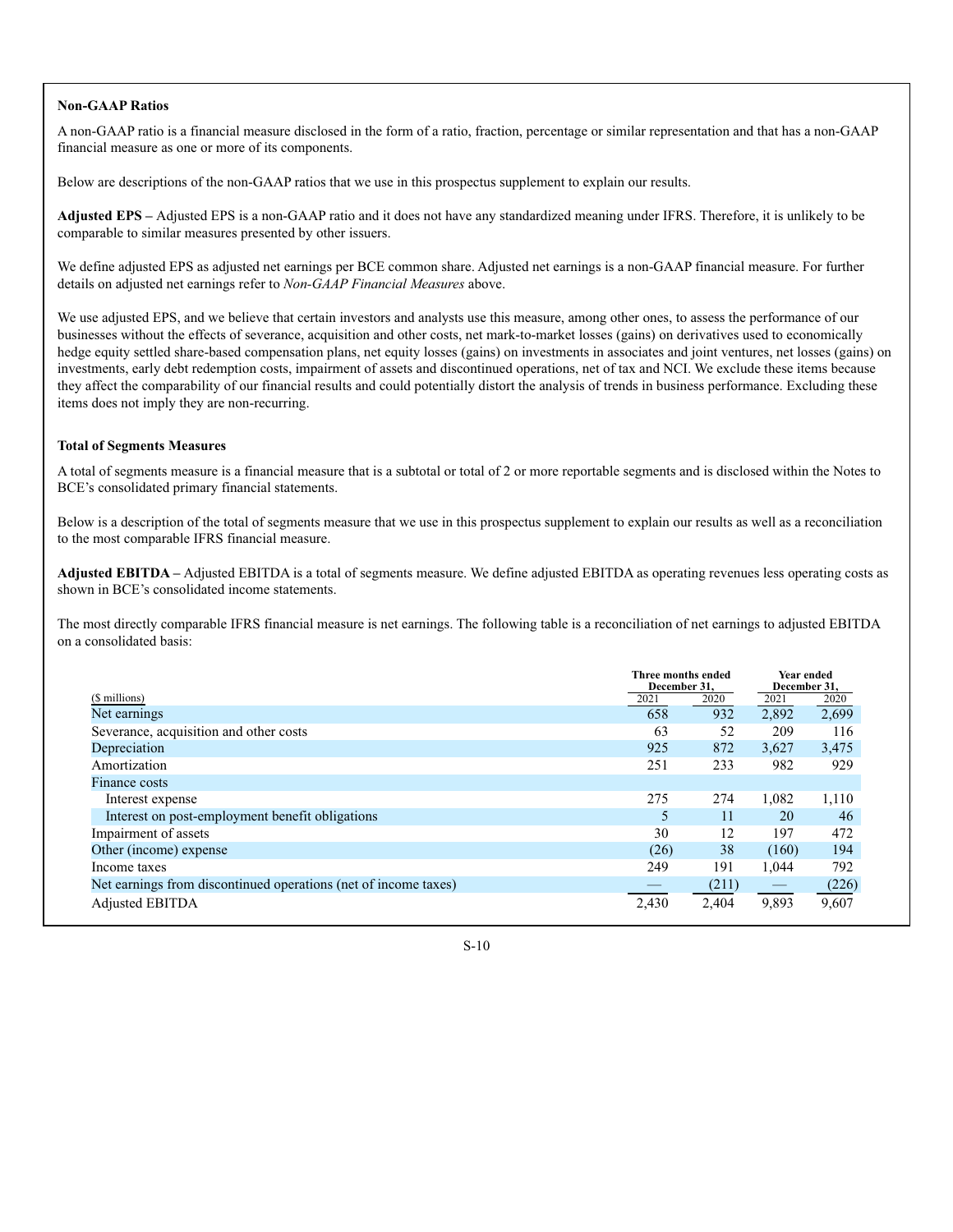## **Supplementary Financial Measures**

A supplementary financial measure is a financial measure that is not reported in BCE's consolidated financial statements, and is, or is intended to be, reported periodically to represent historical or expected future financial performance, financial position, or cash flows.

An explanation of such measures is provided where they are first referred to in this prospectus supplement if the supplementary financial measures' labelling is not sufficiently descriptive.

# **Key Performance Indicators (KPIs)**

We use adjusted EBITDA margin and capital intensity to measure the success of our strategic imperatives. These key performance indicators are not accounting measures and may not be comparable to similar measures presented by other issuers.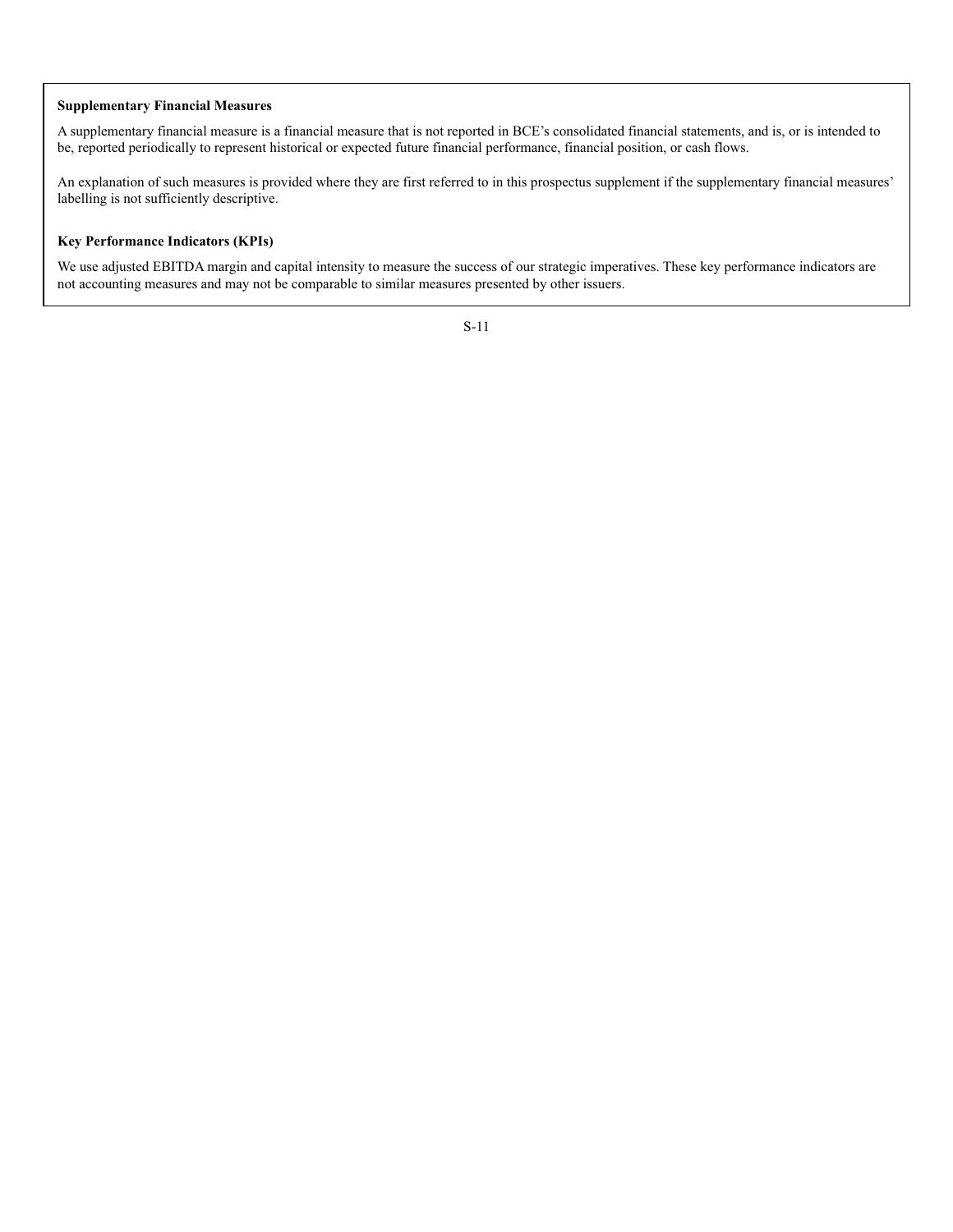# **The Offering**

*A brief description of the material terms of the offering follows. For a more complete description of the Offered Notes, see "Description of Offered Notes" in this prospectus supplement and "Description of the Debt Securities" in the accompanying prospectus.*

| Issuer                                 | <b>Bell Canada</b>                                                                                                                                                                                                                                                                                                                                                                                                                                                                                                                                                                                                                                                                                                                         |
|----------------------------------------|--------------------------------------------------------------------------------------------------------------------------------------------------------------------------------------------------------------------------------------------------------------------------------------------------------------------------------------------------------------------------------------------------------------------------------------------------------------------------------------------------------------------------------------------------------------------------------------------------------------------------------------------------------------------------------------------------------------------------------------------|
| Guarantor                              | BCE Inc.                                                                                                                                                                                                                                                                                                                                                                                                                                                                                                                                                                                                                                                                                                                                   |
| <b>Offered Notes</b>                   | US\$750,000,000 principal amount of 3.650% Series US-7 Notes due 2052 (the "Offered<br>Notes")                                                                                                                                                                                                                                                                                                                                                                                                                                                                                                                                                                                                                                             |
| <b>Maturity Date</b>                   | August 15, 2052                                                                                                                                                                                                                                                                                                                                                                                                                                                                                                                                                                                                                                                                                                                            |
| <b>Interest Rate and Payment Dates</b> | Interest on the Offered Notes will accrue at a rate of 3.650% per year, payable semi-annually on<br>February 15 and August 15 of each year, commencing on August 15, 2022.                                                                                                                                                                                                                                                                                                                                                                                                                                                                                                                                                                 |
| Optional Redemption                    | We may redeem the Offered Notes at the redemption price and subject to the conditions as<br>described under "Description of Offered Notes - Redemption".                                                                                                                                                                                                                                                                                                                                                                                                                                                                                                                                                                                   |
| Change of Control Repurchase           | We will be required to offer payment in cash to each holder of the Offered Notes equal to 101%<br>of the outstanding principal amount together with accrued and unpaid interest to the date of<br>repurchase upon a Change of Control Triggering Event (as defined herein). See "Description of<br>Offered Notes - Repurchase upon Change of Control Triggering Event".                                                                                                                                                                                                                                                                                                                                                                    |
| Ranking                                | The Offered Notes will be unsecured and will rank pari passu with all other unsecured and<br>unsubordinated indebtedness of Bell Canada.                                                                                                                                                                                                                                                                                                                                                                                                                                                                                                                                                                                                   |
| Certain Covenants                      | The Offered Notes will be issued pursuant to the indenture dated as of September 12, 2016 (as<br>supplemented and amended from time to time in accordance with the terms thereof, the "U.S.<br>Indenture"), among the Company, the Guarantor and The Bank of New York Mellon, as<br>trustee (the "U.S. Trustee"). The U.S. Indenture, among other things, limits our ability to incur<br>certain liens and our ability to sell our assets as a whole or to merge with or into other<br>companies.                                                                                                                                                                                                                                          |
|                                        | These covenants are subject to a number of important qualifications and limitations. For more<br>details, see "Description of the Debt Securities" in the accompanying prospectus.                                                                                                                                                                                                                                                                                                                                                                                                                                                                                                                                                         |
| <b>Additional Amounts</b>              | All payments made by Bell Canada or the Guarantor in respect of the Offered Notes will be<br>made free and clear of, and without withholding or deduction for or on account of, any tax or<br>other government charge imposed, withheld or assessed by or on behalf of any taxing<br>jurisdiction in which Bell Canada or the Guarantor is organized, resident or doing business for<br>tax purposes, or from or through which any payment is made by or on behalf of Bell Canada or<br>the Guarantor, or any political subdivision thereof or therein unless such withholding or<br>deduction is required by law. If any applicable withholding agent is required by law to make<br>any such withholding or deduction, Bell Canada or the |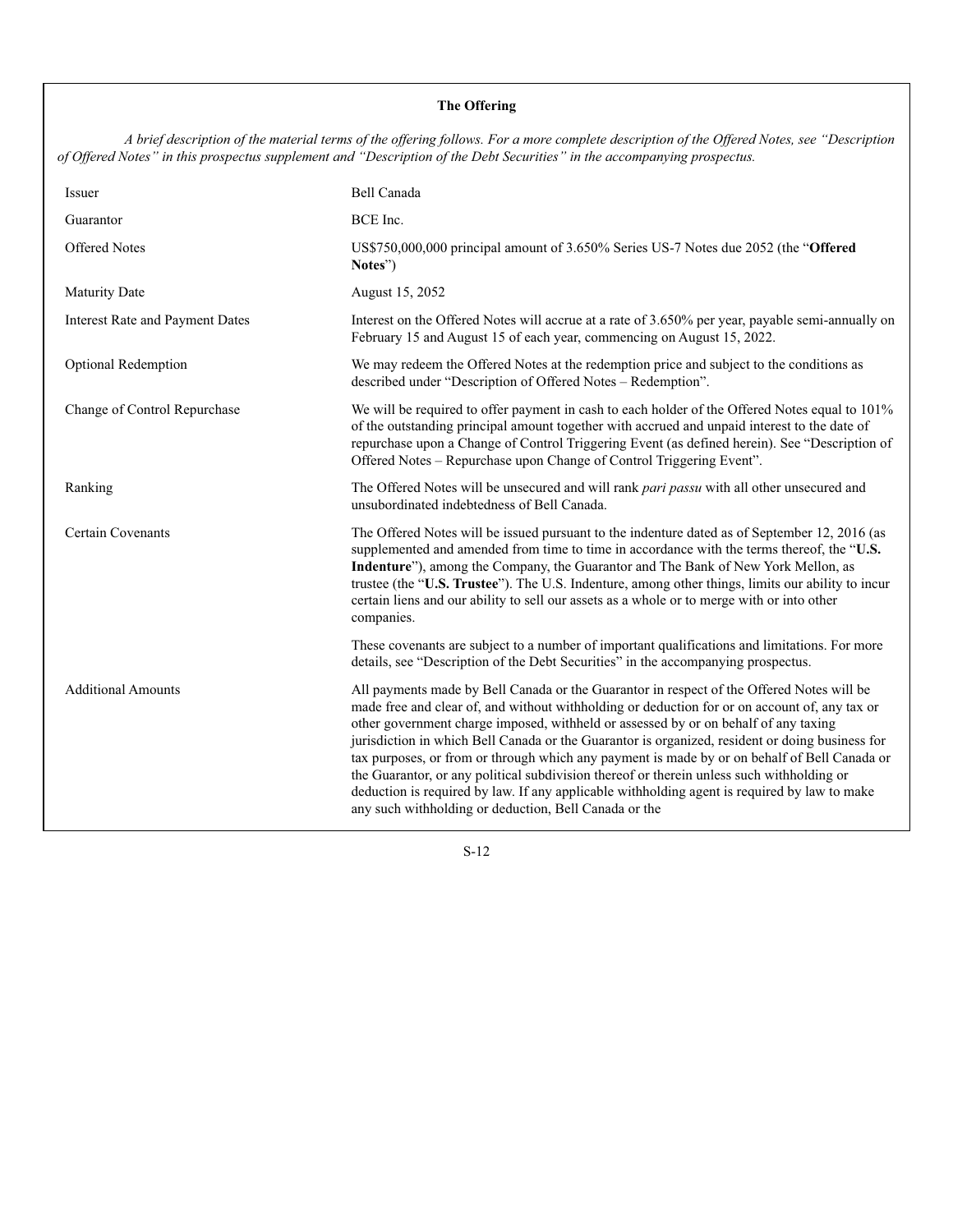|                           | Guarantor, as the case may be, shall pay such additional amounts as will result in receipt by the<br>person in respect of which such withholding tax is imposed of such amounts, after all required<br>withholdings or deductions (including with respect to the Additional Amounts), as would have<br>been received by such person had no such withholding or deduction been required. See<br>"Description of Offered Notes - Additional Amounts". |
|---------------------------|-----------------------------------------------------------------------------------------------------------------------------------------------------------------------------------------------------------------------------------------------------------------------------------------------------------------------------------------------------------------------------------------------------------------------------------------------------|
| Use of Proceeds           | Bell Canada intends to use the net proceeds from the offering of the Offered Notes towards the<br>cost of funding the redemption of its \$1,000,000,000 principal amount 3.35% MTN<br>Debentures, Series M-26, Due 2023. See "Use of Proceeds".                                                                                                                                                                                                     |
| Form and Denomination     | The Offered Notes will be issued only in registered form in minimum denominations of<br>US\$2,000 and integral multiples of US\$1,000 in excess thereof.                                                                                                                                                                                                                                                                                            |
| Governing Law             | The U.S. Indenture is, and the Offered Notes will be, governed by and construed in accordance<br>with the laws of the State of New York.                                                                                                                                                                                                                                                                                                            |
| No Public Trading Market  | The Offered Notes constitute a new issue of securities, for which there is currently no market.<br>We do not intend to apply for the Offered Notes to be listed on any securities exchange or on<br>any automated dealer quotation system. Accordingly, no assurance can be given as to the<br>liquidity of the trading market for the Offered Notes or that an active public market for the<br>Offered Notes will develop.                         |
| <b>Tax Considerations</b> | The acquisition, ownership and disposition of the Offered Notes may have tax consequences<br>both in Canada and the United States. See "Material United States Federal Income Tax<br>Consequences" and "Material Canadian Income Tax Consequences".                                                                                                                                                                                                 |
| <b>Risk Factors</b>       | See "Risk Factors" in the accompanying prospectus and Section B entitled "Business Risks" of<br>the BCE Safe Harbour Notice Concerning Forward-Looking Statements dated February 3,<br>2022, for a discussion of factors prospective investors should carefully consider in evaluating<br>an investment in the Offered Notes.                                                                                                                       |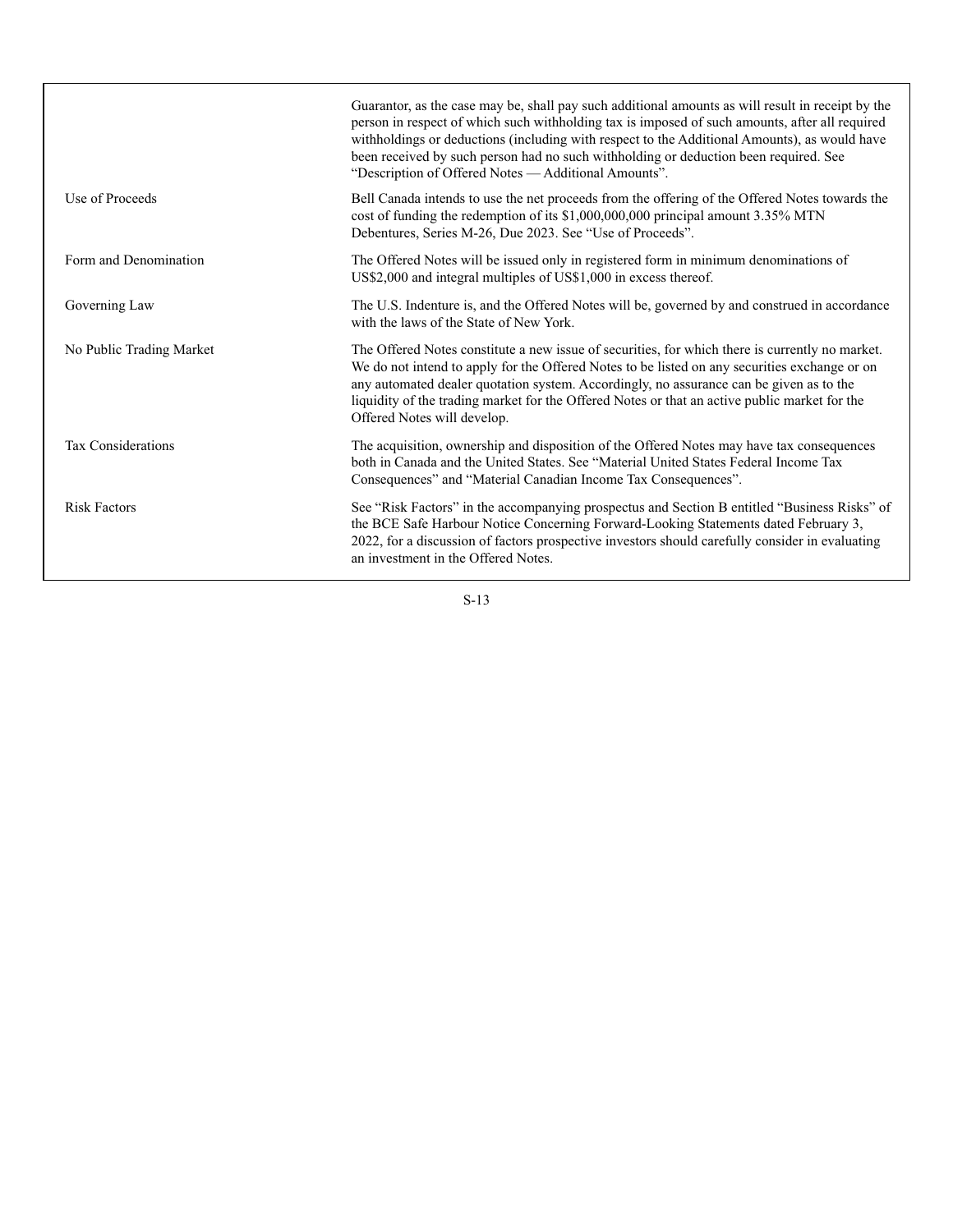## **USE OF PROCEEDS**

The net proceeds to the Company from the sale of the Offered Notes will be approximately US\$736,227,500 (or approximately \$934,125,452 in Canadian dollars converted using the Bank of Canada average daily exchange rate at February 7, 2022 of US\$1.00 equals \$1.2688) after deducting the underwriting discount and the other expenses related to the offering. Bell Canada intends to use the net proceeds from the offering of the Offered Notes towards the cost of funding the redemption of its \$1,000,000,000 principal amount 3.35% MTN Debentures, Series M-26, Due 2023.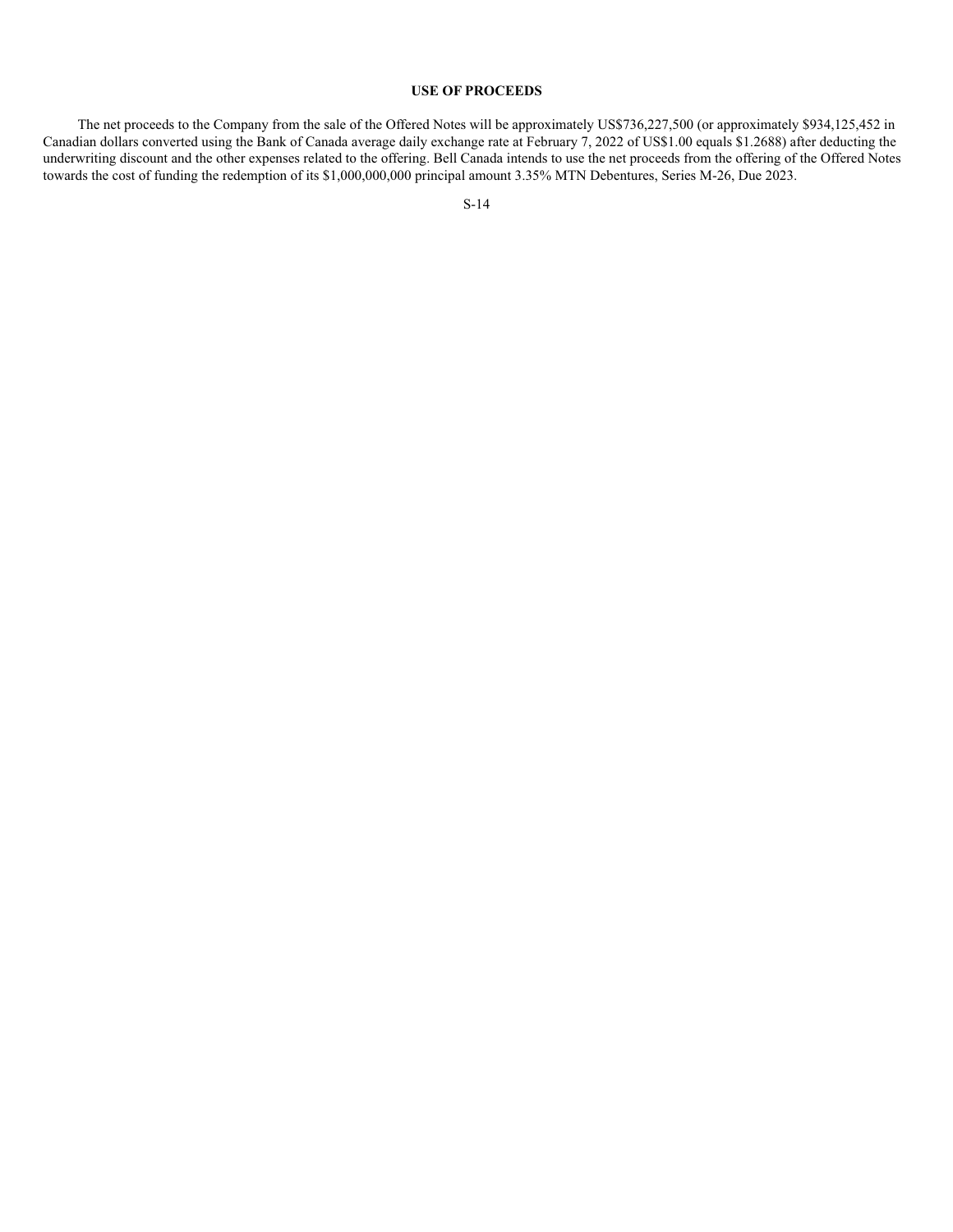# **CONSOLIDATED CAPITALIZATION**

The following table sets forth the consolidated capitalization of BCE (a) as at September 30, 2021 on an actual basis and (b) as at September 30, 2021 as adjusted to take into account (i) the issuance of US\$750,000,000 (\$951,600,000 in Canadian dollars converted using the Bank of Canada average daily exchange rate at February 7, 2022 of US\$1.00 equals \$1.2688) of the Offered Notes, (ii) the net issuance of approximately \$631 million of debt due within one year in the fourth quarter of 2021, primarily under our commercial paper program, and (iii) the expected redemption of Bell Canada's \$1,000,000,000 principal amount 3.35% MTN Debentures, Series M-26, Due 2023.

This table should be read together with BCE's unaudited consolidated financial statements and related notes thereto, which are incorporated by reference herein.

|                                        | As at<br>September 30,<br>2021<br>(Actual) | As at<br>September 30,<br>2021<br>(As Adjusted) |
|----------------------------------------|--------------------------------------------|-------------------------------------------------|
|                                        | (unaudited)                                |                                                 |
|                                        | (\$ millions)                              | (\$ millions)                                   |
| Debt due within one year               | \$<br>1,994                                | \$<br>2,625                                     |
| Long-term debt                         | 27,070                                     | 27,022                                          |
| Total debt                             | 29,064                                     | 29,647                                          |
| Equity                                 |                                            |                                                 |
| Preferred shares                       | 4,003                                      | 4,003                                           |
| Common shares                          | 20,646                                     | 20,646                                          |
| Contributed surplus                    | 1,151                                      | 1,151                                           |
| Accumulated other comprehensive income | 320                                        | 320                                             |
| Deficit                                | (2,962)                                    | (2,962)                                         |
| Non-controlling interest               | 351                                        | 351                                             |
| <b>Total Equity</b>                    | 23,509                                     | 23,509                                          |
| <b>Total Capitalization</b>            | \$<br>52,573                               | \$<br>53,156                                    |

As at September 30, 2021, the total consolidated debt of Bell Canada was \$29,244 million. Included in this amount is debt of \$1 million due to a related party, BCE, and \$207 million due to a related party, Bell MTS Inc., at September 30, 2021. There has been no material change in the share and loan capital of Bell Canada since September 30, 2021, except in connection with the transactions referred to above.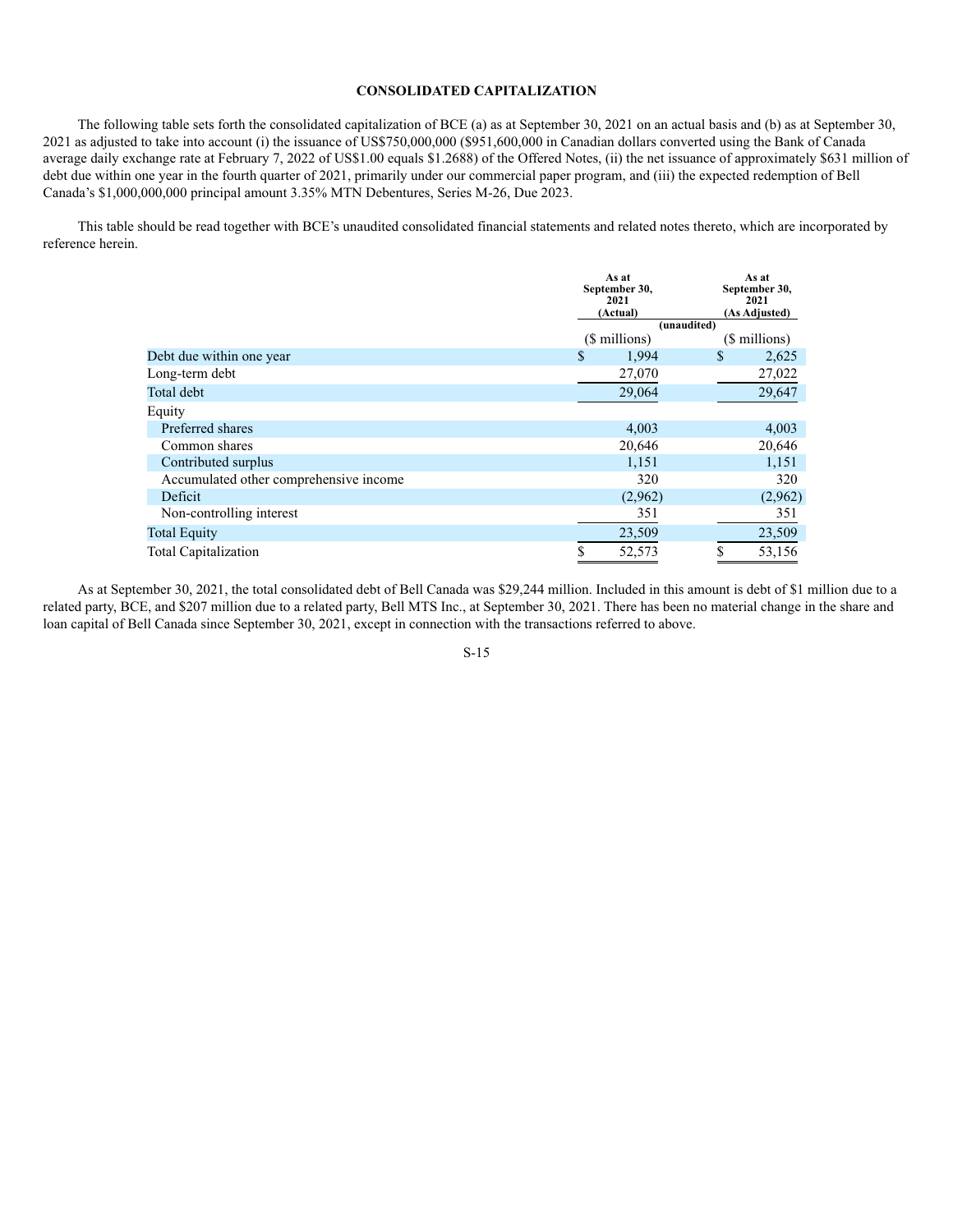## **EARNINGS COVERAGE RATIO**

The following earnings coverage ratios are calculated for the 12-month periods ended December 31, 2020 and September 30, 2021, respectively, and give effect to the issuance and redemption of all long-term debt since January 1, 2020 and October 1, 2020, respectively, including (i) the issuance of the US\$750,000,000 (\$951,600,000 in Canadian dollars converted using the Bank of Canada average daily exchange rate at February 7, 2022 of US\$1.00 equals \$1.2688) of the Offered Notes, and (ii) the expected redemption of Bell Canada's \$1,000,000,000 principal amount 3.35% MTN Debentures, Series M-26, Due 2023, as if these transactions occurred on January 1, 2020 and October 1, 2020, respectively.

After giving effect to the above transactions, BCE's interest on debt requirements amounted to \$1,227 million and \$1,176 million for the 12-month periods ended December 31, 2020 and September 30, 2021, respectively. BCE's net earnings attributable to owners of BCE before interest expense and income tax were \$4,549 million and \$5,170 million for the 12-month periods ended December 31, 2020 and September 30, 2021, respectively, which is 3.7 times and 4.4 times BCE's interest on debt requirements for such periods. BCE's net earnings attributable to owners of BCE before interest expense, income tax and non-controlling interest were \$4,614 million and \$5,233 million for the 12-month periods ended December 31, 2020 and September 30, 2021, respectively, which is 3.8 times and 4.4 times BCE's interest on debt requirements for such periods.

The earnings coverage ratios set out above do not purport to be indicative of an earnings coverage ratio for any future period.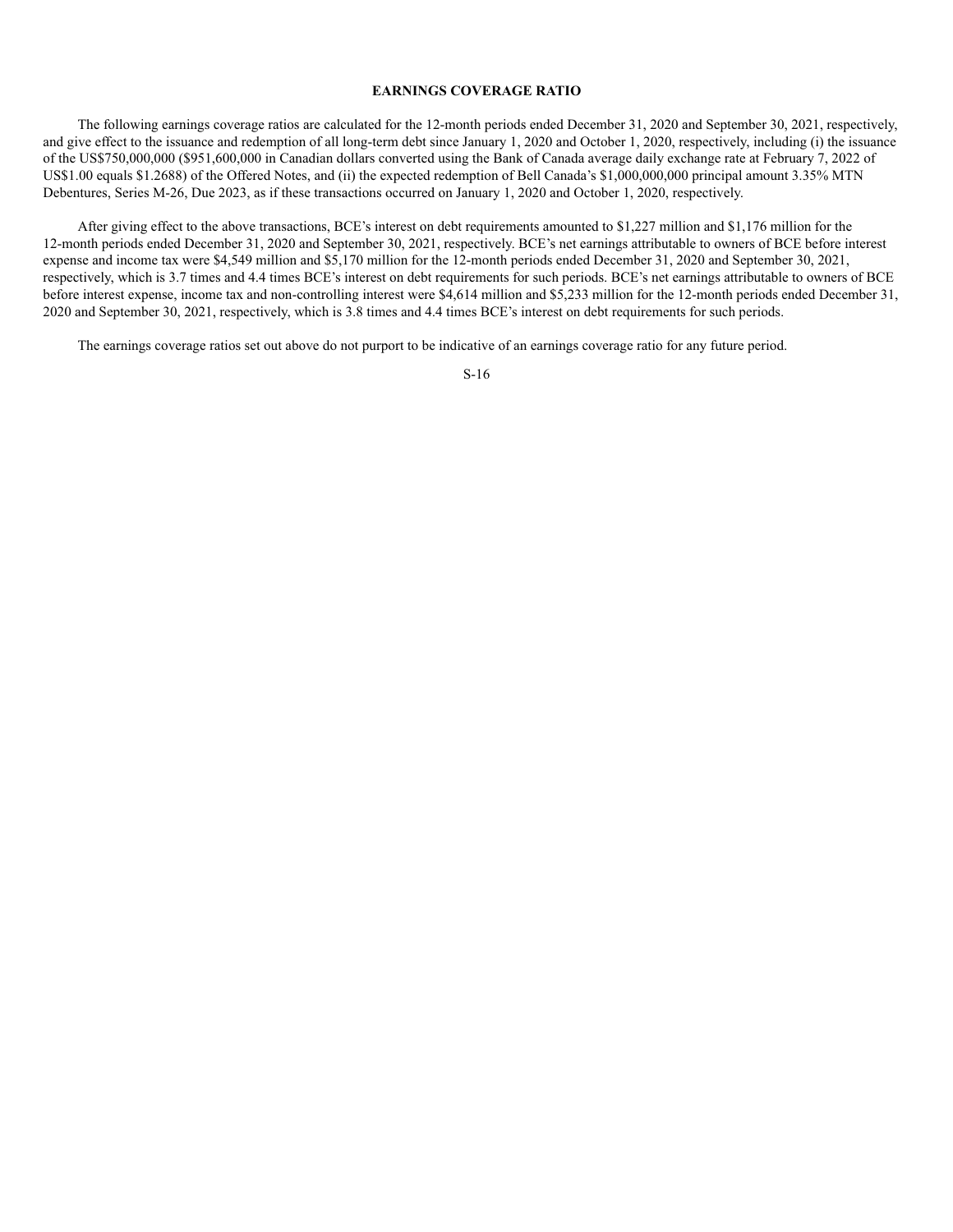## **DESCRIPTION OF OFFERED NOTES**

*The following description of the Offered Notes is a summary of certain of their material attributes and characteristics, which does not purport to be complete in every detail and is qualified in its entirety by reference to the U.S. Indenture (as defined below). The following summary uses words and terms which have been defined in the accompanying prospectus and which are defined in the U.S. Indenture. For full particulars of the terms of the Offered Notes, reference is made to the accompanying prospectus and the U.S. Indenture.*

## **General**

The Offered Notes will be issued pursuant to the indenture dated as of September 12, 2016 (as supplemented and amended from time to time in accordance with the terms thereof, the "**U.S. Indenture**"), among Bell Canada, as issuer, BCE, as Guarantor, and The Bank of New York Mellon, as trustee (the "**U.S. Trustee**").

The aggregate principal amount of the Offered Notes will be US\$750,000,000. The aggregate principal amount of debt securities authorized under the U.S. Indenture is unlimited and debt securities may be issued from time to time in one or more series and in one or more tranches within a series thereunder.

With respect to the Offered Notes, under the U.S. Indenture, Bell Canada has the right, without the consent of the holders of Offered Notes, to issue unsecured debt securities with terms different from the Offered Notes or to reopen the Offered Notes and issue additional Offered Notes having terms identical to the Offered Notes offered hereby. After the issuance of the Offered Notes, Bell Canada will have the right, without first obtaining the consent of the holders of the Offered Notes, to issue additional unsecured debt securities with terms different from the Offered Notes (and any other issued and outstanding series of unsecured debt securities) as well as to reopen and issue additional debt securities of the Offered Notes.

The Offered Notes will be issued only in fully registered form, without coupons, in minimum denominations of US\$2,000 and integral multiples of US\$1,000 in excess thereof and will be represented by Global Securities (as defined below) registered in the name of DTC or its nominee.

The Offered Notes will not be entitled to the benefit of any sinking fund.

## **Maturity and Interest**

The Offered Notes will be dated as of their date of issue, will mature on August 15, 2052, and will bear interest at the rate of 3.650% per annum from the date of issue, payable semi-annually in arrears on February 15 and August 15 of each year, to the persons in whose name the Offered Notes are registered at the close of business on the preceding February 1 or August 1, respectively.

Interest on the Offered Notes will be computed on the basis of a 360-day year consisting of twelve 30-day months.

If any date on which principal of or interest on the Offered Notes is payable is not a business day, then payment of the principal or interest payable on that date will be made on the next succeeding date which is a business day (and without any additional interest or other payment in respect of any delay), with the same force and effect as if made on such date.

Principal and interest on the Offered Notes will be payable in lawful money of the United States.

Unless Bell Canada redeems any Offered Notes earlier, Bell Canada will, on maturity, repay the indebtedness represented by such Offered Notes by paying the U.S. Trustee in lawful money of the United States an amount equal to the principal amount of such outstanding Offered Notes plus accrued and unpaid interest thereon.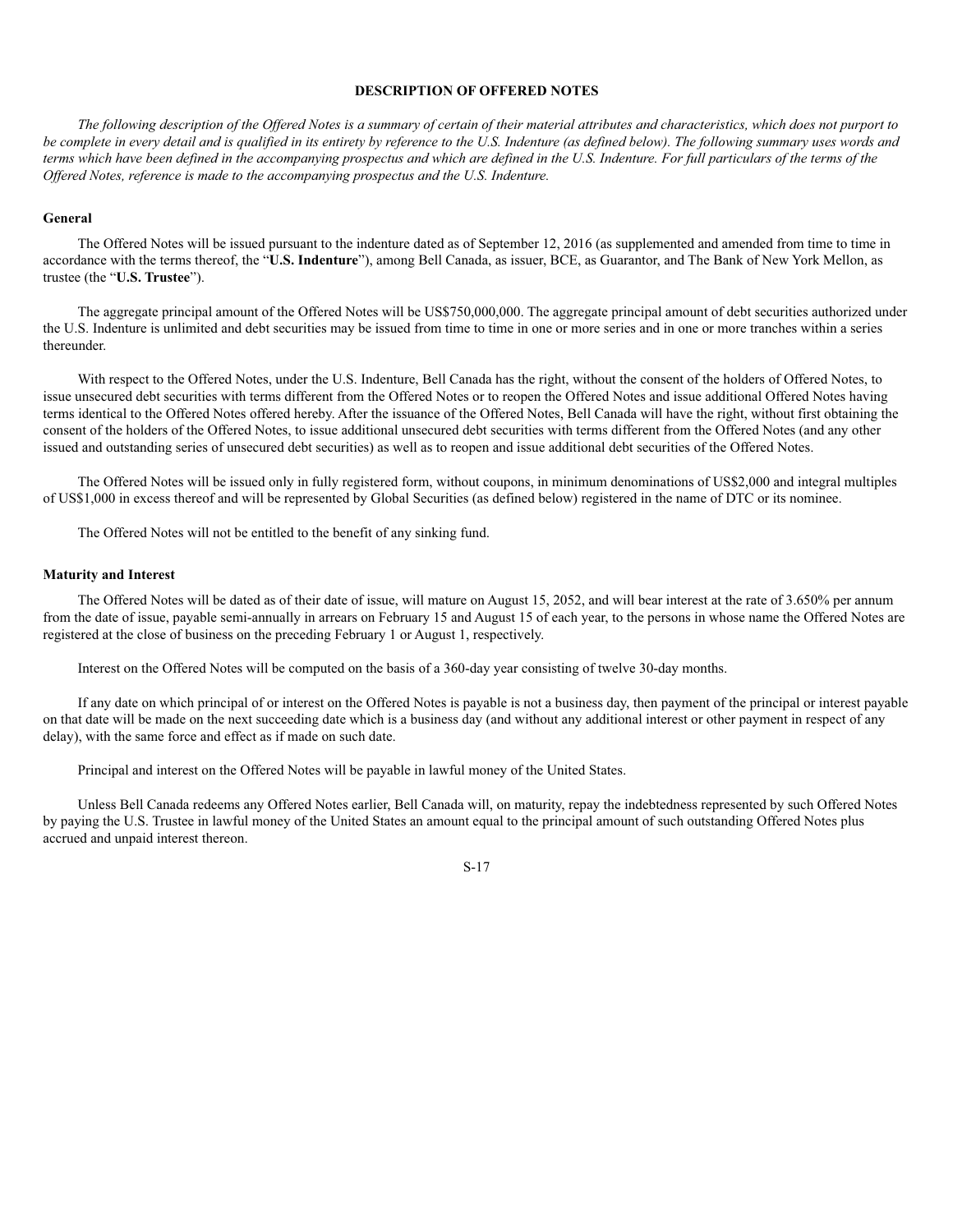## **Ranking**

The Offered Notes will be unsecured and will rank *pari passu* with all other unsecured and unsubordinated indebtedness of Bell Canada.

## **Guarantee**

Payment of principal, premium, if any, and interest on the Offered Notes will be fully and unconditionally guaranteed on an unsecured, unsubordinated basis by the Guarantor (the "**Guarantee**"). For further information on the Guarantee, see "Description of the Debt Securities — The Indentures — Guarantee" in the accompanying prospectus.

## **Redemption**

## (1) *Redemption at the Option of Bell Canada*

At any time prior to February 15, 2052 (the date that is six months prior to the maturity date of the Offered Notes (the "**Make Whole Date**")), Bell Canada may redeem the Offered Notes, in whole or in part, upon not less than 15 nor more than 60 days' notice at a redemption price equal to the greater of:

- (i) 100% of the principal amount of the Offered Notes to be redeemed; and
- (ii) as determined by the Quotation Agent, the sum of the present values of the remaining scheduled payments of principal and interest on the Offered Notes to be redeemed (not including any portion of such payments of interest accrued and unpaid as of the date of redemption, and assuming for this purpose that the Offered Notes are scheduled to mature on the Make Whole Date) discounted to the redemption date on a semi-annual basis (assuming a 360-day year consisting of twelve 30-day months) at the Adjusted Treasury Rate

plus 25 basis points, plus accrued and unpaid interest on the Offered Notes to be redeemed up to but excluding the date of their redemption.

At any time on or after the Make Whole Date, Bell Canada may redeem the Offered Notes, in whole or in part, at a redemption price equal to 100% of the principal amount of the Offered Notes to be redeemed, plus accrued and unpaid interest on the Offered Notes to be redeemed up to but excluding their redemption date. Unless Bell Canada defaults in payment of the redemption price, on and after the redemption date, interest will cease to accrue on the Offered Notes or portions thereof called for redemption on such date.

In the case of partial redemption, the Offered Notes to be redeemed shall be selected by the Trustee from the outstanding Offered Notes not previously called for redemption by such method as it shall deem fair and appropriate and which may provide for the selection for redemption of portions (equal to US\$2,000 or integral multiples of US\$1,000 in excess thereof) of the principal of securities of a denomination larger than US\$2,000.

"*Adjusted Treasury Rate*" means, with respect to any redemption date, the rate per year equal to the semi-annual equivalent yield to maturity or interpolated (on a daycount basis) yield to maturity of the Comparable Treasury Issue, assuming a price for the Comparable Treasury Issue (expressed as a percentage of its principal amount) equal to the Comparable Treasury Price for that redemption date.

"*Comparable Treasury Issue*" means the United States Treasury security selected by the Quotation Agent as having an actual or interpolated maturity comparable to the remaining term of the Offered Notes to be redeemed (assuming, for this purpose, that the Offered Notes are scheduled to mature on the Make Whole Date) that would be utilized, at the time of selection and in accordance with customary financial practice, in pricing new issues of corporate debt securities of comparable maturity to the remaining term of Offered Notes to be redeemed.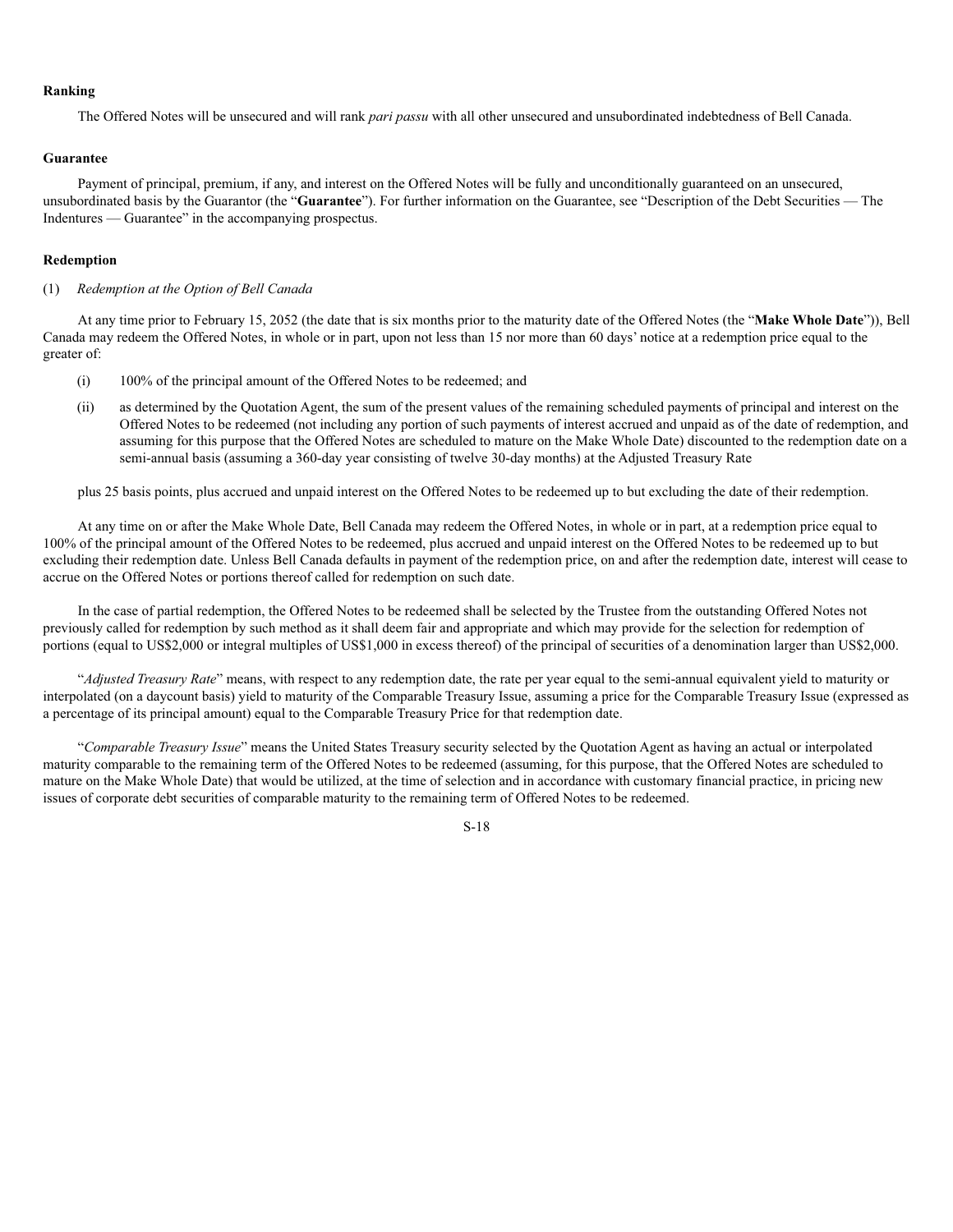"*Comparable Treasury Price*" means, with respect to any redemption date, (A) the average of the Reference Treasury Dealer Quotations for that redemption date, after excluding the highest and lowest such Reference Treasury Dealer Quotations, or (B) if the Quotation Agent obtains fewer than four such Reference Treasury Dealer Quotations, the average of all such quotations.

"*Quotation Agent*" means one of the Reference Treasury Dealers appointed to such office by Bell Canada.

"*Reference Treasury Dealer*" means: (a) a Primary Treasury Dealer (as defined below) selected by Bell Canada, and (b) BofA Securities, Inc., RBC Capital Markets, LLC and Scotia Capital (USA) Inc., or any of such parties' affiliates and their respective successors; provided, *however*, that if any of the foregoing shall cease to be a U.S. Government securities dealer in New York City that is designated as a "primary dealer" by the Federal Reserve Bank of New York (a "**Primary Treasury Dealer**"), Bell Canada shall substitute another Primary Treasury Dealer.

"*Reference Treasury Dealer Quotations*" means, with respect to each Reference Treasury Dealer and any redemption date, the average, as determined by the Quotation Agent, of the bid and asked prices for the Comparable Treasury Issue (expressed in each case as a percentage of its principal amount) quoted in writing to the U.S. Trustee, the Quotation Agent and Bell Canada by that Reference Treasury Dealer at 3:30 p.m., New York City time, on the third business day preceding the redemption date.

# (2) *Redemption for Changes in Withholding Taxes*

The Offered Notes will also be subject to redemption as a whole, but not in part, at the option of Bell Canada at any time, on not less than 15 nor more than 60 days' prior written notice, at a redemption price equal to 100% of their principal amount, together with accrued and unpaid interest thereon up to but excluding their redemption date, in the event Bell Canada or the Guarantor is, or on the next relevant payment date would be, obliged to pay any Additional Amounts with respect to such Offered Notes or Guarantee as a result of a change in, or amendment to, the laws (including any regulations or rulings promulgated thereunder) of any Relevant Taxing Jurisdiction (as defined under "Additional Amounts" below) or as a result of any change in or amendment made to any official administrative policy, position or interpretation of any applicable taxing authority within a Relevant Taxing Jurisdiction, or judicial decision rendered by a court of competent jurisdiction, which change, amendment or decision is announced or becomes effective on or after the initial issue date of the Offered Notes.

## **Global Securities**

Upon original issuance, the Offered Notes will be represented by one or more global securities (the "**Global Securities**") having an aggregate principal amount equal to that of the Offered Notes represented thereby. Each Global Security will be deposited with, or on behalf of, DTC, as depositary, and registered in the name of Cede  $\&$  Co. (or such other nominee as may be designated by DTC), as nominee of DTC. The Global Securities will bear legends regarding the restrictions on exchanges and registration of transfer thereof referred to below and any other matters as may be provided for by the U.S. Indenture.

DTC has advised Bell Canada as follows: DTC is a limited purpose trust company organized under the New York Banking Law, a "banking organization" within the meaning of the New York Banking Law, a member of the Federal Reserve System, a "clearing corporation" within the meaning of the New York Uniform Commercial Code and a "clearing agency" registered pursuant to the provisions of Section 17A of the Exchange Act. DTC was created to hold securities of its participants (as defined below) and to facilitate the clearance and settlement of securities transactions among its participants in such securities through electronic book-entry changes in accounts of the participants, thereby eliminating the need for physical movement of securities certificates. DTC's participants include securities brokers and dealers (including the underwriters), banks, trust companies, clearing corporations and certain other organizations, some of whom (and/or their representatives) own DTC. Access to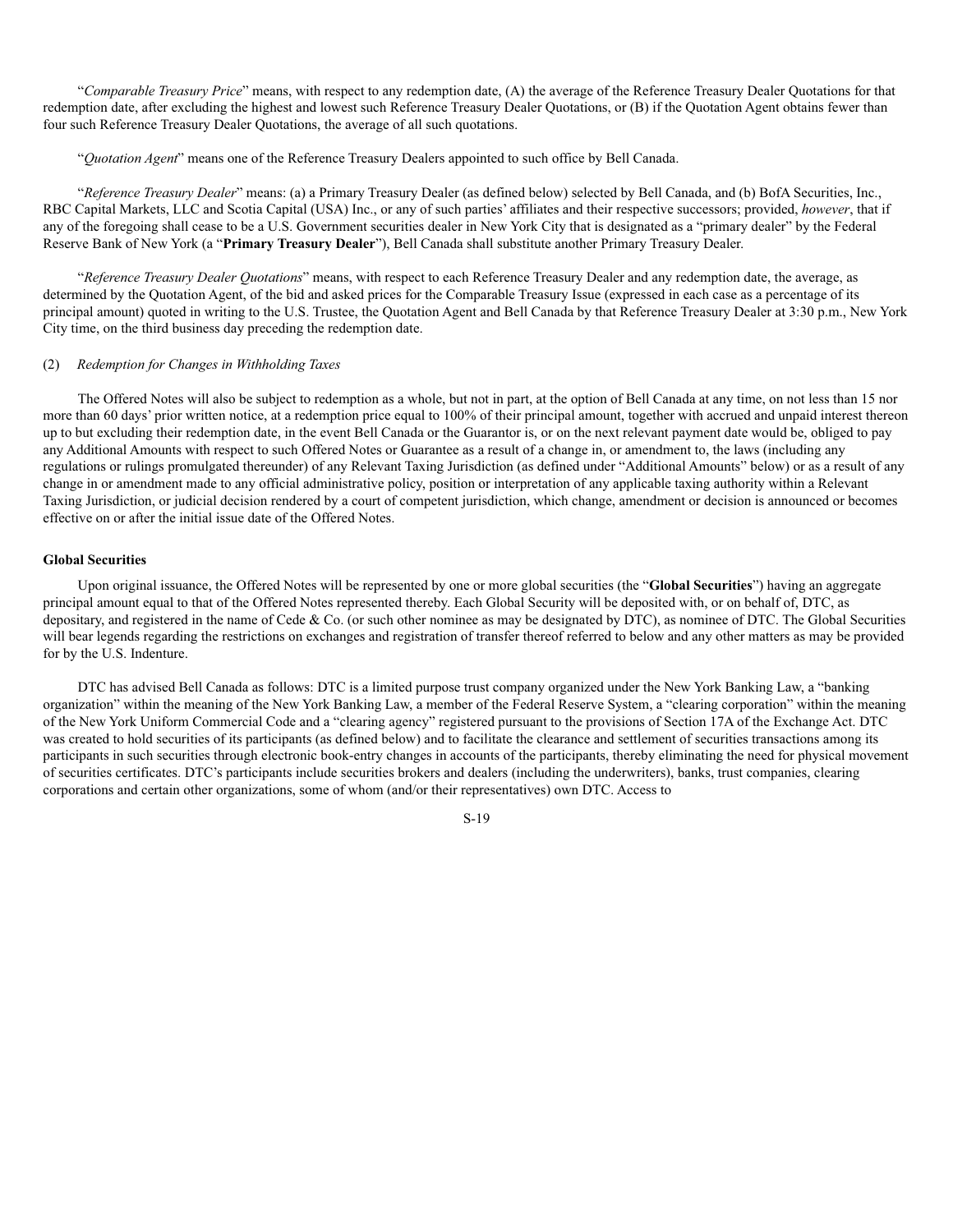DTC's book-entry system is also available to others, such as banks, brokers, dealers and trust companies that clear through or maintain a custodial relationship with a participant, either directly or indirectly ("indirect participants").

Notwithstanding any provision of the U.S. Indenture or the Offered Notes, no Global Security may be exchanged in whole or in part for Offered Notes registered, and no transfer of a Global Security in whole or in part may be registered, in the name of any person other than DTC or any nominee of DTC for such Global Security unless (i) DTC has notified Bell Canada that it is unwilling, unable or no longer permitted under applicable law to continue as depositary for the Global Security or has ceased to be qualified to act as such as required pursuant to the U.S. Indenture, (ii) there shall have occurred and be continuing an Event of Default with respect to the Offered Notes represented by such Global Security or (iii) Bell Canada and the Guarantor each so direct the U.S. Trustee.

All Offered Notes issued in exchange for a Global Security or any portion thereof will be registered in such names as DTC may direct.

As long as DTC, or its nominee, is the registered holder of a Global Security, DTC or such nominee, as the case may be, will be considered the sole owner and holder of such Global Security and the Offered Notes represented thereby for all purposes under the Offered Notes and the U.S. Indenture. Except in the limited circumstances referred to above, owners of beneficial interests in a Global Security will not be entitled to have such Global Security or any Offered Notes represented thereby registered in their names, will not receive or be entitled to receive physical delivery of certificated Offered Notes in exchange therefor and will not be considered to be the owners or holders of such Global Security or any Offered Notes represented thereby for any purpose under the Offered Notes or the U.S. Indenture. All payments of principal of and interest on a Global Security will be made to DTC or its nominee, as the case may be, as the holder thereof. The laws of some jurisdictions require that certain purchasers of securities take physical delivery of such securities in definitive form. These laws may impair the ability to transfer beneficial interests in a Global Security.

Ownership of beneficial interests in a Global Security will be limited to institutions that have accounts with DTC or its nominee ("participants") and to persons that may hold beneficial interests through participants or indirect participants. In connection with the issuance of any Global Security, DTC will credit, in its book-entry registration and transfer system, the respective principal amounts of Offered Notes represented by the Global Security to the accounts of its participants. Ownership of beneficial interests in a Global Security will be shown only on, and the transfer of those ownership interests will be effected only through, records maintained by DTC's participants and indirect participants.

## **Certain Notices**

With respect to any Offered Notes represented by a Global Security, notices to be given to the holders of the Offered Notes will be deemed to have been fully and duly given to the holders when given to DTC, or its nominee, in accordance with DTC's policies and procedures. Bell Canada believes that DTC's practice is to inform its participants of any such notice it receives, in accordance with its policies and procedures. Persons who hold beneficial interests in the Offered Notes through DTC or its direct or indirect participants may wish to consult with them about the manner in which notices and other communications relating to the Offered Notes may be given and received through the facilities of DTC. None of Bell Canada, BCE or the U.S. Trustee or any of their respective agents will have any responsibility with respect to those policies and procedures or for any notices or other communications among DTC, its direct and indirect participants and the beneficial owners of the Offered Notes in global form, or for maintaining, supervising or reviewing any records relating to such beneficial interests.

With respect to any Offered Notes not represented by a Global Security, notices to be given to the holders of the Offered Notes will be deemed sufficient if mailed to the holders within the period prescribed for the giving of such notice.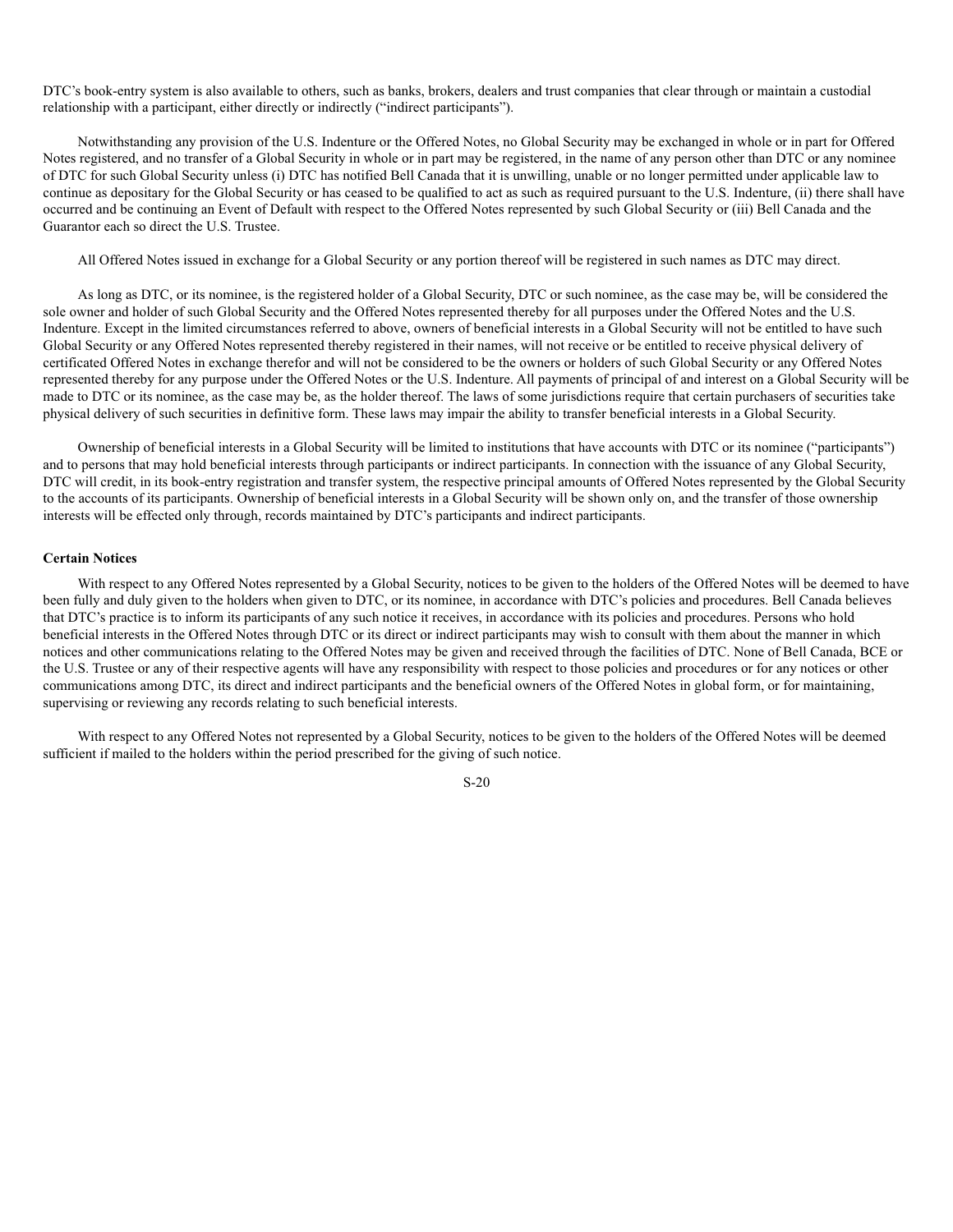Neither the failure to give any notice nor any defect in any notice given to a particular holder will affect the sufficiency of any notice given to another holder.

## **Additional Amounts**

All payments made by Bell Canada or the Guarantor in respect of the Offered Notes will be made free and clear of, and without withholding or deduction for or on account of, any tax, duty, assessment or other governmental charge of whatever nature imposed, levied, collected, withheld or assessed by or on behalf of any taxing jurisdiction in which Bell Canada or the Guarantor is organized, resident or doing business for tax purposes, or from or through which any payment is made by or on behalf of Bell Canada or the Guarantor, or any political subdivision thereof or therein (a "**Relevant Taxing Jurisdiction**"; and each such tax, duty, assessment or other governmental charge, along with any related interest, penalties or additions to tax, "**Taxes**"), unless such withholding or deduction is required by law. If any applicable withholding agent is required by law to make any such withholding or deduction, Bell Canada or the Guarantor, as the case may be, shall pay such additional amounts ("**Additional Amounts**") as will result in receipt by a Beneficial Tax Owner (as defined in the next sentence) of the Offered Notes of such amounts, after all required withholdings or deductions (including with respect to the Additional Amounts), as would have been received by such Beneficial Tax Owner had no such withholding or deduction been required. "Beneficial Tax Owner" means, with respect to any applicable withholding Tax, the person in respect of which such withholding tax is imposed.

However, no Additional Amounts will be payable with respect to a payment made to a holder or Beneficial Tax Owner of the Offered Notes for or in respect of:

- (1) any Taxes that would not have been imposed but for:
	- (A) the existence of any present or former connection between the relevant holder or such Beneficial Tax Owner and the Relevant Taxing Jurisdiction, other than as a result of merely acquiring, holding, owning, receiving payment on, disposing of or enforcing such Offered Notes;
	- (B) the presentation of such Offered Notes (where presentation is required) for payment more than 30 days after the date such payment was due and payable or was provided for, whichever is later, except to the extent that Additional Amounts would have been payable had such Offered Notes been presented on the last day of such 30-day period;
	- (C) with respect to any Canadian withholding tax, (i) the holder or Beneficial Tax Owner of such Offered Notes not dealing at arm's length, within the meaning of the *Income Tax Act* (Canada) (the "**Income Tax Act**"), with Bell Canada or the Guarantor at the relevant time or (ii) Bell Canada or the Guarantor having an obligation to pay an amount under or in respect of such Offered Notes to a person, other than the recipient of the interest, with which Bell Canada or the Guarantor is not dealing at arm's length, within the meaning of the Income Tax Act; or
	- (D) with respect to any Canadian withholding tax, the holder or Beneficial Tax Owner of such Offered Notes being a, or not dealing at arm's length within the meaning of the Income Tax Act with any, "specified non-resident shareholder" of Bell Canada or the Guarantor for the purposes of the thin capitalization rules in the Income Tax Act;
- (2) any estate, inheritance, gift, sales, transfer, personal property or similar Tax;
- (3) any Taxes imposed by reason of the failure of the holder or Beneficial Tax Owner of Offered Notes to comply with certification, information, documentation or other reporting requirements that such holder or Beneficial Tax Owner is legally eligible to comply with after receiving a reasonable written advance request from Bell Canada or the Guarantor to so comply, if such compliance is required or imposed by a statute, regulation or administrative practice of the Relevant Taxing Jurisdiction as a precondition to exemption from or reduction in all or part of such Taxes;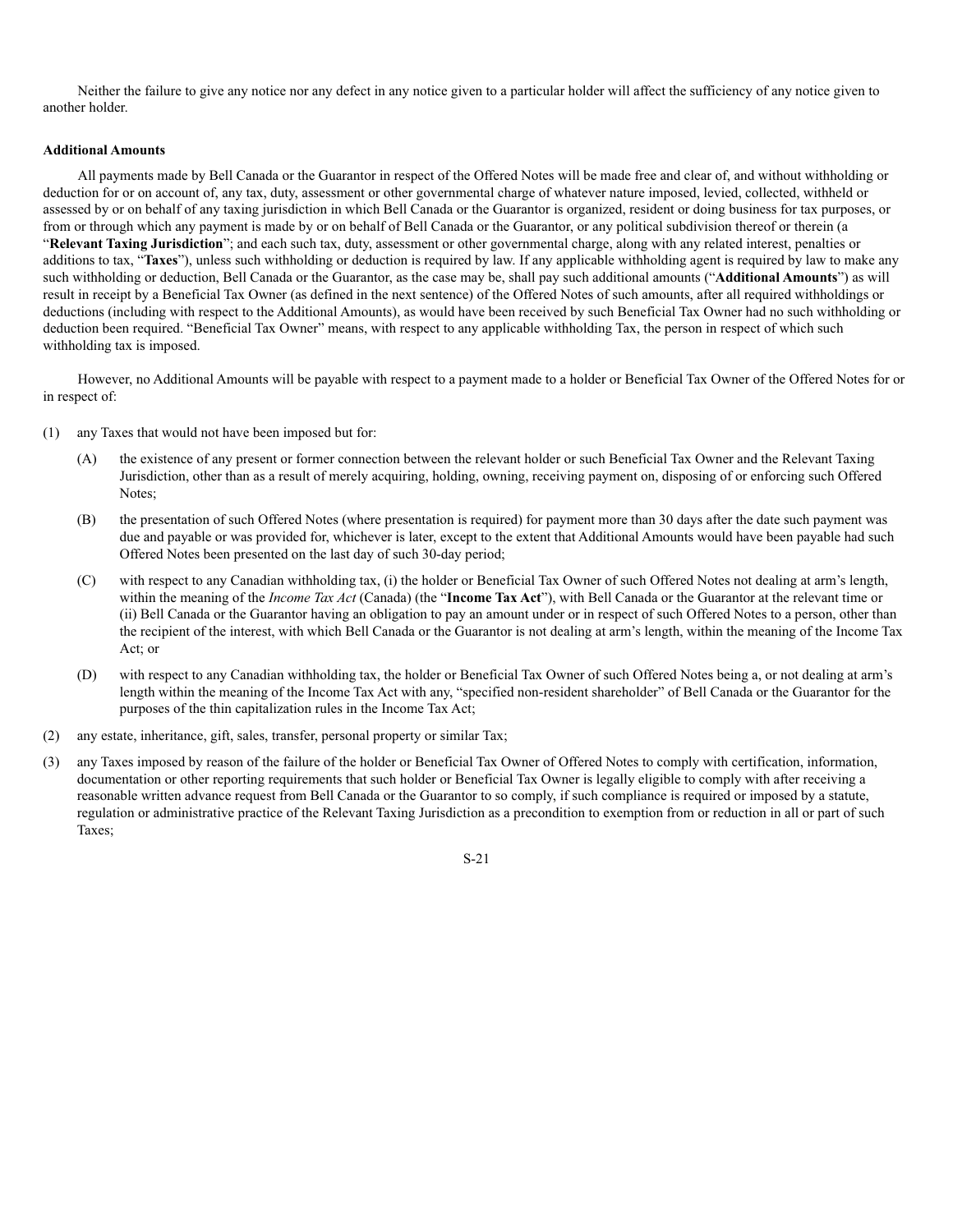- (4) any Taxes payable otherwise than by deduction or withholding from payments in respect of the Offered Notes or under the Guarantee (other than any Taxes imposed pursuant to Part XIII of the Income Tax Act or Section 803 of the regulations made under the Income Tax Act);
- (5) any U.S. federal withholding Taxes imposed pursuant to Sections 1471 through 1474 of the Internal Revenue Code of 1986, as amended (the "**Code**") as of the date hereof (or any amended or successor version that is substantively comparable and not materially more onerous to comply with), any current or future Treasury Regulations or other official administrative guidance promulgated thereunder (and including, for the avoidance of doubt, pursuant to any agreement entered into pursuant to Section 1471(b)(1) of the current Code (or any amended or successor version described above)) or any fiscal or regulatory legislation, rules or practices adopted pursuant to any intergovernmental agreement entered into in connection with the implementation of such Sections of the Code;
- (6) any Taxes imposed with respect to any payment of principal of (or premium, if any, on) or interest on such Offered Notes by Bell Canada or the Guarantor to any holder or Beneficial Tax Owner who is a fiduciary or partnership or any person other than the sole beneficial owner of such payment, to the extent that a beneficiary or settlor with respect to such fiduciary, a member of such partnership or the beneficial owner of such payment would not have been entitled to the Additional Amounts had such a beneficiary, settlor, member or beneficial owner been the actual holder or Beneficial Tax Owner of such Offered Notes; or
- (7) any combination of items (1) through (6) above.

Bell Canada or the Guarantor, if it is the applicable withholding agent, shall (1) make such withholding or deduction and (2) remit the full amount deducted or withheld to the Relevant Taxing Jurisdiction in accordance with applicable law. Bell Canada shall make commercially reasonable efforts to obtain certified copies of tax receipts evidencing the payment of any Taxes so deducted or withheld from the Relevant Taxing Jurisdiction. Bell Canada shall furnish to the U.S. Trustee, within 60 days after the date the payment of any Taxes so deducted or withheld is due pursuant to applicable law, either certified copies of tax receipts evidencing such payment or, if such receipts are not obtainable, other evidence of such payments.

At least 30 days prior to each date on which any payment in respect of the Offered Notes is due and payable, if Bell Canada or any Guarantor will be obligated to pay Additional Amounts with respect to such payment, Bell Canada or the Guarantor shall deliver to the U.S. Trustee an officer's certificate stating that such Additional Amounts shall be payable and the amounts so payable and will set forth such other information necessary to enable the applicable paying agent to pay such Additional Amounts to the holders of such Offered Notes or the Beneficial Tax Owners on the payment date.

Whenever in the U.S. Indenture there is mentioned, in any context, the payment of amounts based upon the principal of, premium, if any, interest or any other amount payable under or in respect of the Offered Notes or under any Guarantee thereof, such mention shall be deemed to include mention of the payment of Additional Amounts to the extent that, in such context, Additional Amounts are, were or would be payable in respect thereof.

In the event that Bell Canada or the Guarantor, as the case may be, is or would become obligated to pay any Additional Amounts, Bell Canada may redeem all, but not less than all, the Offered Notes at any time at 100% of the principal amount of the Offered Notes, together with accrued and unpaid interest thereon to the redemption date. See "Redemption for Changes in Withholding Taxes" above.

## **Repurchase upon Change of Control Triggering Event**

If a Change of Control Triggering Event occurs with respect to the Offered Notes, unless Bell Canada has exercised its optional right to redeem all of such Offered Notes as described under "— Redemption" above, Bell Canada will be required to make an offer to each holder of such Offered Notes to repurchase all or, at the option of the holder thereof, any part (equal to US\$2,000 or integral multiples of US\$1,000 in excess thereof) of such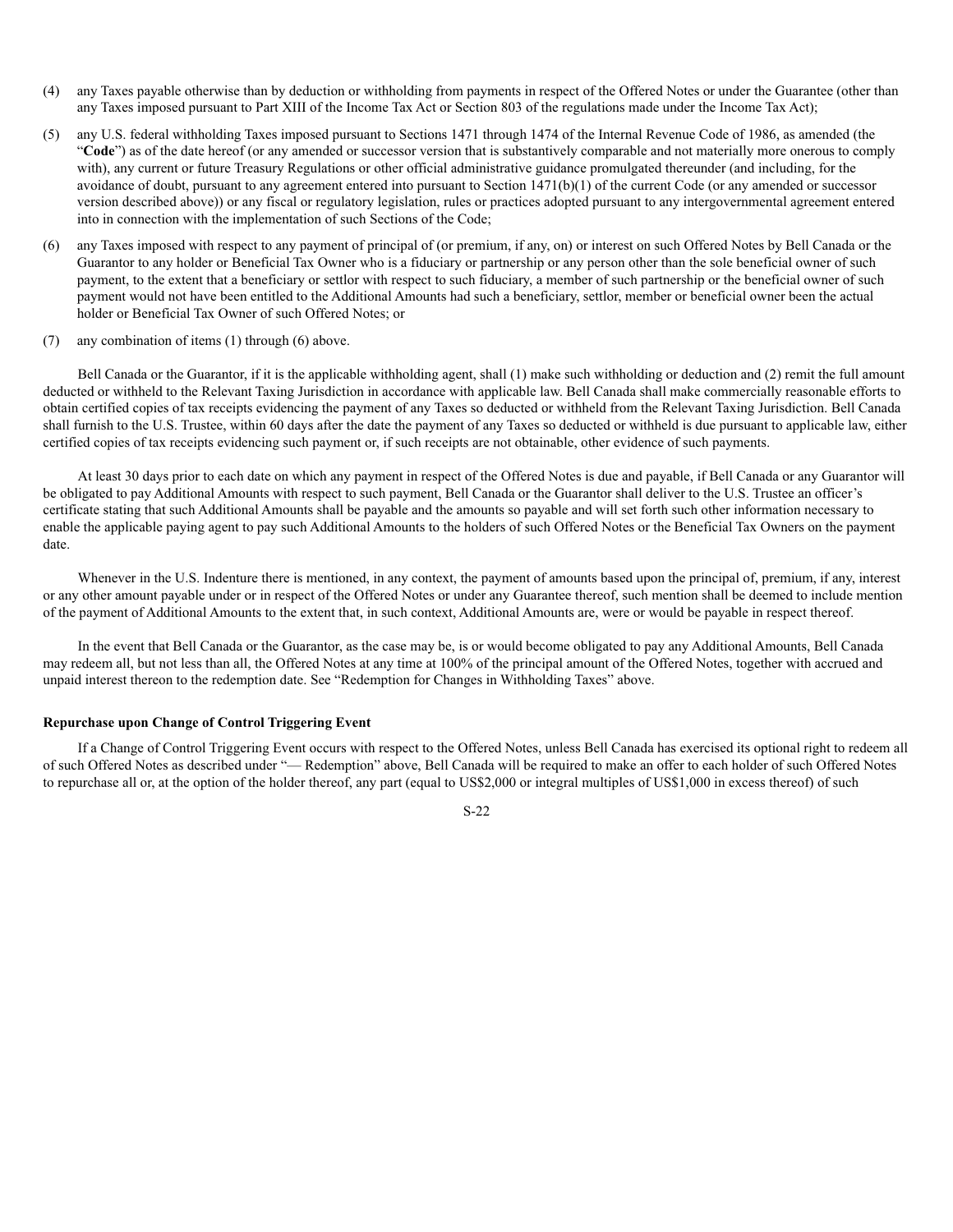Offered Notes pursuant to the offer described below (the "**Change of Control Offer**"). In the Change of Control Offer, Bell Canada will be required to offer payment in cash equal to 101% of the outstanding principal amount of the Offered Notes together with accrued and unpaid interest on the Offered Notes repurchased up to but excluding the date of purchase (the "**Change of Control Payment**").

Within 30 days following any Change of Control Triggering Event with respect to the Offered Notes, Bell Canada will be required to give written notice to each holder of the Offered Notes, with a copy to the U.S. Trustee, describing the transaction or transactions that constitute the Change of Control Triggering Event and offering to repurchase the Offered Notes on the date specified in the notice, which date will be no earlier than 15 days and no later than 60 days from the date such notice is given (the "**Change of Control Payment Date**"), pursuant to the procedure described herein and in such notice. Bell Canada must comply with the requirements of applicable securities laws and regulations in connection with the repurchase of such Offered Notes as a result of a Change of Control Triggering Event. To the extent that the provisions of any such applicable securities laws and regulations conflict with the Change of Control (as defined below) provisions, Bell Canada will be required to comply with such laws and regulations and will not be deemed to have breached its obligation to offer to repurchase the Offered Notes by virtue of such conflict.

On the Change of Control Payment Date, Bell Canada will, to the extent lawful:

- (i) accept for payment all Offered Notes or portions of Offered Notes properly tendered pursuant to the Change of Control Offer;
- (ii) deposit with the U.S. Trustee an amount of money equal to the Change of Control Payment in respect of all Offered Notes or portions of Offered Notes properly tendered pursuant to the Change of Control Offer; and
- (iii) deliver or cause to be delivered to the U.S. Trustee the Offered Notes properly accepted, together with a certificate of Bell Canada stating the aggregate principal amount of the Offered Notes or portions of Offered Notes being purchased by Bell Canada.

The U.S. Trustee will promptly pay to each holder of properly tendered Offered Notes an amount equal to the Change of Control Payment in respect of such Offered Notes either, at the U.S. Trustee's option, by mailing (first class mail, postage prepaid) a check to such holder or by means of a wire transfer in accordance with the applicable payment procedures of DTC, and the U.S. Trustee will promptly certify and mail (first class mail, postage prepaid), or cause to be transferred by book-entry, to each such holder a new debt security equal in principal amount to any unpurchased portion of the Offered Notes surrendered; *provided* that each new debt security will be in a principal amount of US\$2,000 and integral multiples of US\$1,000 in excess thereof.

Bell Canada will not be required to make a Change of Control Offer upon a Change of Control Triggering Event if a third party makes such an offer substantially in the manner, at the times and in compliance with the requirements for a Change of Control Offer (and for at least the same purchase price payable in cash) and such third party purchases all Offered Notes properly tendered and not withdrawn under its offer.

"*Change of Control*" means the occurrence of any one of the following: (i) the consummation of the direct or indirect sale, transfer, conveyance, lease or other disposition (other than by way of consolidation, amalgamation or merger), in one or a series of related transactions, of all or substantially all of the property and assets of Bell Canada and its subsidiaries, taken as a whole, to any person or group of persons acting jointly or in concert for purposes of such transaction other than (a) sales, transfers, conveyances, leases or other dispositions to Bell Canada and/or its subsidiaries, or (b) *provided* that the Offered Notes shall remain subject to the Guarantee, or any other guarantee by BCE of the full and timely payment when due of all of Bell Canada's payment obligations to the U.S. Trustee and the holders thereof with respect to the Offered Notes, sales, transfers, conveyances, leases or other dispositions to BCE and/or its subsidiaries (excluding Bell Canada and its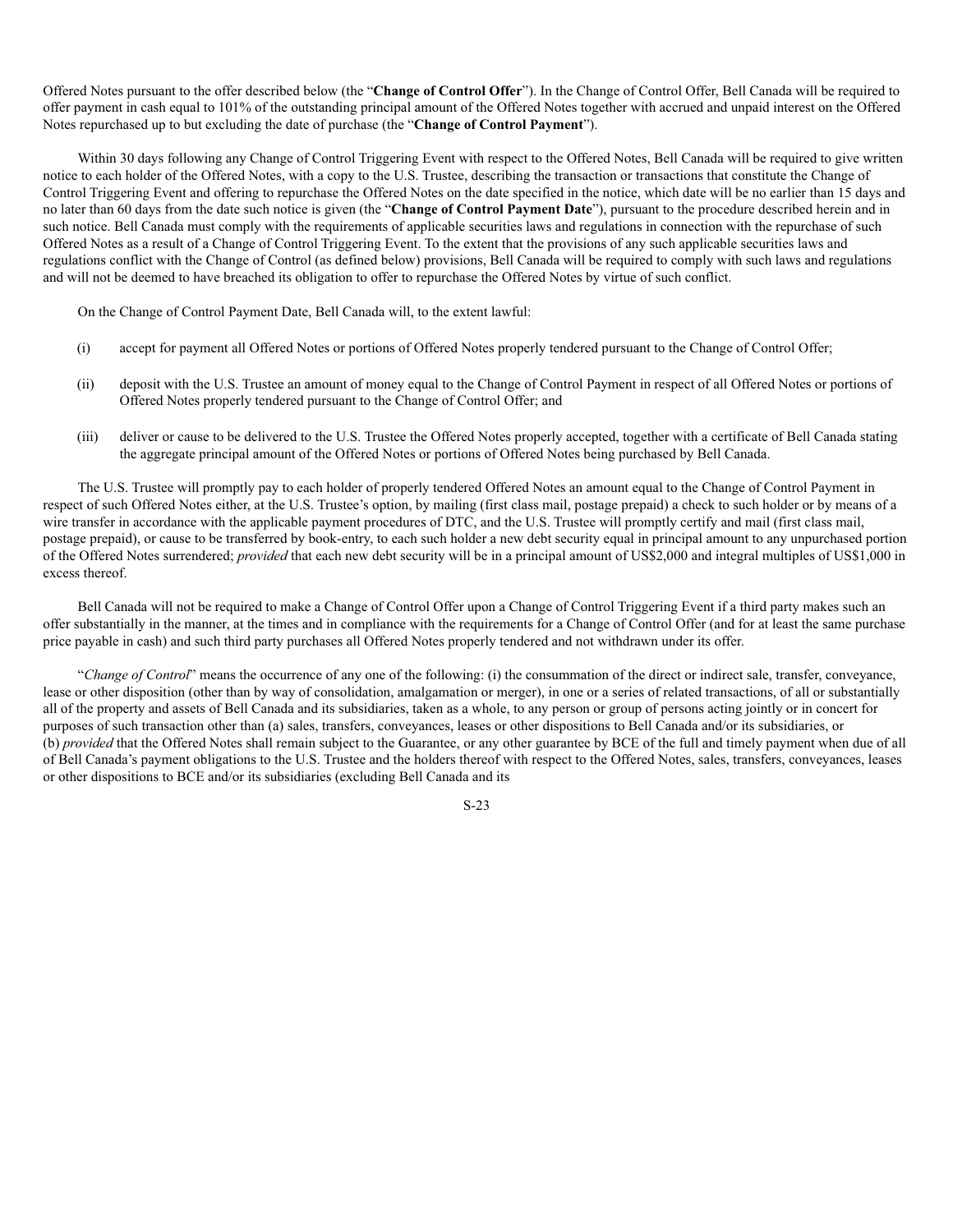subsidiaries); or (ii) the consummation of any transaction including, without limitation, any consolidation, amalgamation, merger or issue of voting shares the result of which is that any person or group of persons acting jointly or in concert for purposes of such transaction (other than BCE, Bell Canada and/or their subsidiaries) becomes the beneficial owner, directly or indirectly, of voting shares of BCE or Bell Canada having more than 50% of the voting power for the election of directors of BCE or Bell Canada (but shall not include the creation of a holding company, the combination of Bell Canada with BCE or any of their subsidiaries by any method whatsoever or any other similar transaction that does not involve a change in the beneficial ownership of BCE, Bell Canada or any successor thereof).

"*Change of Control Triggering Event*" means the occurrence of both a Change of Control and a Rating Event.

"*Investment Grade Rating*" means a rating equal to or higher than Baa3 (or the equivalent) by Moody's Investor Service, Inc. ("**Moody's**"), BBB- (or the equivalent) by Standard & Poor's Financial Services LLC, a subsidiary of The McGraw-Hill Companies, Inc. ("**S&P**") or BBB (low) (or the equivalent) by DBRS Limited ("**DBRS**"), or the equivalent investment grade credit rating from any other Specified Rating Agency.

"*Rating Event*" means, with respect to the Offered Notes, the rating of such Offered Notes is lowered to below an Investment Grade Rating by at least two out of three of the Specified Rating Agencies if there are three Specified Rating Agencies or all of the Specified Rating Agencies if there are less than three Specified Rating Agencies (the "**Required Threshold**") on any day within the 60-day period (which 60-day period will be extended so long as the rating of such Offered Notes is under publicly announced consideration for a possible downgrade by such number of the Specified Rating Agencies which, together with Specified Rating Agencies which have already lowered their ratings on such Offered Notes as aforesaid, would aggregate in number the Required Threshold, but only to the extent that, and for so long as, a Change of Control Triggering Event would result if such downgrade were to occur) after the earlier of (a) the occurrence of a Change of Control and (b) public notice of the occurrence of a Change of Control or of BCE's or Bell Canada's intention or agreement to effect a Change of Control.

"*Specified Rating Agencies*" means, with respect to the Offered Notes, each of Moody's, S&P and DBRS as long as, in each case, it has not ceased to rate such Offered Notes or failed to make a rating of such Offered Notes publicly available for reasons outside of Bell Canada's control; *provided* that if one or more of Moody's, S&P or DBRS ceases to rate such Offered Notes or fails to make a rating of such Offered Notes publicly available for reasons outside of Bell Canada's control, Bell Canada may select any other "designated rating organization" within the meaning of National Instrument 41-101 of the Canadian Securities Administrators as a replacement agency for such one or more of them, as the case may be.

## **Covenants**

In addition to the covenants described in the accompanying prospectus under "Description of the Debt Securities — U.S. Indenture — Covenants", covenants to the following effect will apply to the Offered Notes:

- (1) *Corporate Existence*. Subject to the provision described under the heading "Description of the Debt Securities U.S. Indenture Consolidation, Merger, Conveyance or Transfer" in the accompanying prospectus, Bell Canada has agreed that it will do all things necessary to preserve and keep in full force and effect its corporate existence.
- (2) *Compliance Certificate*. Each of Bell Canada and the Guarantor will give to the U.S. Trustee every year a written statement of certain of their respective officers certifying that to such officers' knowledge, Bell Canada and the Guarantor, as the case may be, are in compliance with the U.S. Indenture and the debt securities issued under it, or else specifying any default.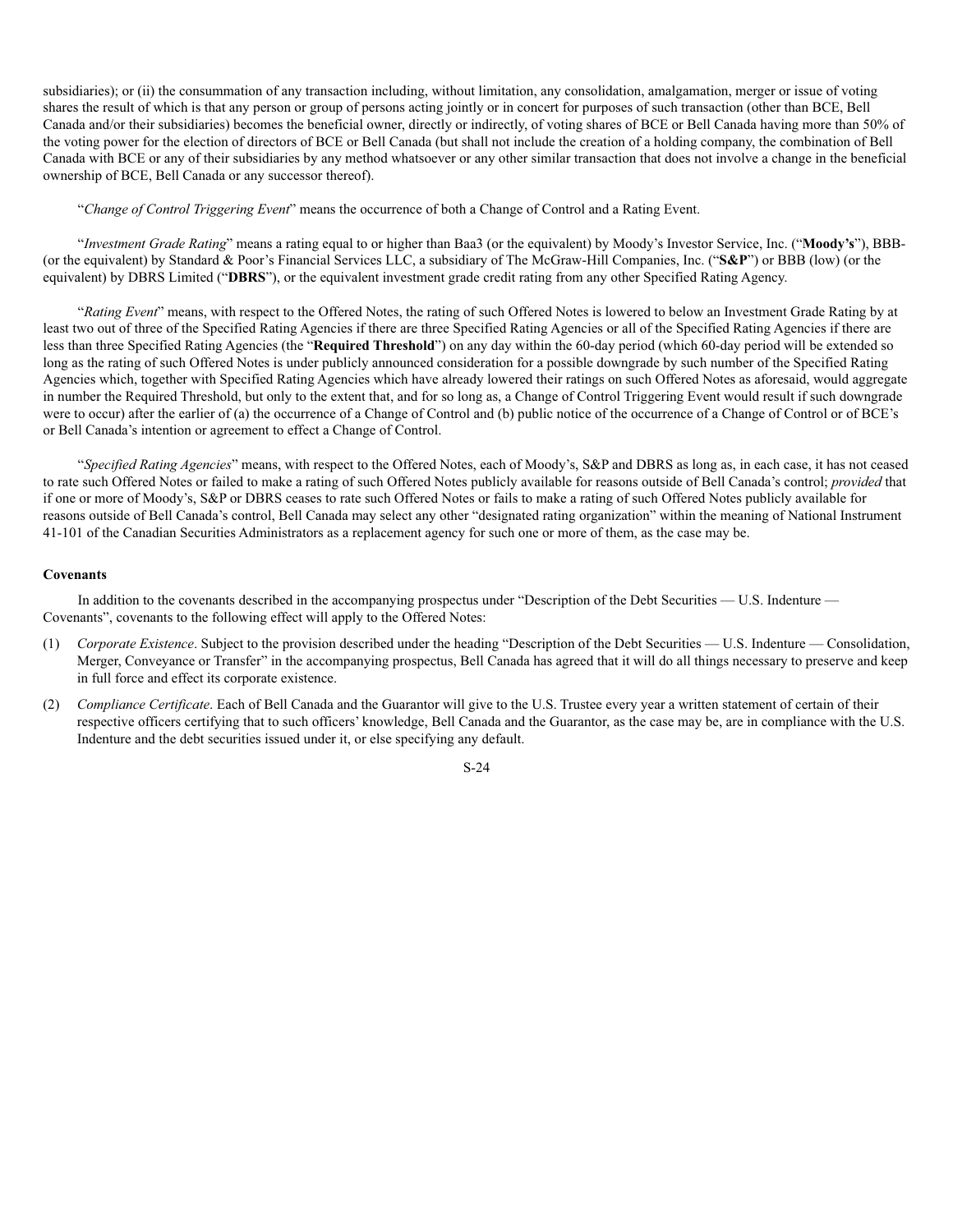## **Limitation on Suits**

With respect to the Offered Notes, a holder of such Offered Notes may bring its own lawsuit or other formal legal action or take other steps to enforce its rights or protect its interests relating to such Offered Notes. Before such holder may do so, however, the following must occur:

- (i) the holder of such Offered Notes must give the U.S. Trustee written notice that an event of default has occurred and remains uncured;
- (ii) the holders of not less than 25% in principal amount of all such outstanding Offered Notes must make a written request that the U.S. Trustee take action because of the default, and must offer reasonable indemnity to the U.S. Trustee against the costs, expenses and other liabilities of taking that action;
- (iii) the U.S. Trustee must have not taken action for 60 days after receipt of the above notice and offer of indemnity; and
- (iv) no direction inconsistent with such written request has been given to the U.S. Trustee during such 60-day period by the holders of a majority in principal amount of such outstanding Offered Notes.

Notwithstanding any contrary provisions, nothing shall impair the right of a holder, absent the holder's consent, to sue for any payments due but unpaid with respect to the Offered Notes.

# **Defeasance**

*Full Defeasance*. If there is a change in U.S. federal tax law, as described below, Bell Canada can legally release itself from any payment or other obligations on the Offered Notes, called full defeasance, if it puts in place the following other arrangements for holders to be repaid:

- Bell Canada must deposit, in trust for the benefit of all holders of the Offered Notes, money, notes or bonds of the U.S. government or a U.S. government agency or U.S. government-sponsored entity (the obligations of which are backed by the full faith and credit of the U.S. government), or any combination thereof, that will generate enough cash to make interest, principal and any other payments on the Offered Notes on their various due dates.
- Bell Canada must deliver to the U.S. Trustee a legal opinion of its counsel stating that there has been a change in current U.S. federal tax law or an Internal Revenue Service ("**IRS**") ruling pursuant to which the holders of the Offered Notes will not recognize income, gain or loss for federal income tax purposes as a result of such deposit, defeasance and discharge and will be subject to federal income tax on the same amounts and in the same manner and at the same times as would be the case if such deposit, defeasance and discharge had not occurred.

If Bell Canada ever did accomplish full defeasance, as described above, holders of the Offered Notes would have to rely solely on the trust deposit for repayment on such Offered Notes. Such holders could not look to Bell Canada for repayment in the event of any shortfall.

*Covenant Defeasance*. Even without a change in current U.S. federal tax law, Bell Canada can make the same type of deposit as described above, and will be released from certain of the restrictive covenants under the Offered Notes, including those described under "Covenants" above and "Repurchase upon Change of Control Triggering Event" above, and any events of default relating to breach of these covenants would no longer apply. This is called covenant defeasance. In that event, with respect to the Offered Notes, holders of such Offered Notes would lose the protection of these covenants but would gain the protection of having money and/or U.S. government or U.S. government agency notes or bonds set aside in trust to repay such Offered Notes. To achieve covenant defeasance, Bell Canada must do the following:

• deposit, in trust for the benefit of all holders of the Offered Notes, a combination of money, notes or bonds of the U.S. government or a U.S. government agency or U.S. government sponsored entity (the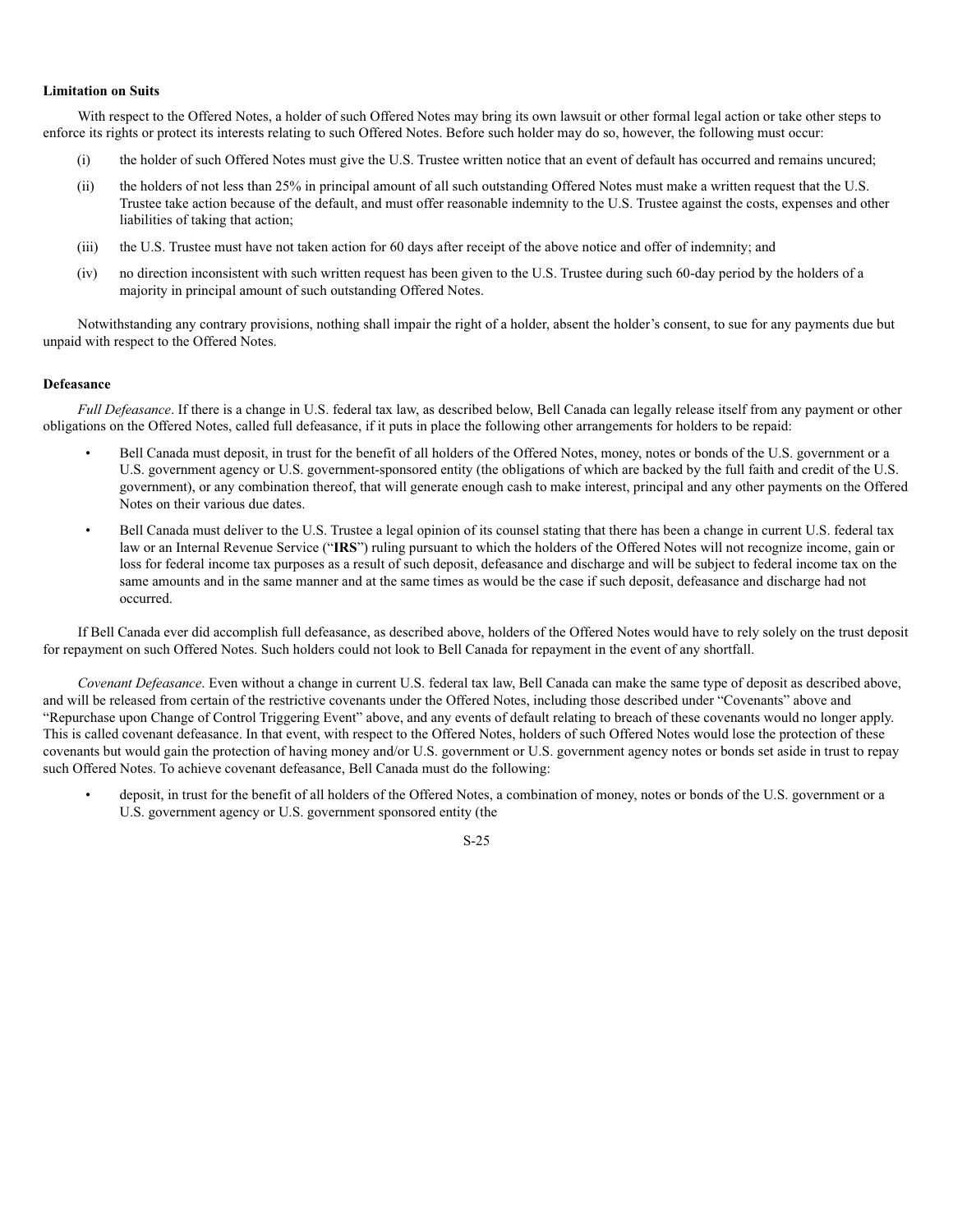obligations of which are backed by the full faith and credit of the U.S. government), or any combination thereof, that will generate enough cash to make interest, principal and any other payments on such Offered Notes on their various due dates; and

• deliver to the U.S. Trustee a legal opinion of its counsel confirming that the holders of the Offered Notes will not recognize income, gain or loss for federal income tax purposes as a result of such deposit and covenant defeasance and will be subject to federal income tax on the same amounts and in the same manner and at the same times as would be the case if such deposit and covenant defeasance had not occurred.

If Bell Canada accomplishes covenant defeasance, holders of the Offered Notes could still look to Bell Canada for repayment of such Offered Notes if there were a shortfall in the trust deposit. In fact, if one of the remaining events of default occurs (such as a bankruptcy) and the Offered Notes become immediately due and payable, there may be such a shortfall.

# **The U.S. Trustee**

The U.S. Trustee under the U.S. Indenture shall be The Bank of New York Mellon, until a successor replaces it in accordance with the applicable provisions of the U.S. Indenture. The U.S. Trustee may provide banking and other services to Bell Canada or BCE in the ordinary course of its business.

## **Governing Law**

The U.S. Indenture is, and the Offered Notes will be, governed by and construed in accordance with the laws of the State of New York.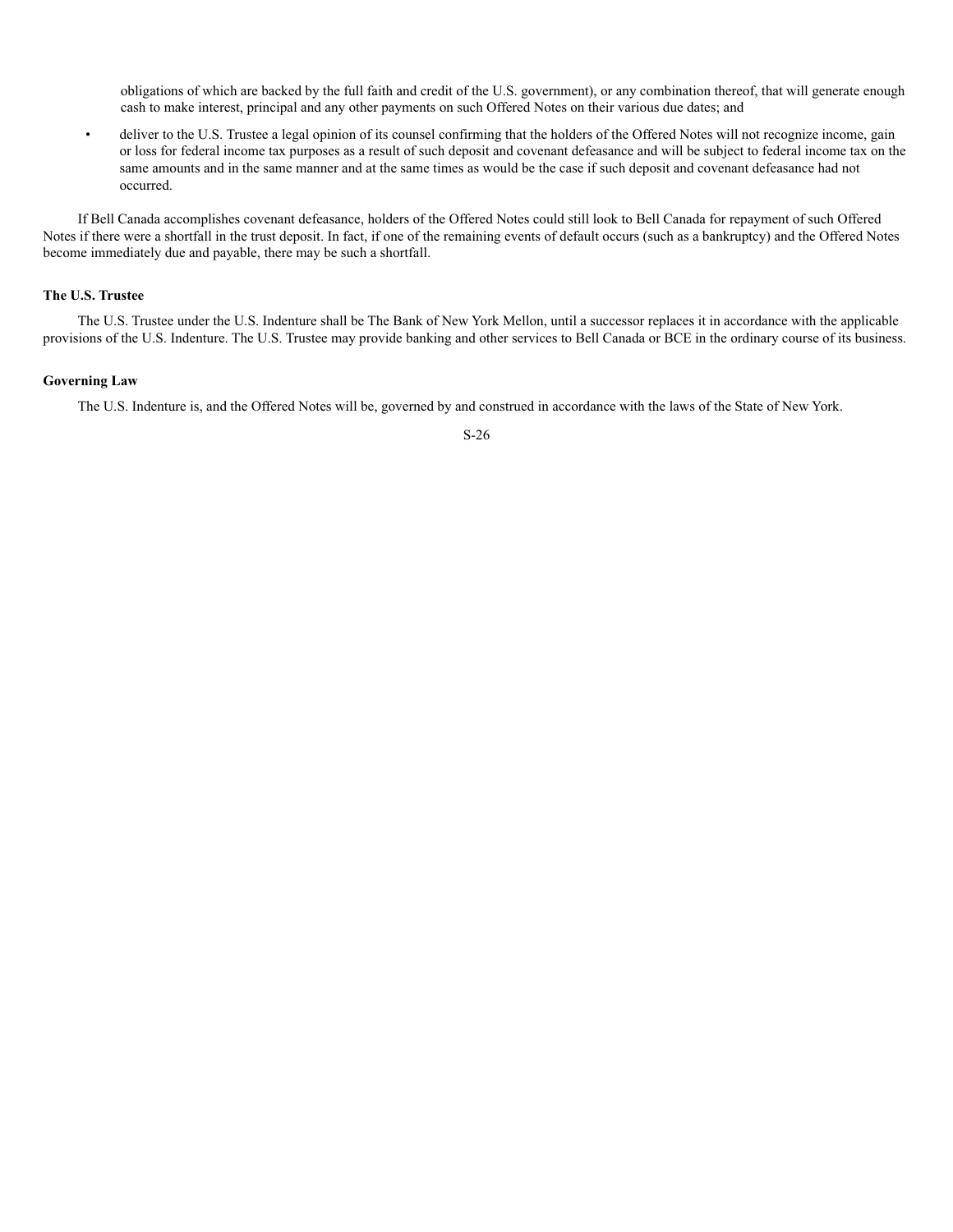# **MATERIAL UNITED STATES FEDERAL INCOME TAX CONSEQUENCES**

This section describes the material United States federal income tax consequences to a United States holder (as defined below) of owning the Offered Notes being offered by Bell Canada. It is the opinion of Sullivan & Cromwell LLP, United States counsel to Bell Canada and BCE. It applies to you only if you acquire any of the Offered Notes in this offering at the offering price and you hold your Offered Notes as capital assets for tax purposes. This section addresses only United States federal income taxation and does not discuss all of the tax consequences that may be relevant to you in light of your individual circumstances, including foreign, state or local tax consequences, and tax consequences arising under the Medicare contribution tax on net investment income or the alternative minimum tax. This section does not apply to you if you are a member of a class of holders subject to special rules, such as:

- a dealer in securities.
- a trader in securities that elects to use a mark-to-market method of accounting for your securities holdings,
- a bank,
- a life insurance company,
- a tax-exempt organization,
- a person that owns Offered Notes that are a hedge or that are hedged against interest rate risks,
- a person that owns Offered Notes as part of a straddle or conversion transaction for tax purposes,
- a person that purchases or sells Offered Notes as part of a wash sale for tax purposes, or
- a person whose functional currency for tax purposes is not the U.S. dollar.

If you purchase Offered Notes at a price other than the offering price, the amortizable bond premium or market discount rules may also apply to you. You should consult your tax advisor regarding this possibility.

This section is based on the Code, its legislative history, existing and proposed Treasury Regulations under the Code, published rulings and court decisions, all as currently in effect. These laws are subject to change, possibly on a retroactive basis. You should consult your own tax advisor about the application of United States federal income tax law to your particular situation as well as any tax consequences arising under the federal estate and gift tax laws and the tax laws of any state, local or non-U.S. jurisdiction.

If an entity or arrangement that is treated as a partnership for United States federal income tax purposes holds Offered Notes, the United States federal income tax treatment of a partner will generally depend on the status of the partner and the tax treatment of the partnership. A partner in a partnership holding Offered Notes should consult its tax advisor with regard to the United States federal income tax treatment of an investment in Offered Notes.

You are a United States holder if you are a beneficial owner of Offered Notes and you are, for United States federal income tax purposes:

- a citizen or resident of the United States,
- a domestic corporation.
- an estate whose income is subject to United States federal income tax regardless of its source, or
- a trust if a United States court can exercise primary supervision over the trust's administration and one or more United States persons are authorized to control all substantial decisions of the trust.

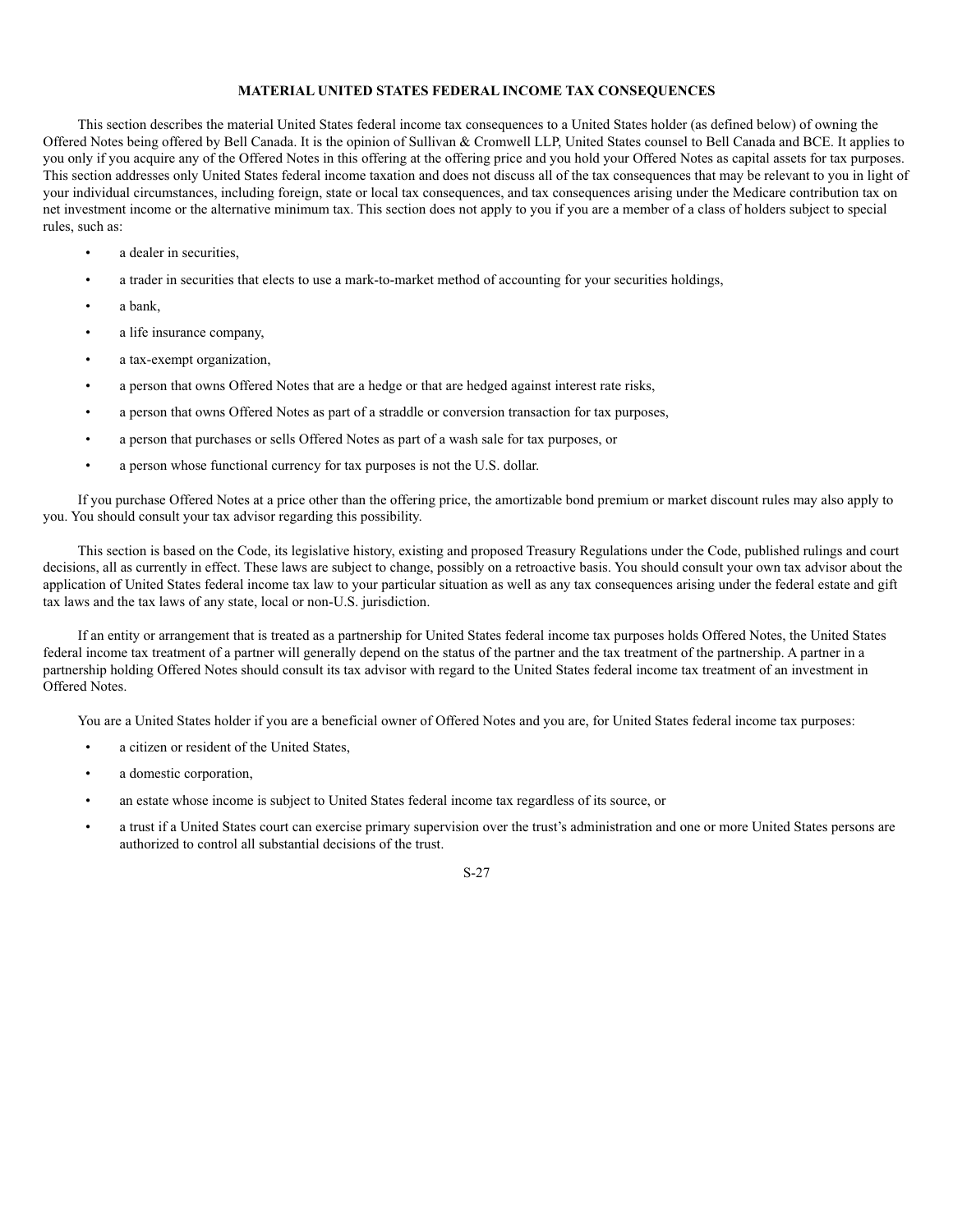*Please consult your own tax advisor concerning the consequences of owning Offered Notes in your particular circumstances under the Code and the laws of any other taxing jurisdiction.*

## **Change of Control Triggering Event**

Following the occurrence of a Change of Control Triggering Event, holders of the Offered Notes will have the right, subject to certain conditions, to require Bell Canada to repurchase such Offered Notes at a price equal to 101% of the aggregate principal amount of the Offered Notes repurchased plus accrued and unpaid interest, if any, to the date of repurchase. See "Description of Offered Notes — Repurchase upon Change of Control Triggering Event". Such right may implicate the provisions of the Treasury Regulations relating to contingent payment debt instruments. Under those regulations, however, a contingency will not cause a debt instrument to be treated as a contingent payment debt instrument if, as of the issue date, such contingency is remote. Bell Canada intends to treat the possibility that a Change of Control Triggering Event will occur as a remote contingency, and therefore Bell Canada believes that any additional interest that is payable upon the repurchase of the Offered Notes following a Change of Control Triggering Event will be taxable to you only at the time the interest accrues or is received in accordance with your method of accounting. The remainder of this discussion assumes that the Offered Notes will not be treated as contingent payment debt instruments.

#### **Payments of Interest**

You will be taxed on interest on your Offered Notes as ordinary income at the time you receive the interest or when it accrues, depending on your method of accounting for tax purposes.

Interest paid by Bell Canada on the Offered Notes is generally income from sources outside the United States for purposes of the rules regarding the foreign tax credit allowable to you and will generally be "passive" income for purposes of computing the foreign tax credit.

## **Purchase, Sale and Retirement of the Offered Notes**

Your tax basis in your Offered Notes generally will be its cost. You will generally recognize capital gain or loss on the sale or retirement of your Offered Notes equal to the difference between the amount you realize on the sale or retirement, excluding any amounts attributable to accrued but unpaid interest which will be treated as interest payments and your tax basis in your Offered Notes. Capital gain of a noncorporate United States holder is generally taxed at preferential rates where the property is held for more than one year. The deduction of capital losses is subject to limitations.

Capital gain or loss on the sale or retirement of your Offered Notes is income from sources inside the United States for purposes of the rules regarding the foreign tax credit allowable to you.

## **Information with Respect to Foreign Financial Assets**

A United States holder that owns "specified foreign financial assets" with an aggregate value in excess of US\$50,000 (and in some circumstances, a higher threshold) may be required to file an information report with respect to such assets with its tax returns. "Specified foreign financial assets" may include financial accounts maintained by foreign financial institutions, as well as the following, but only if they are held for investment and not held in accounts maintained by financial institutions: (i) stocks and securities issued by non-United States persons, (ii) financial instruments and contracts that have non-United States issuers or counterparties, and (iii) interests in foreign entities. United States holders are urged to consult their tax advisors regarding the application of this reporting requirement to their ownership of the Offered Notes.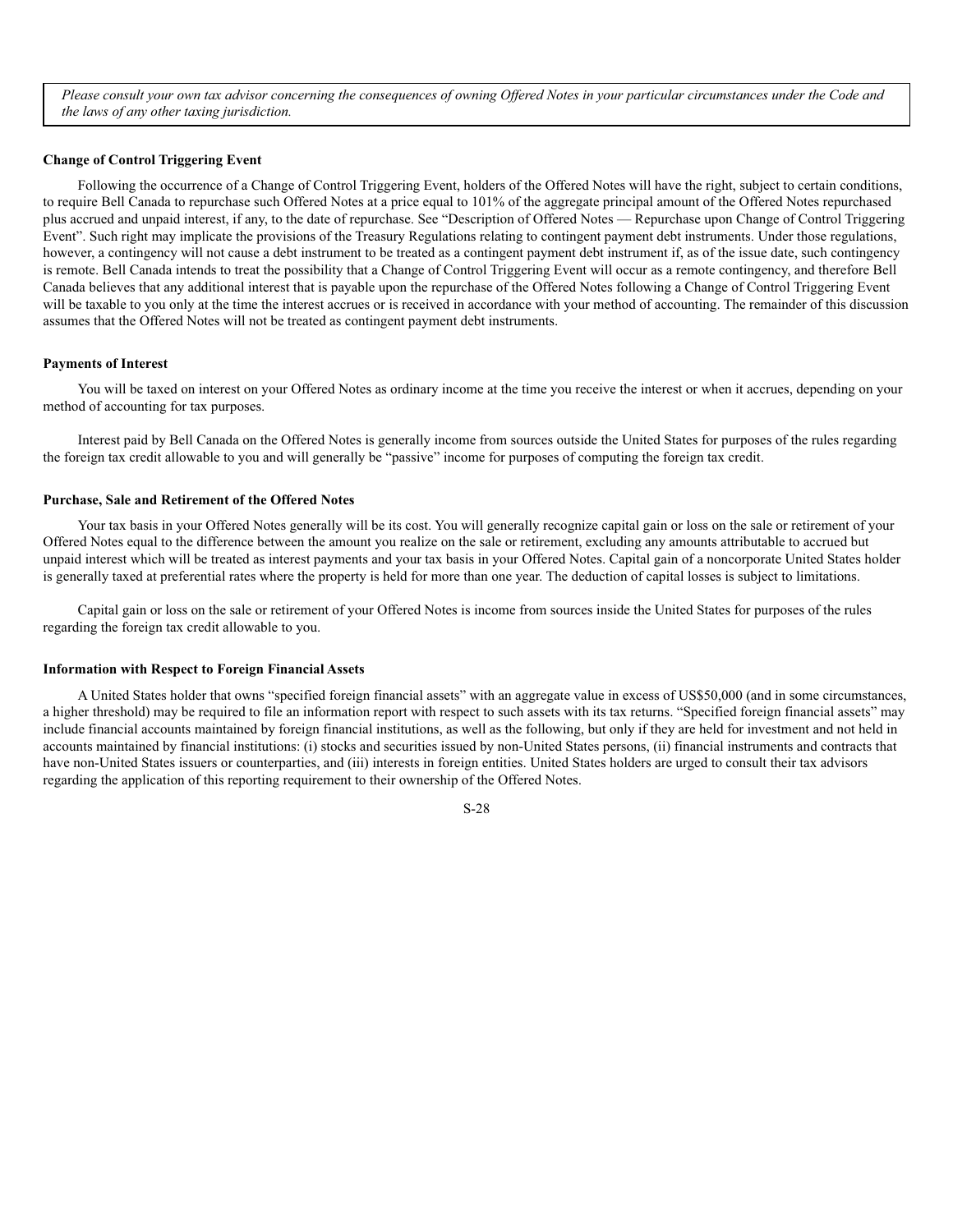# **Backup Withholding and Information Reporting**

If you are a noncorporate United States holder, information reporting requirements, on IRS Form 1099, generally would apply to payments of principal and interest on Offered Notes within the United States, and the payment of proceeds to you from the sale of Offered Notes effected at a United States office of a broker.

Additionally, backup withholding may apply to such payments if you fail to comply with applicable certification requirements or (in the case of interest payments) you are notified by the IRS that you have failed to report all interest and dividends required to be shown on your federal income tax returns.

Payment of the proceeds from the sale of Offered Notes effected at a foreign office of a broker generally will not be subject to information reporting or backup withholding. However, a sale effected at a foreign office of a broker could be subject to information reporting in the same manner as a sale within the United States (and in certain cases may be subject to backup withholding as well) if (i) the broker has certain connections to the United States, (ii) the proceeds or confirmation are sent to the United States or (iii) the sale has certain other specified connections with the United States.

You generally may obtain a refund of any amounts withheld under the backup withholding rules that exceed your income tax liability by filing a refund claim with the IRS.

## **MATERIAL CANADIAN INCOME TAX CONSEQUENCES**

The following is, at the date hereof, a summary of the principal Canadian federal income tax considerations under the Income Tax Act generally applicable to the holders of the Offered Notes who acquire such notes as beneficial owners pursuant to this prospectus supplement who, for the purpose of the Income Tax Act and the regulations thereunder, are not resident or deemed to be resident in Canada (including as a consequence of an applicable tax treaty or convention), hold their Offered Notes as capital property, are not "specified shareholders" of the Company or persons who do not deal at arm's length with a "specified shareholder" of the Company for purposes of the "thin capitalization" rule contained in subsection 18(4) of the Income Tax Act, deal at arm's length with the Company (and any transferee resident or deemed to be resident in Canada to whom the holder disposes of Offered Notes), do not receive any payment of interest (including any amounts deemed to be interest) on the Offered Notes in respect of a debt or other obligation to pay an amount to a person with whom the Company does not deal at arm's length, do not use or hold and are not deemed to use or hold the Offered Notes in carrying on business in Canada and are not insurers that carry on an insurance business in Canada and elsewhere (the "**Non-Resident Holders**"). **THIS SUMMARY IS GENERAL IN NATURE AND IS NOT EXHAUSTIVE OF ALL POSSIBLE CANADIAN TAX CONSEQUENCES. ACCORDINGLY, PROSPECTIVE INVESTORS SHOULD CONSULT WITH THEIR OWN TAX ADVISORS FOR ADVICE WITH RESPECT TO THEIR PARTICULAR CIRCUMSTANCES, INCLUDING ANY CONSEQUENCES OF AN INVESTMENT IN THE OFFERED NOTES ARISING UNDER TAX LAWS OF ANY PROVINCE OR TERRITORY OF CANADA OR TAX LAWS OF ANY JURISDICTION OTHER THAN CANADA.**

This summary is based on the current provisions of the Income Tax Act, the regulations thereunder and our counsel's understanding of the current administrative practice and policies of the Canada Revenue Agency, including prior to the date hereof. This summary takes into account all specific proposals to amend the Income Tax Act and the regulations thereunder announced by or on behalf of the Minister of Finance (Canada) prior to the date hereof (the "**Proposed Amendments**") and assumes that the Proposed Amendments will be enacted as proposed. However, no assurances can be given that the Proposed Amendments will be enacted as proposed or at all. This summary does not otherwise take into account or anticipate changes in the law or administrative or assessing practice, whether by judicial, governmental, regulatory or legislative decisions or action, nor is it exhaustive of all possible Canadian federal income tax consequences. This summary does not take into account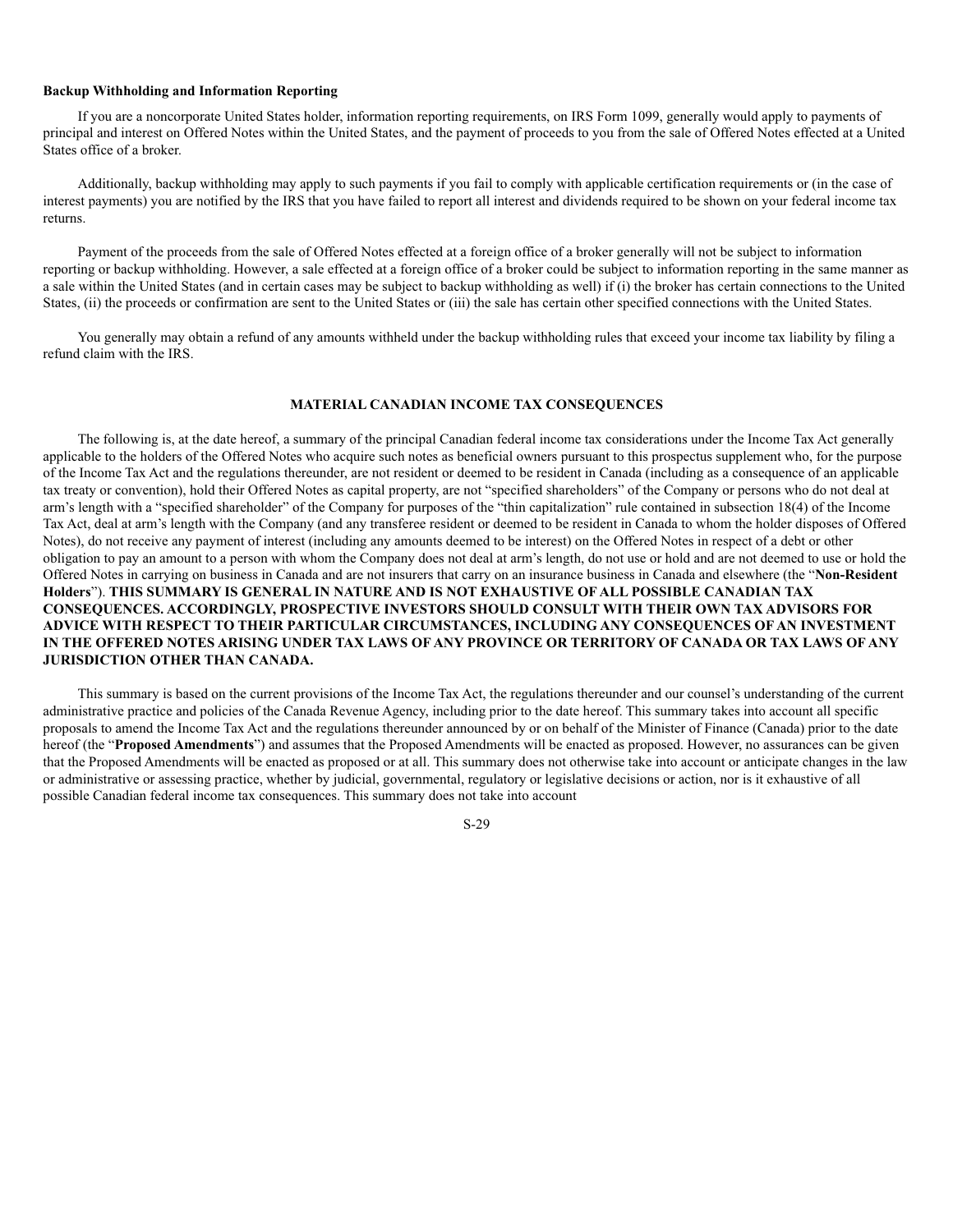tax legislation of any province or territory of Canada or any jurisdiction other than Canada. This summary is of a general nature only and is not intended to be, and should not be interpreted as, legal or tax advice to any particular holder of an Offered Notes including the Non-Resident Holders.

No Canadian withholding tax will apply to interest (including any amounts deemed to be interest), principal or premium paid or credited by the Company on the Offered Notes to Non-Resident Holders, or to the proceeds received by a Non-Resident Holder on a disposition of the Offered Notes, including a redemption, payment on maturity or repurchase.

No other tax on income (including taxable capital gains) is payable in respect of the purchase, repurchase, holding, redemption or disposition of the Offered Notes or the receipt of interest (including any amounts deemed to be interest), principal or any premium thereon by Non-Resident Holders.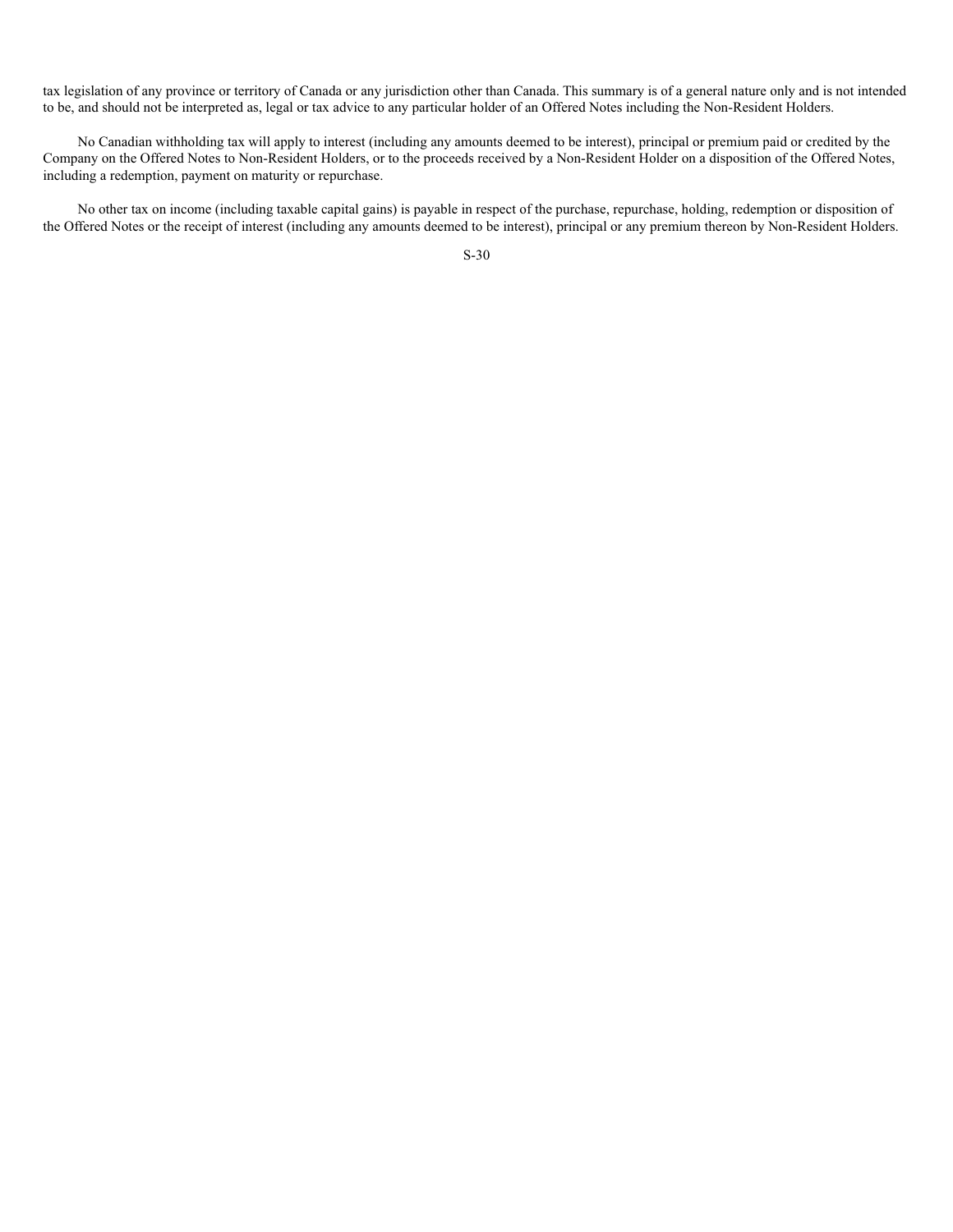## **UNDERWRITING**

Subject to the terms and conditions set forth in the underwriting agreement, dated the date of this prospectus supplement, among the Company, BCE and the underwriters named below, for whom BofA Securities, Inc., RBC Capital Markets, LLC, Scotia Capital (USA) Inc. and SMBC Nikko Securities America, Inc. are acting as representatives, the Company has agreed to sell to each of the underwriters, and each of such underwriters has severally agreed to purchase, the respective principal amounts of Offered Notes set forth opposite its name below:

| <b>Underwriters</b>                    | <b>Principal Amount</b><br><b>Offered Notes</b> |
|----------------------------------------|-------------------------------------------------|
| BofA Securities, Inc.                  | US\$ 97,500,000                                 |
| RBC Capital Markets, LLC               | 97,500,000                                      |
| Scotia Capital (USA) Inc.              | 97,500,000                                      |
| SMBC Nikko Securities America, Inc.    | 97,500,000                                      |
| BMO Capital Markets Corp.              | 52,500,000                                      |
| National Bank of Canada Financial Inc. | 52,500,000                                      |
| CIBC World Markets Corp.               | 41,250,000                                      |
| Citigroup Global Markets Inc.          | 41,250,000                                      |
| Desjardins Securities Inc.             | 41,250,000                                      |
| Mizuho Securities USA LLC              | 41,250,000                                      |
| TD Securities (USA) LLC                | 41,250,000                                      |
| Wells Fargo Securities, LLC            | 41,250,000                                      |
| Casgrain & Company Limited             | 7,500,000                                       |
| <b>Total</b>                           | US\$750,000,000                                 |

The underwriting agreement provides that the obligations of the several underwriters to purchase the Offered Notes offered hereby are subject to certain conditions and that the underwriters will purchase all of the Offered Notes offered by this prospectus supplement if any of the notes of such Offered Notes are purchased.

We have been advised by the representatives that the underwriters propose to offer the Offered Notes directly to the public at the public offering price set forth on the cover page of this prospectus supplement and to certain dealers at such price less a concession not in excess of 0.500% of the principal amount of the Offered Notes. The underwriters may allow, and such dealers may reallow, a concession not in excess of 0.250% of the principal amount of the Offered Notes to certain other dealers. After the initial public offering, the representatives of the underwriters may change the public offering price and other selling terms.

We estimate that our expenses relating to the offering, excluding the underwriting commissions, will be approximately US\$790,000.

We have agreed to indemnify the underwriters against certain liabilities, including liabilities under the Securities Act of 1933, as amended, and to contribute to payments the underwriters may be required to make in respect of any of these liabilities.

The Offered Notes are a new issue of securities with no established trading market. The Offered Notes will not be listed on any securities exchange or any automated dealer quotation system. The underwriters may make a market in the Offered Notes after completion of the offering, but will not be obligated to do so and may discontinue any market making activities at any time without notice. No assurance can be given as to the liquidity of the trading market for the Offered Notes or that an active public market for the Offered Notes will develop. If an active public trading market for the Offered Notes does not develop, the market price and liquidity of such Offered Notes may be adversely affected.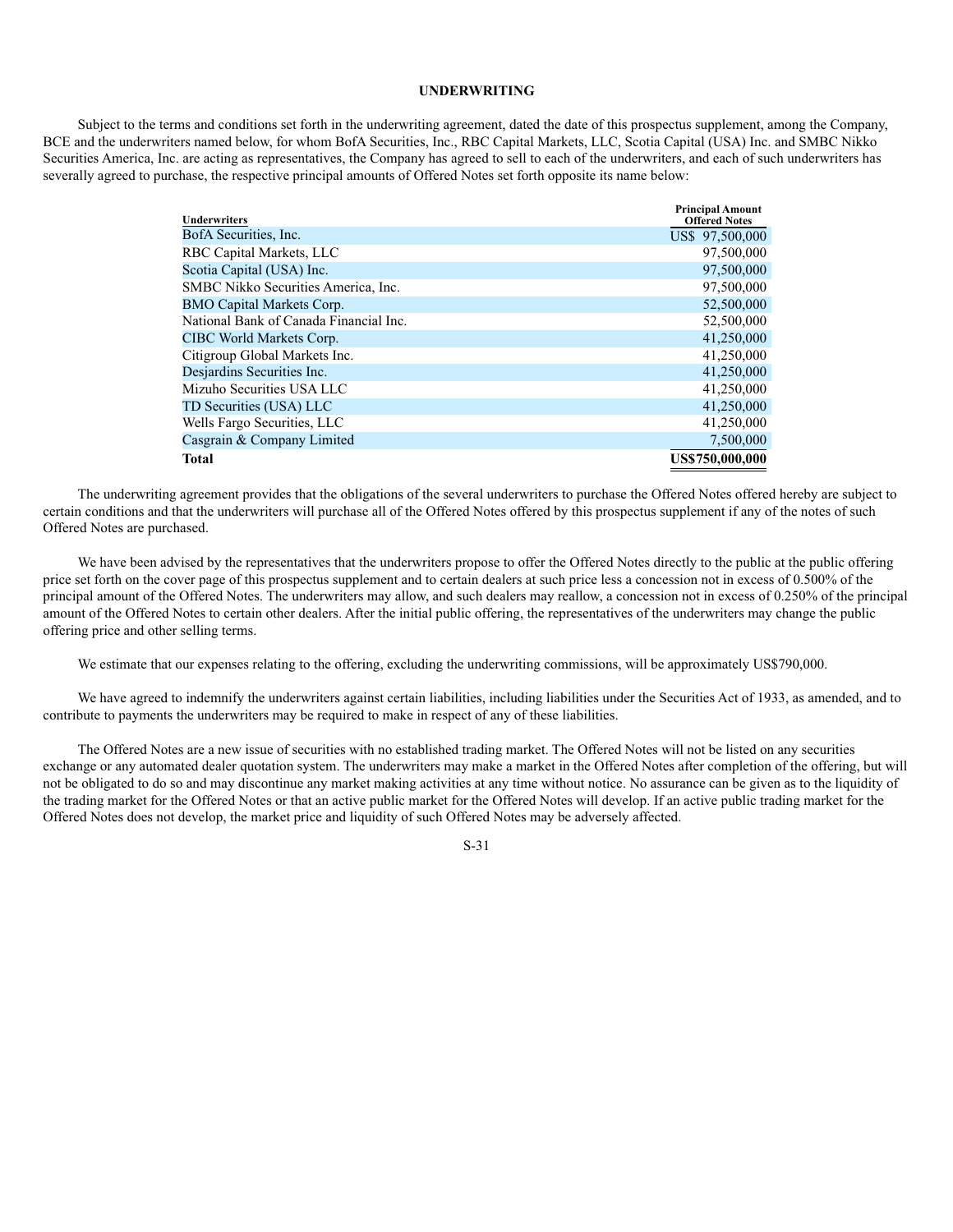In connection with the offering of the Offered Notes, the underwriters (or persons acting on their behalf) may over-allot Offered Notes or effect transactions with a view to supporting the market price of the Offered Notes during the stabilization period at a level higher than that which might otherwise prevail. However, stabilization may not necessarily occur. Any stabilization action may begin on or after the date of adequate public disclosure of the terms of the offer of such Offered Notes and, if begun, may cease at any time. In any event, any stabilization action must end no later than the earliest to occur of (i) 30 calendar days after the date on which the Company received the proceeds of the offering, or (ii) 60 calendar days after the date of allotment of such Offered Notes. Any stabilization action or over allotment must be conducted by the relevant underwriter(s) (or persons acting on their behalf) in accordance with all applicable laws and rules and will be undertaken at the offices of the underwriter(s) (or persons acting on their behalf).

The underwriters may impose a penalty bid. This occurs when a particular underwriter repays to the underwriters a portion of the underwriting commission received by it because the representatives have repurchased notes sold by or for the account of such underwriter in stabilizing or short covering transactions.

Neither we nor any of the underwriters makes any representation or prediction as to the direction or magnitude of any effect that the transactions described above may have on the price of the Offered Notes. In addition, neither we nor any of the underwriters makes any representation that the underwriters will engage in these transactions or that these transactions, once commenced, will not be discontinued without notice.

The underwriters have performed investment banking, commercial banking and advisory services for us from time to time for which they have received customary fees and expenses. The underwriters may, from time to time, engage in transactions with and perform services for us in the ordinary course of their business.

In addition, in the ordinary course of their business activities, the underwriters and their affiliates may make or hold a broad array of investments and actively trade debt and equity securities (or related derivative securities) and financial instruments (including bank loans) for their own account and for the accounts of their customers. Such investments and securities activities may involve securities and/or instruments of ours or our affiliates. Certain of the underwriters or their affiliates that have a lending relationship with us routinely hedge, and others may hedge, their credit exposure to us consistent with their customary risk management policies. Typically, such underwriters and their affiliates would hedge such exposure by entering into transactions which consist of either the purchase of credit default swaps or the creation of short positions in our securities, including potentially the Offered Notes. Any such credit default swaps or short positions could adversely affect future trading prices of the Offered Notes. The underwriters and their affiliates may also make investment recommendations and/or publish or express independent research views in respect of such securities or financial instruments and may hold, or recommend to clients that they acquire, long and/or short positions in such securities and instruments.

All of the underwriters, except Casgrain & Company Limited, are subsidiaries or affiliates of lenders (the "**Lenders**") that have made credit facilities (the "**Credit Facilities**") available to Bell Canada and its related issuers. As at September 30, 2021, approximately \$625 million of indebtedness was outstanding and approximately \$1,527.8 million of letters of credit were issued under the Credit Facilities. Accordingly, Bell Canada may be considered to be a connected issuer to the underwriters, except Casgrain & Company Limited, for purposes of securities laws in certain Canadian provinces. Bell Canada and its related issuers are not and have not been in default of their respective obligations to the Lenders under the Credit Facilities, which are unsecured. The proceeds to be received by Bell Canada from the offering of the Offered Notes may, from time to time, be used to reduce indebtedness under the Credit Facilities. The decision to distribute the Offered Notes will be made by Bell Canada and the terms and conditions of distribution will be determined through negotiations between Bell Canada and the underwriters. None of the Lenders have had any involvement in the decision to offer the Offered Notes or in the determination of the terms of distribution of the Offered Notes. None of the underwriters will receive any benefit from the offering of the Offered Notes other than their respective portions of the remuneration payable by Bell Canada on the principal amount of the Offered Notes sold through or to such underwriters. Certain of the underwriters or their affiliates have in the past engaged, and may in the future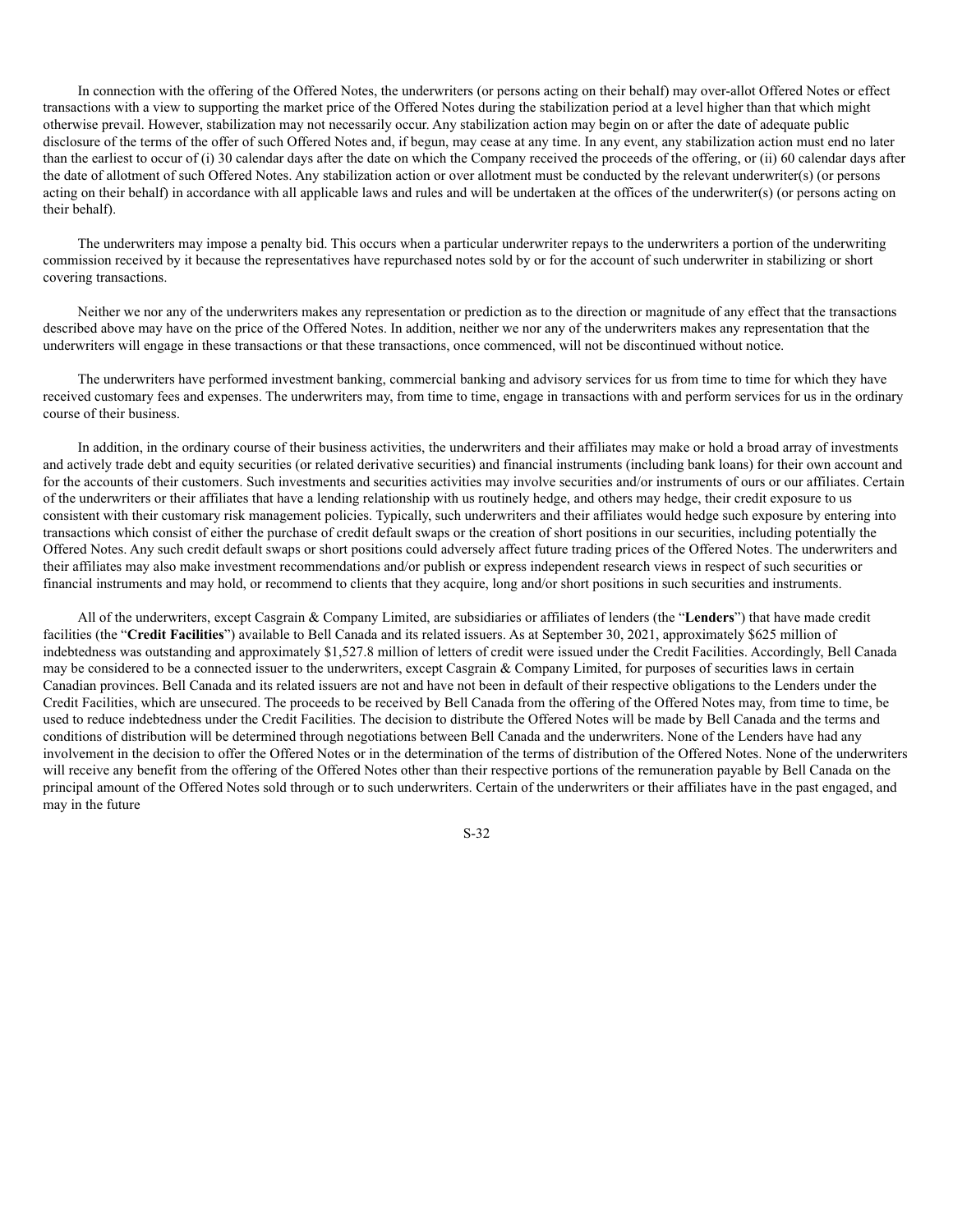engage, in transactions with, and perform services, including commercial banking, financial advisory and investment banking services, for Bell Canada and its related issuers in the ordinary course of business for which they have received or may receive customary compensation.

Desjardins Securities Inc. and Casgrain & Company Limited are not U.S. registered broker-dealers and, therefore, will not effect any offers or sales of any Offered Notes in the United States or will do so only through one or more registered broker-dealers as permitted by the regulations of the Financial Industry Regulatory Authority.

## **T+3 Settlement Cycle**

It is expected that delivery of the Offered Notes will be made against payment therefor on or about February 11, 2022, which will be three business days following the date of this prospectus supplement. Under Rule 15c6-1 of the Exchange Act, trades in the secondary market generally are required to settle in two business days, unless the parties to any such trade expressly agree otherwise. Accordingly, purchasers who wish to trade their Offered Notes on the date of this prospectus supplement will be required, by virtue of the fact that the Offered Notes will settle in T+3, to specify an alternate settlement cycle at the time of any such trade to prevent a failed settlement. Purchasers of the Offered Notes who wish to trade their Offered Notes on the date of this prospectus supplement should consult their own advisors.

## **Selling Restrictions**

All sales of the Offered Notes in the United States will only be made to institutions, and not to individuals.

#### *Notice to Prospective Investors in Canada*

Each underwriter has represented that it has not offered or sold, and has agreed not to offer or sell, directly or indirectly, in Canada, any of the Offered Notes.

#### *Notice to Prospective Investors in the European Economic Area*

This prospectus supplement has been prepared on the basis that any offer of the Offered Notes in any member state of the EEA will be made pursuant to an exemption under the Prospectus Regulation from the requirement to produce or publish a prospectus for offers of Offered Notes. Accordingly, any person making or intending to make an offer within a member state of the EEA of the Offered Notes which are the subject of an offering contemplated in this prospectus supplement may only do so to legal entities which are qualified investors as defined in the Prospectus Regulation, provided that no such offer of Offered Notes shall require the Company or any underwriter to produce or publish a prospectus pursuant to Article 3 of the Prospectus Regulation in relation to such offer.

Neither the Company nor the underwriters have authorized, nor do they authorize, the making of any offer of Offered Notes to any legal entity which is not a qualified investor as defined in the Prospectus Regulation. Neither the Company nor the underwriters have authorized, nor do they authorize, the making of any offer of Offered Notes through any financial intermediary, other than offers made by the underwriters, which constitute the final placement of the Offered Notes contemplated in this prospectus supplement.

The Offered Notes are not intended to be offered, sold or otherwise made available to and should not be offered, sold or otherwise made available to any retail investor in the EEA. For these purposes, a "retail investor" means a person who is one (or more) of: (i) a retail client as defined in point (11) of Article 4(1) of MiFID II; (ii) a customer within the meaning of the IDD, where that customer would not qualify as a professional client as defined in point (10) of Article 4(1) of MiFID II; or (iii) not a qualified investor as defined in the Prospectus Regulation. Consequently no key information document required by the PRIIPs Regulation for offering or selling the Offered Notes or otherwise making them available to retail investors in the EEA has been prepared and therefore offering or selling the Offered Notes or otherwise making them available to any retail investor in the EEA may be unlawful under the PRIIPs Regulation.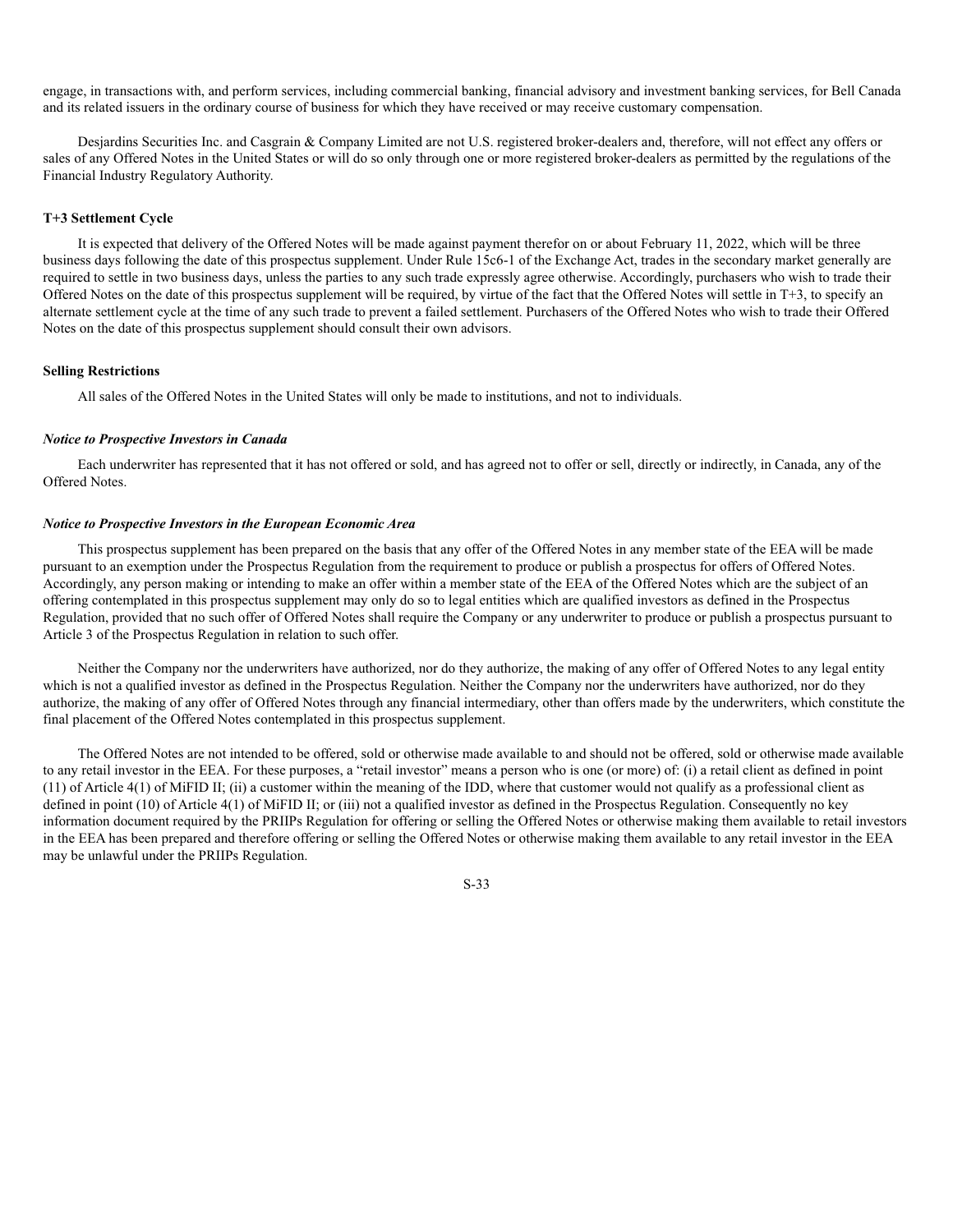For the purposes of this provision, the expression "offer" includes the communication in any form and by any means of sufficient information on the terms of the offer and the Offered Notes to be offered so as to enable an investor to decide to purchase or subscribe the Offered Notes.

Each person in a member state of the EEA who receives any communication in respect of, or who acquires any Offered Notes under, the offers to the public contemplated in this prospectus supplement, or to whom the Offered Notes are otherwise made available will be deemed to have represented, warranted, acknowledged and agreed to and with each underwriter and the Company that it and any person on whose behalf it acquires Offered Notes is: (1) a "qualified investor" within the meaning of Article 2(e) of the Prospectus Regulation; and (2) not a "retail investor" (as defined above).

Any distributor subject to MiFID II (for the purposes of this paragraph, a "**distributor**") subsequently offering, selling or recommending the Offered Notes is responsible for undertaking its own target market assessment in respect of the Offered Notes and determining the appropriate distribution channels for the purposes of the MiFID II product governance rules under Commission Delegated Directive (EU) 2017/593 ("**Delegated Directive**"). Neither the Company nor any of the underwriters make any representations or warranties as to a distributor's compliance with the Delegated Directive.

## *Notice to Prospective Investors in the United Kingdom*

This prospectus supplement has been prepared on the basis that any offer of the Offered Notes in the UK will be made pursuant to an exemption under the UK Prospectus Regulation and FSMA from the requirement to produce or publish a prospectus for offers of Offered Notes. Accordingly, any person making or intending to make an offer in the UK of the Offered Notes which are the subject of an offering contemplated in this prospectus supplement may only do so to legal entities which are qualified investors as defined in the UK Prospectus Regulation, provided that no such offer of Offered Notes shall require the Company or any underwriter to produce or publish a prospectus pursuant to Article 3 of the UK Prospectus Regulation or section 85 of the FSMA, in each case in relation to such offer.

Neither the Company nor the underwriters have authorized, nor do they authorize, the making of any offer of Offered Notes to any legal entity which is not a qualified investor as defined in the UK Prospectus Regulation. Neither the Company nor the underwriters have authorized, nor do they authorize, the making of any offer of Offered Notes through any financial intermediary, other than offers made by the underwriters, which constitute the final placement of the Offered Notes contemplated in this prospectus supplement.

The Offered Notes are not intended to be offered, sold or otherwise made available to and should not be offered, sold or otherwise made available to any retail investor in the UK. For these purposes, a "retail investor" means a person who is one (or more) of: (i) a retail client, as defined in point (8) of Article 2 of Regulation (EU) No 2017/565 as it forms part of domestic law by virtue of the EUWA; (ii) a customer within the meaning of the provisions of the FSMA and any rules or regulations made under the FSMA to implement the IDD, where that customer would not qualify as a professional client, as defined in point (8) of Article 2(1) of UK MiFIR; or (iii) not a qualified investor as defined in Article 2 of the UK Prospectus Regulation. Consequently no key information document required by the UK PRIIPs Regulation for offering or selling the Offered Notes or otherwise making them available to retail investors in the UK has been prepared and therefore offering or selling the Offered Notes or otherwise making them available to any retail investor in the UK may be unlawful under the UK PRIIPs Regulation.

For the purposes of this provision, the expression "offer" includes the communication in any form and by any means of sufficient information on the terms of the offer and the Offered Notes to be offered so as to enable an investor to decide to purchase or subscribe the Offered Notes.

Each person in the UK who receives any communication in respect of, or who acquires any Offered Notes under, the offers to the public contemplated in this prospectus supplement, or to whom the Offered Notes are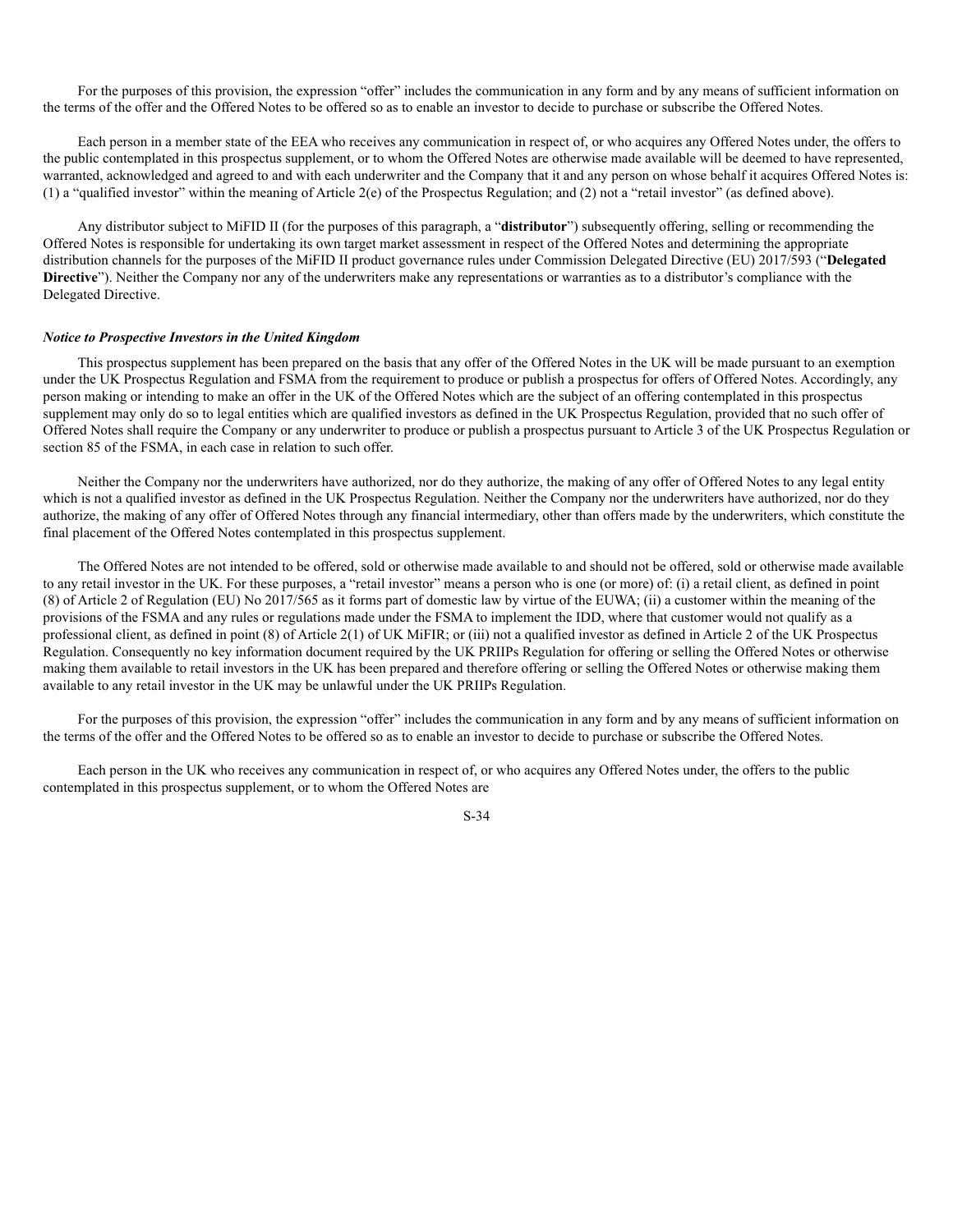otherwise made available, will be deemed to have represented, warranted, acknowledged and agreed to and with each underwriter and the Company that it and any person on whose behalf it acquires Offered Notes is: (1) a "qualified investor" within the meaning of Article 2(e) of the UK Prospectus Regulation; and (2) not a "retail investor" (as defined above).

Any distributor subject to the FCA Handbook Product Intervention and Product Governance Sourcebook (the "**UK MiFIR Product Governance Rules**") (for the purposes of this paragraph, a "**distributor**") subsequently offering, selling or recommending the Offered Notes is responsible for undertaking its own target market assessment in respect of the Offered Notes and determining the appropriate distribution channels. Neither the Company nor any of the underwriters make any representations or warranties as to a distributor's compliance with the UK MiFIR Product Governance Rules.

Each of the underwriters has represented and agreed that:

- (a) it has only communicated or caused to be communicated and will only communicate or cause to be communicated an invitation or inducement to engage in investment activity (within the meaning of Section 21 of the FSMA) received by it in connection with the issue or sale of the Offered Notes in circumstances in which Section 21(1) of the FSMA does not apply to the Company; and
- (b) it has complied and will comply with all applicable provisions of the FSMA with respect to anything done by it in relation to the Offered Notes in, from or otherwise involving the UK.

This document is for distribution only to persons who (i) have professional experience in matters relating to investments falling within Article 19(5) of the Financial Services and Markets Act 2000 (Financial Promotion) Order 2005 (as amended, the "**Financial Promotion Order**"), (ii) are persons falling within Article 49(2)(a) to (d) ("high net worth companies, unincorporated associations, etc.") of the Financial Promotion Order, (iii) are outside the UK, or (iv) are persons to whom an invitation or inducement to engage in investment activity (within the meaning of section 21 of the FSMA) in connection with the issue or sale of any securities may otherwise lawfully be communicated or caused to be communicated (all such persons together being referred to as "relevant persons"). This document is directed only at relevant persons and must not be acted on or relied on by persons who are not relevant persons. Any investment or investment activity to which this document relates is available only to relevant persons and will be engaged in only with relevant persons.

## *Notice to Prospective Investors in Hong Kong*

The Offered Notes may not be offered or sold in Hong Kong by means of any document other than (i) in circumstances which do not constitute an offer to the public within the meaning of the Companies Ordinance (Cap. 32, Laws of Hong Kong), (ii) to "professional investors" as defined in the Securities and Futures Ordinance (Cap. 571, Laws of Hong Kong) and any rules made thereunder, or (iii) in other circumstances which do not result in the document being a "prospectus" as defined in the Companies Ordinance (Cap. 32, Laws of Hong Kong), and no advertisement, invitation or document relating to the Offered Notes may be issued or may be in the possession of any person for the purpose of issue (in each case whether in Hong Kong or elsewhere), which is directed at, or the contents of which are likely to be accessed or read by, the public in Hong Kong (except if permitted to do so under the laws of Hong Kong) other than with respect to Offered Notes which are or are intended to be disposed of only to persons outside Hong Kong or only to "professional investors" in Hong Kong as defined in the Securities and Futures Ordinance (Cap. 571, Laws of Hong Kong) and any rules made thereunder.

## *Notice to Prospective Investors in Japan*

The Offered Notes have not been and will not be registered under the Financial Instruments and Exchange Law of Japan (Law No. 25 of 1948, as amended) and, accordingly, each of the underwriters, on behalf of itself and each of its affiliates that participates in the initial distribution of the Offered Notes, has undertaken that it has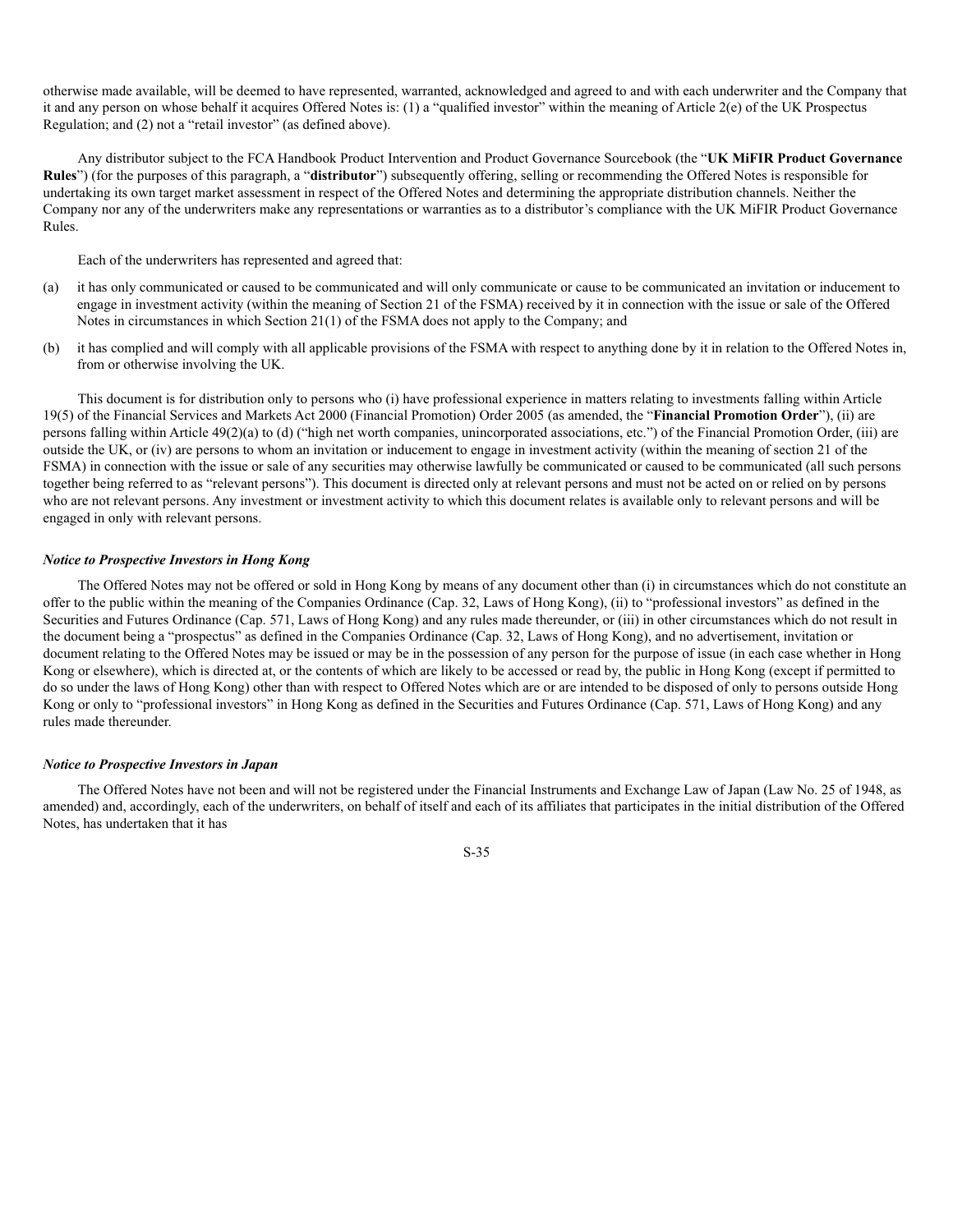not offered or sold and will not offer or sell any Offered Notes, directly or indirectly, in Japan or to, or for the benefit of, any Japanese Person or to others for the re-offering or resale, directly or indirectly, in Japan or to, of for the benefit of, any Japanese Person except pursuant to an exemption from the registration requirements of the Financial Instruments and Exchange Law of Japan (Law No. 25 of 1948, as amended), and under circumstances which will result in compliance with all applicable laws, regulations and guidelines promulgated by the relevant Japanese governmental and regulatory authorities and in effect at the relevant time. For the purposes of this paragraph, "Japanese Person" shall mean any person resident in Japan, including any corporation or other entity organized under the laws of Japan.

# *Notice to Prospective Investors in Singapore*

This prospectus supplement has not been registered as a prospectus with the Monetary Authority of Singapore. Accordingly, this prospectus supplement and any other document or material in connection with the offer or sale, or invitation for subscription or purchase, of the Offered Notes may not be circulated or distributed, nor may the Offered Notes be offered or sold, or be made the subject of an invitation for subscription or purchase, whether directly or indirectly, to persons in Singapore other than (i) to an institutional investor under Section 274 of the Securities and Futures Act, Chapter 289 of Singapore (the "**SFA**"), (ii) to a relevant person pursuant to Section 275(1), or any person pursuant to Section 275(1A), and in accordance with the conditions specified in Section 275 of the SFA or (iii) otherwise pursuant to, and in accordance with the conditions of, any other applicable provision of the SFA, in each case subject to compliance with conditions set forth in the SFA.

Where the Offered Notes are subscribed or purchased under Section 275 of the SFA by a relevant person which is:

- (a) a corporation (which is not an accredited investor (as defined in Section 4A of the SFA)) the sole business of which is to hold investments and the entire share capital of which is owned by one or more individuals, each of whom is an accredited investor; or
- (b) a trust (where the trustee is not an accredited investor) whose sole purpose is to hold investments and each beneficiary of the trust is an individual who is an accredited investor, shares, debt securities and units of shares and debt securities of that corporation or the beneficiaries' rights and interest (howsoever described) in that trust shall not be transferred within six months after that corporation or that trust has acquired the Offered Notes pursuant to an offer made under Section 275 of the SFA except:
	- i. to an institutional investor (for corporations, under Section 274 of the SFA) or to a relevant person defined in Section 275(2) of the SFA, or to any person pursuant to an offer that is made on terms that such shares, debt securities or units of shares and debt securities of that corporation or such rights and interest in that trust are acquired at a consideration of not less than US\$200,000 (or its equivalent in a foreign currency) for each transaction, whether such amount is to be paid for in cash or by exchange of securities or other assets, and further for corporations, in accordance with the conditions specified in Section 275 of the SFA;
	- ii. where no consideration is or will be given for the transfer; or
	- iii. where the transfer is by operation of law.

Singapore Securities and Futures Act Product Classification – Solely for the purposes of its obligations pursuant to sections 309B(1)(a) and 309B (1)(c) of the SFA, we have determined, and hereby notify all relevant persons (as defined in Section 309A of the SFA) that the notes are "prescribed capital markets products" (as defined in the Securities and Futures (Capital Markets Products) Regulations 2018) and Excluded Investment Products (as defined in MAS Notice SFA 04-N12: Notice on the Sale of Investment Products and MAS Notice FAA-N16: Notice on Recommendations on Investment Products).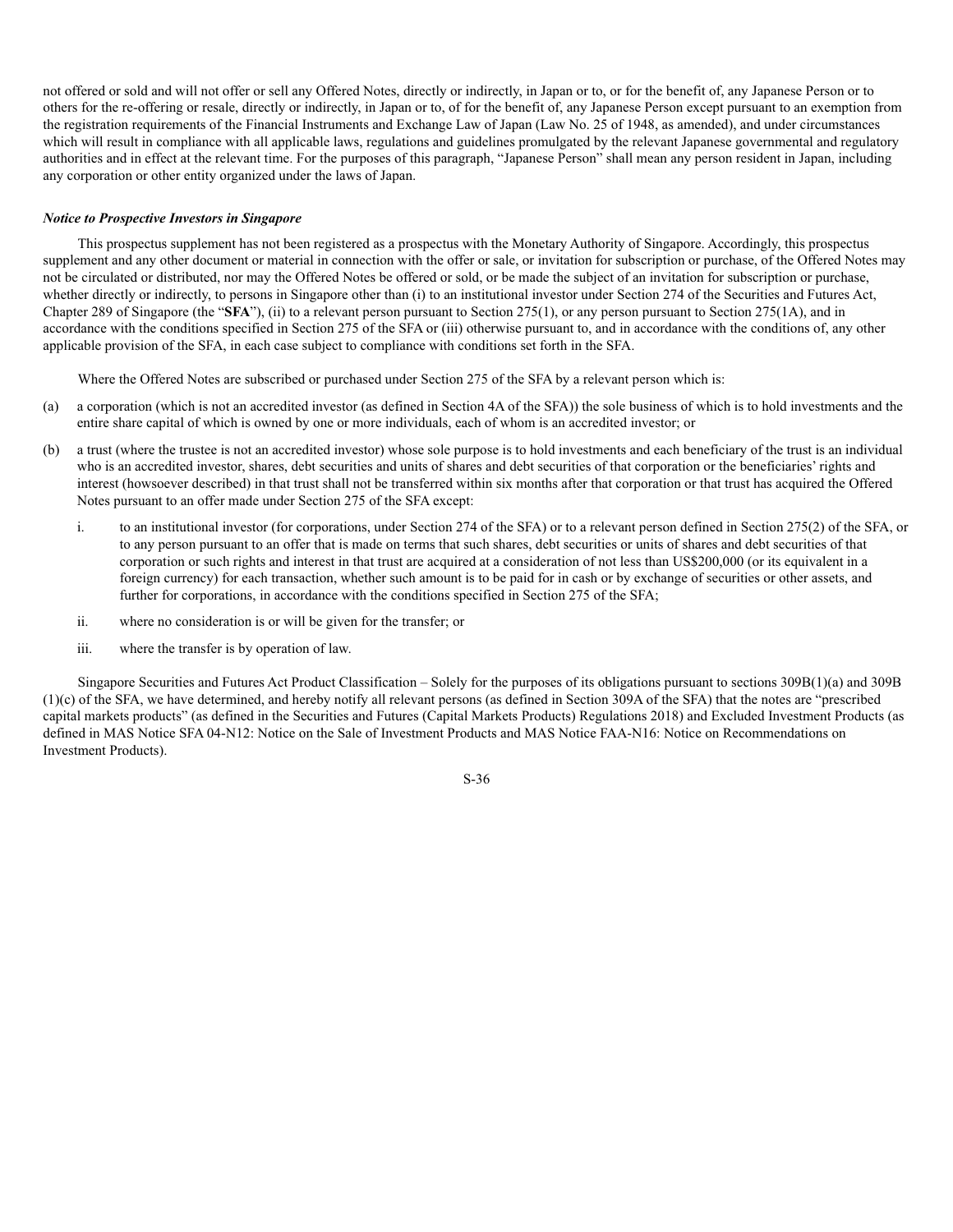#### *Notice to Prospective Investors in Taiwan*

The Offered Notes have not been and will not be registered with the Financial Supervisory Commission of Taiwan, the Republic of China ("**Taiwan**"), pursuant to relevant securities laws and regulations and may not be offered or sold in Taiwan through a public offering or in any manner which would constitute an offer within the meaning of the Securities and Exchange Act of Taiwan or would otherwise require registration with or the approval of the Financial Supervisory Commission of Taiwan. No person or entity in Taiwan has been authorized to offer, sell, give advice regarding or otherwise intermediate the offering or sale of the Offered Notes in Taiwan.

## *Notice to Prospective Investors in Switzerland*

The Offered Notes may not be publicly offered, sold or advertised, directly or indirectly, in, into or from Switzerland and will not be listed on the SIX Swiss Exchange or on any other exchange or regulated trading facility in Switzerland. Neither this prospectus supplement nor any other offering or marketing material relating to the Offered Notes constitutes a prospectus as such term is understood pursuant to article 652a or article 1156 S-15 of the Swiss Code of Obligations or a listing prospectus within the meaning of the listing rules of the SIX Swiss Exchange or any other regulated trading facility in Switzerland, and neither this prospectus supplement nor any other offering or marketing material relating to the Offered Notes or the offering may be publicly distributed or otherwise made publicly available in Switzerland.

#### *Notice to Prospective Investors in the United Arab Emirates*

The Offered Notes have not been, and are not being, publicly offered, sold, promoted or advertised in the United Arab Emirates (including the Dubai International Financial Centre and the Abu Dhabi Global Market) other than in compliance with the laws of the United Arab Emirates (and the Dubai International Financial Centre and the Abu Dhabi Global Market) governing the issue, offering and sale of securities. Further, this prospectus supplement and the accompanying prospectus do not constitute a public offer of securities in the United Arab Emirates (including the Dubai International Financial Centre and the Abu Dhabi Global Market) and are not intended to be a public offer. The prospectus supplement and the accompanying prospectus have not been approved by or filed with the Central Bank of the United Arab Emirates, the Securities and Commodities Authority, the Dubai Financial Services Authority or the ADGM Financial Services Regulatory Authority.

This prospectus supplement is for distribution only to persons who (a) are outside the Dubai International Financial Centre, (b) are persons who meet the Professional Client criteria set out in Rule 2.3.4 of the Dubai Financial Services Authority ("**DFSA**") Conduct of Business Module or (c) are persons to whom an invitation or inducement in connection with the issue or sale of any securities may otherwise lawfully be communicated or caused to be communicated (all such persons together being referred to as "relevant persons" for the purposes of this paragraph). This prospectus supplement is directed only at relevant persons and must not be acted on or relied on by persons who are not relevant persons. Any investment or investment activity to which this prospectus supplement relates is available only to relevant persons and will be engaged in only with relevant persons. This prospectus supplement relates to an Exempt Offer as prescribed under, and in accordance with, the Markets Rules of the DFSA. This prospectus supplement is intended for distribution only to persons of a type specified in the Markets Rules of the DFSA. It must not be delivered to, or relied on by, any other person. The DFSA has no responsibility for reviewing or verifying any documents in connection with Exempt Offers. The DFSA has not approved this prospectus supplement nor taken steps to verify the information set forth herein and has no responsibility for the prospectus supplement. The Offered Notes to which this prospectus supplement relates may be illiquid and/or subject to restrictions on their resale. Prospective purchasers of the Offered Notes offered should conduct their own due diligence on the Offered Notes. If you do not understand the contents of this prospectus supplement you should consult an authorized financial advisor.

This prospectus supplement is for distribution only to persons who (a) are outside the Abu Dhabi Global Market ("**ADGM**"), or (b) are Authorised Persons or Recognised Bodies (as such terms are defined in the Financial Services and Markets Regulations 2015 ("**FSMR**")), or (c) are persons to whom an invitation or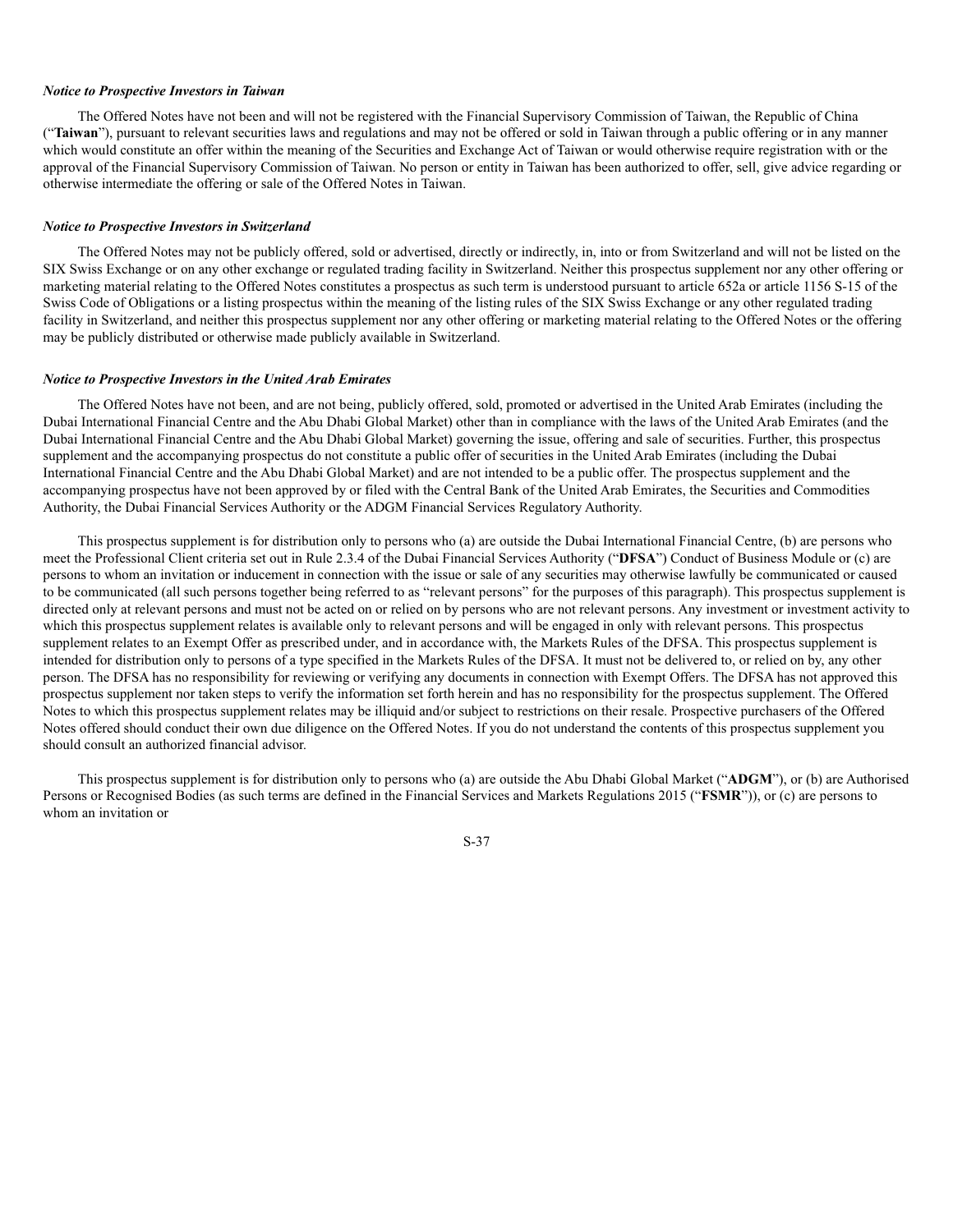inducement to engage in investment activity (within the meaning of section 18 of FSMR) in connection with the issue or sale of any securities may otherwise lawfully be communicated or caused to be communicated (all such persons together being referred to as "relevant persons" for the purposes of this paragraph). This prospectus supplement is directed only at relevant persons and must not be acted on or relied on by persons who are not relevant persons. Any investment or investment activity to which this prospectus supplement relates is available only to relevant persons and will be engaged in only with relevant persons. This offer document is an "Exempt Offer" as prescribed under, and in accordance with, the Market Rules of the ADGM Financial Services Regulatory Authority. This Exempt Offer document is intended for distribution only to persons of a type specified in the Market Rules. It must not be delivered to, or relied on by, any other person. The ADGM Financial Services Regulatory Authority has no responsibility for reviewing or verifying any documents in connection with Exempt Offers. The ADGM Financial Services Regulatory Authority has not approved this Exempt Offer document nor taken steps to verify the information set out in it, and has no responsibility for it. The Offered Notes to which this Exempt Offer relates may be illiquid and/or subject to restrictions on their resale. Prospective purchasers of the Offered Notes offered should conduct their own due diligence on the Offered Notes. If you do not understand the contents of this Exempt Offer document you should consult an authorised financial advisor.

#### **LEGAL MATTERS**

Certain legal matters will be passed upon for the Company by Stikeman Elliott LLP, with respect to matters of Canadian federal and Québec laws. The validity of the Offered Notes will be passed upon for the Company by Sullivan & Cromwell LLP, New York, New York. The underwriters have been represented by Shearman & Sterling LLP, New York, New York with respect to U.S. legal matters, and by McCarthy Tétrault LLP, with respect to matters of Canadian federal and Québec laws.

As of the date hereof, the partners and associates of Sullivan & Cromwell LLP, as a group, the partners and associates of Shearman & Sterling LLP, as a group, the partners and associates of Stikeman Elliott LLP, as a group, and the partners and associates of McCarthy Tétrault LLP, as a group, each beneficially own, directly or indirectly, less than 1% of the outstanding securities of the Company and less than 1% of the outstanding securities of the Guarantor.

## **INDEPENDENT REGISTERED PUBLIC ACCOUNTING FIRM**

Deloitte LLP is the external auditor who prepared the Reports of Independent Registered Public Accounting Firm to the Shareholders and Board of Directors of BCE on the consolidated statements of financial position of BCE as at December 31, 2020 and December 31, 2019, and the related consolidated income statements, consolidated statements of comprehensive income, consolidated statements of changes in equity and consolidated statements of cash flows for each of the two years in the period ended December 31, 2020, and the effectiveness of internal control over financial reporting as of December 31, 2020, incorporated by reference in this prospectus supplement and the accompanying prospectus. Such financial statements have been so incorporated in reliance upon the reports of such firm given upon their authority as experts in accounting and auditing. Deloitte LLP is independent within the meaning of the Code of Ethics of the Ordre des Comptables Professionnels Agréés du Québec and within the meaning of the U.S. Securities Act of 1933, as amended, and the applicable rules and regulations thereunder adopted by the SEC and the Public Company Accounting Oversight Board (United States).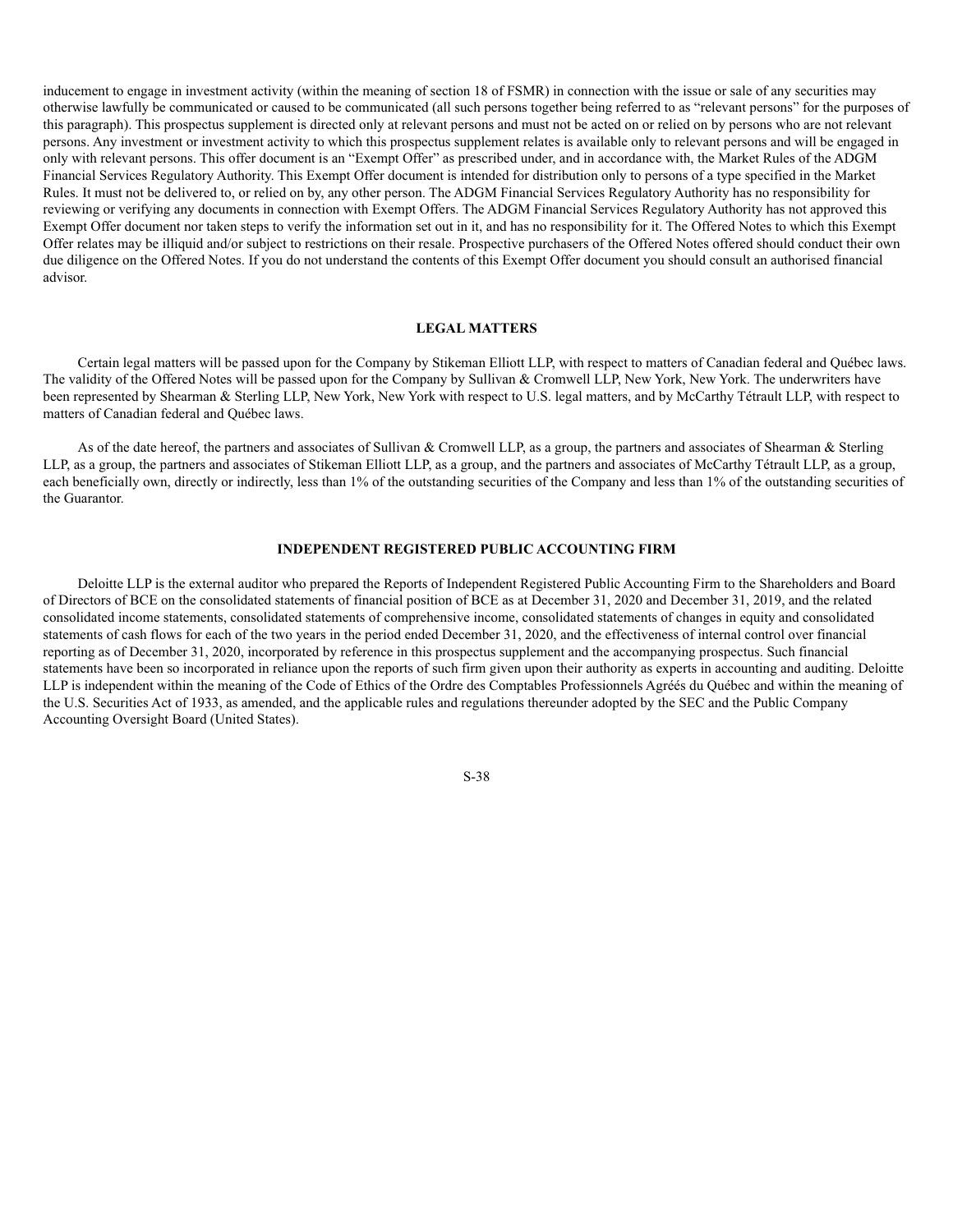## **INFORMATION REQUIRED TO BE DELIVERED TO OFFEREES OR PURCHASERS**

*A registration statement relating to these securities has been filed with the Securities and Exchange Commission. We may not sell these securities in the United States or to or for the account or benefit of U.S. Persons until the registration statement becomes effective.*

*This short form base shelf prospectus constitutes a public offering of these securities only in those jurisdictions where they may be lawfully offered for sale and therein only by persons permitted to sell such securities.*

*Information has been incorporated by reference in this short form base shelf prospectus from documents filed with securities commissions or similar authorities in Canada. Copies of the documents incorporated herein by reference may be obtained on request without charge from the Corporate Secretary of Bell Canada at 1, Carrefour Alexander-Graham-Bell, Building A, 7th Floor, Verdun (Québec) H3E 3B3, 514-786-8424 and are also available electronically at www.sedar.com.*

**Short Form Base Shelf Prospectus**

November 16, 2020



**Bell Canada**

**\$6,000,000,000 Debt Securities**

**(UNSECURED)**

# **Unconditionally guaranteed as to payment of principal, interest and other payment obligations by BCE Inc.**

Debt securities consisting of debentures, notes and/or other unsecured evidences of indebtedness or other instruments (collectively, the "**Debt Securities**" and each, individually, a "**Debt Security**") of Bell Canada (the "**Corporation**" or "**Bell Canada**") may be offered under this short form base shelf prospectus (the "**Prospectus**") from time to time in one or more series or issues in an aggregate amount of up to \$6,000,000,000 (or the equivalent thereof in other currencies based on the applicable exchange rate at the time of the offering) calculated on the basis of the principal amount of the Debt Securities issued by Bell Canada, in the case of interest bearing Debt Securities, or on the basis of the gross proceeds received by Bell Canada, in the case of non-interest bearing Debt Securities, during the 25-month period that this Prospectus, including any amendments to this Prospectus, remains valid. The Debt Securities will either be Debt Securities that will rank *pari passu*, except as to sinking funds, if any, with all other unsecured and unsubordinated indebtedness of Bell Canada or Debt Securities that will be subordinated in right of payment to the prior payment in full of all Senior Debt (as defined in this Prospectus) of Bell Canada. Payment of principal, interest and other payment obligations under the Debt Securities will be fully and unconditionally guaranteed by BCE Inc. ("**BCE**" or the "**Guarantor**"). The obligations of the Guarantor under such guarantee will constitute direct unsecured obligations of the Guarantor and will either rank *pari passu* with all other unsecured and unsubordinated obligations of the Guarantor or be subordinated in right of payment to the prior payment in full of all Senior Guaranteed Obligations (as defined in this Prospectus) of the Guarantor.

The Debt Securities may be offered in an amount and on such terms as may be determined from time to time depending on market conditions and other factors. The specific variable terms of any offering of Debt Securities (including, where applicable and without limitation, the specific designation, the aggregate principal amount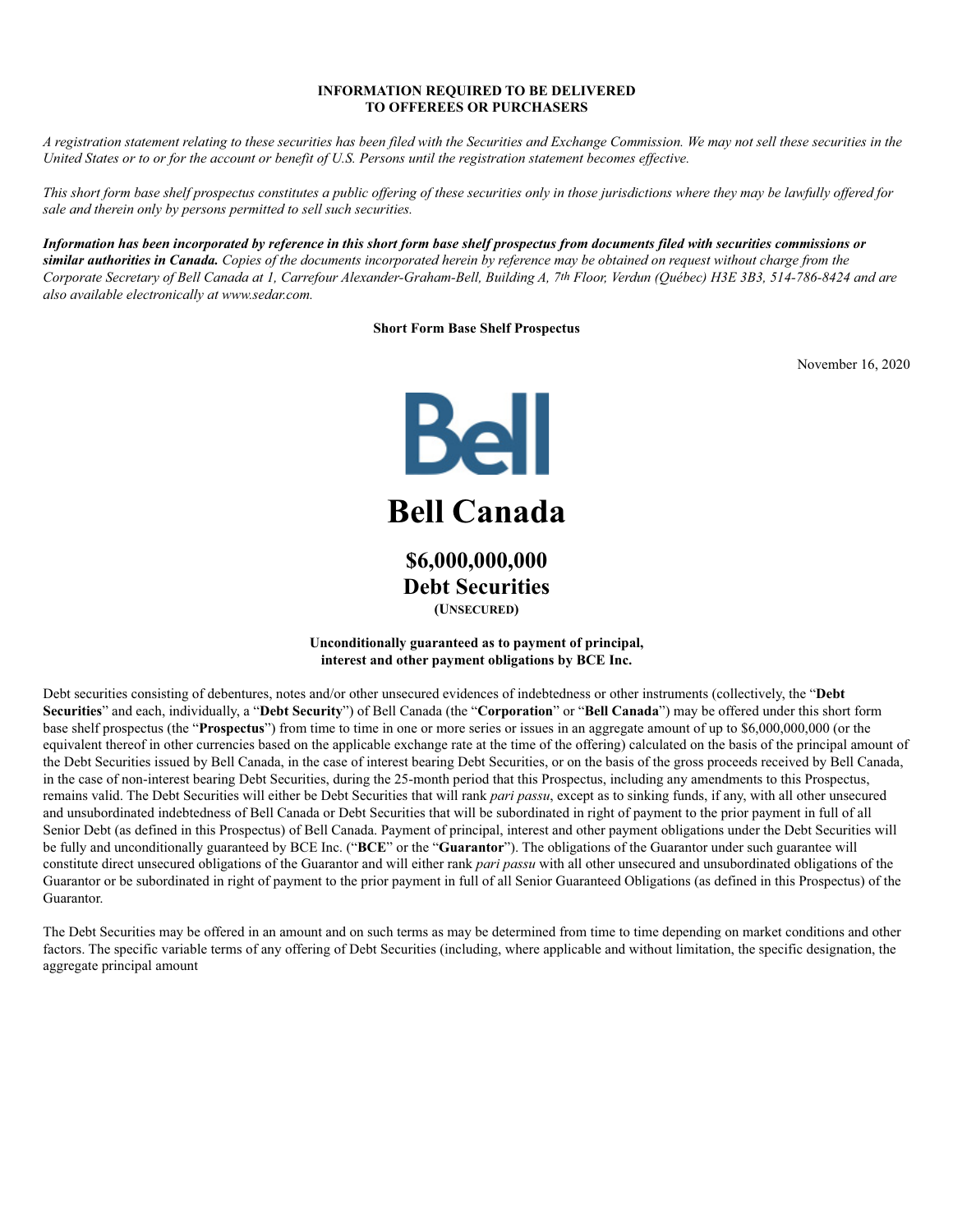being offered, the currency, the issue and delivery date, the maturity date, the issue price (or the manner of determination thereof if offered on a non-fixed price basis), the interest rate (either fixed or floating and, if floating, the manner of calculation thereof), the interest payment date(s), the redemption, repayments, exchange or conversion provisions (if any), the repayment terms, the method of distribution, the form (either global or definitive), the authorized denominations and any other terms in connection with the offering and sale of the Debt Securities) will be set forth in one or more prospectus supplements or pricing supplements (collectively or individually, as the case may be, a "**Prospectus Supplement**") which will accompany this Prospectus. A Prospectus Supplement may include specific variable terms pertaining to the Debt Securities that are not within the alternatives and parameters described in this Prospectus.

All shelf information permitted under applicable laws to be omitted from this Prospectus will be contained in one or more Prospectus Supplements that will be delivered to purchasers together with this Prospectus. Each Prospectus Supplement will be incorporated by reference into this Prospectus for the purposes of securities legislation as of the date of the Prospectus Supplement and only for the purposes of the distribution of the Debt Securities to which the Prospectus Supplement pertains.

Bell Canada may sell the Debt Securities to or through underwriters or dealers purchasing as principals and may also sell the Debt Securities to one or more purchasers directly or through agents. The Prospectus Supplement relating to a particular series or issue of Debt Securities will identify each underwriter, dealer or agent engaged by Bell Canada, as the case may be, in connection with the offering and sale of that series or issue, and will set forth the terms of the offering of such series or issue, the method of distribution of such series or issue, including, to the extent applicable, the proceeds to Bell Canada and any fees, discounts or any other compensation payable to underwriters, dealers or agents and any other material terms of the plan of distribution. See "**Plan of Distribution**".

Unless otherwise specified in an applicable Prospectus Supplement, the Debt Securities will not be listed on any securities exchange. **There is currently no market through which the Debt Securities may be sold and purchasers may not be able to resell the Debt Securities purchased under this Prospectus. This may affect the pricing of these Debt Securities in the secondary market, the transparency and availability of trading prices, the liquidity of the Debt Securities, and the extent of issuer regulation. See "Risk Factors".**

Bell Canada's head and registered office is located at 1, Carrefour Alexander-Graham-Bell, Building A, 7th Floor, Verdun (Québec) H3E 3B3.

Unless otherwise specifically stated, all dollar amounts in this Prospectus are expressed in Canadian dollars.

**Bell Canada and BCE are permitted, under a multijurisdictional disclosure system adopted by the United States, to prepare this Prospectus in accordance with Canadian disclosure requirements, which are different from those of the United States. BCE prepares its financial statements in accordance with International Financial Reporting Standards ("IFRS"), as issued by the International Accounting Standards Board (the "IASB"), and they may be subject to Canadian auditing and auditor independence standards. They may not be comparable to financial statements of U.S. companies.**

**Owning the Debt Securities may subject you to tax consequences both in the United States and Canada. This Prospectus or any applicable Prospectus Supplement may not describe these tax consequences fully. You should read the tax discussion in any applicable Prospectus Supplement.**

**Your ability to enforce civil liabilities under the U.S. federal securities laws may be affected adversely because Bell Canada and BCE are incorporated in Canada, some of their officers and directors and some of the experts named in this Prospectus are Canadian residents, and a substantial portion of Bell Canada's and BCE's assets are located in Canada.**

**Neither the U.S. Securities and Exchange Commission (the "SEC") nor any state securities regulator has approved or disapproved the Debt Securities, or determined if this Prospectus is truthful or complete. Any representation to the contrary is a criminal offense.**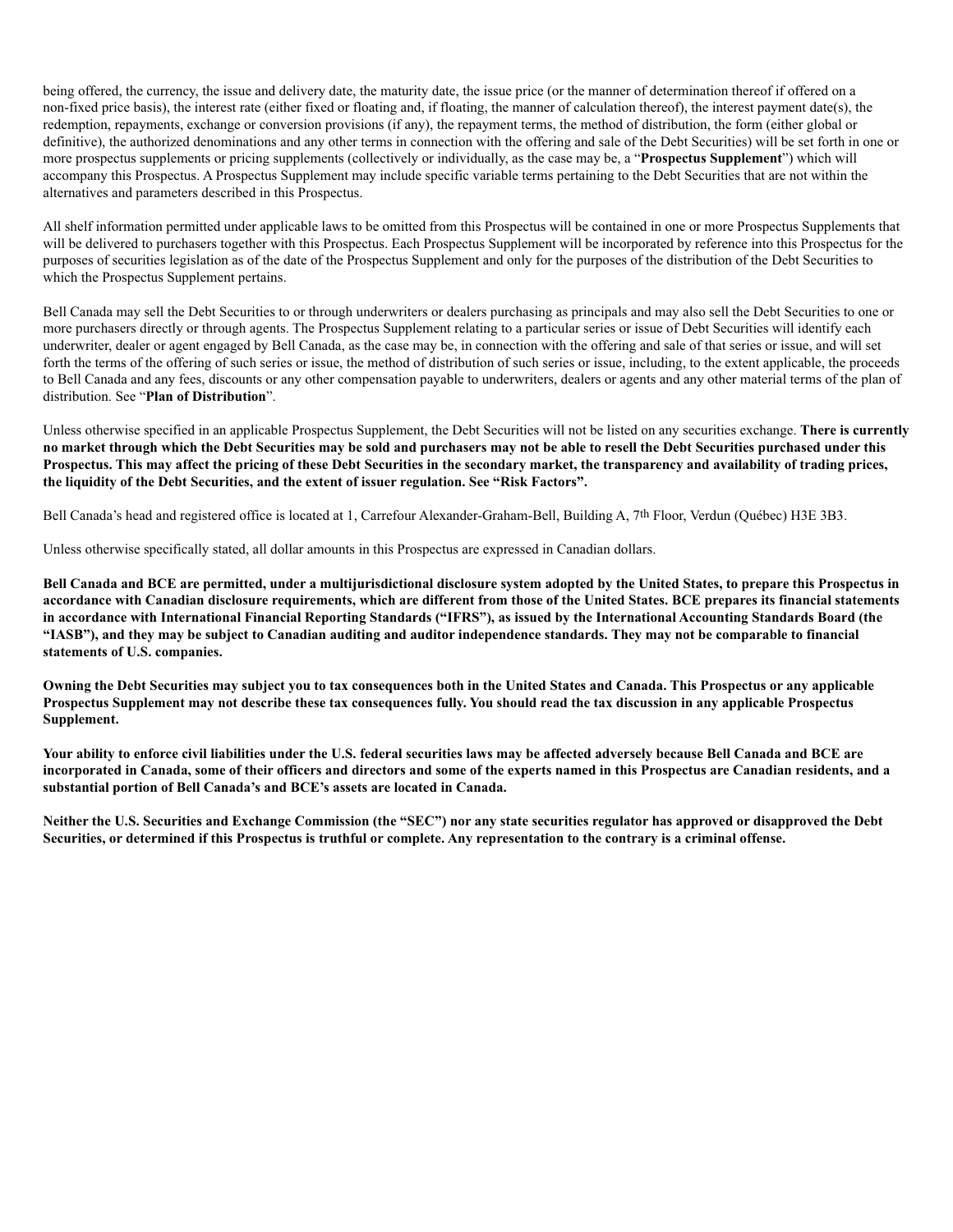# **TABLE OF CONTENTS**

| <b>Where you Can Find More Information</b>                                 |    |
|----------------------------------------------------------------------------|----|
| Documents Incorporated by Reference                                        |    |
| <b>Cautionary Note Regarding Forward-Looking Statements</b>                | 4  |
| <b>Intercorporate Relationships</b>                                        | 5  |
| Business of the Corporation and of the Guarantor                           | 5  |
| <b>Consolidated Capitalization</b>                                         | 6  |
| <b>Use of Proceeds</b>                                                     | 6  |
| Description of the Debt Securities                                         | 6  |
| <b>Earnings Coverage Ratios</b>                                            | 15 |
| <b>Plan of Distribution</b>                                                | 16 |
| <b>Risk Factors</b>                                                        | 17 |
| <b>Taxation</b>                                                            | 18 |
| <b>Legal Matters</b>                                                       | 18 |
| <b>Experts</b>                                                             | 18 |
| Enforceability of Civil Liabilities Under the U.S. Federal Securities Laws | 19 |
| Documents Filed as Part of the Registration Statement                      | 19 |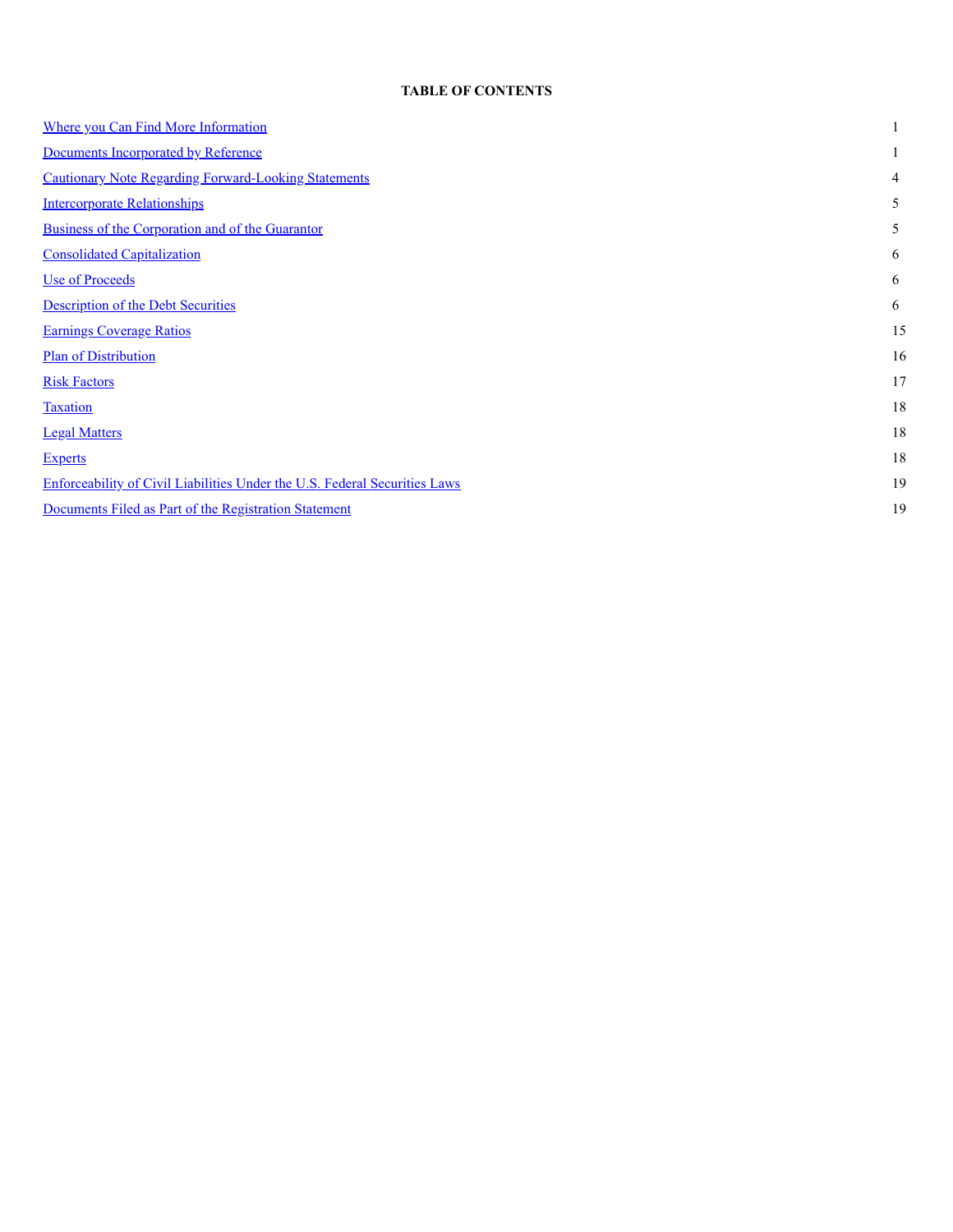## **WHERE YOU CAN FIND MORE INFORMATION**

In addition to its continuous disclosure obligations under the securities laws of the provinces of Canada, BCE is subject to the information requirements of the U.S. Securities Exchange Act of 1934, as amended, and in accordance therewith files reports and other information with the SEC. Under the multijurisdictional disclosure system adopted by the United States, such reports and other information may be prepared in accordance with the disclosure requirements of Canada, which requirements are different from those of the United States. Such reports and other information, when filed by BCE in accordance with such requirements, are available to the public through the SEC's Internet site at http://www.sec.gov.

Bell Canada and BCE have filed with the SEC a Registration Statement on Form F-10 (the "**Registration Statement**") under the U.S. Securities Act of 1933, as amended, with respect to the Debt Securities and of which this Prospectus is a part. This Prospectus does not contain all of the information set forth in the Registration Statement, certain parts of which are omitted in accordance with the rules and regulations of the SEC. Reference is made to the Registration Statement and the exhibits thereto for further information with respect to Bell Canada and BCE and the Debt Securities.

## **DOCUMENTS INCORPORATED BY REFERENCE**

**Information has been incorporated by reference into this Prospectus from documents filed with securities commissions or similar authorities in Canada and filed with or furnished to the SEC.** Copies of the documents incorporated herein by reference may be obtained on request without charge from the Corporate Secretary of the Corporation at the address set forth on the cover page of this Prospectus, and are also available electronically at www.sedar.com ("**SEDAR**").

The following documents, filed by Bell Canada or BCE, as the case may be, with securities commissions or similar authorities in each of the provinces of Canada, as amended from time to time and filed with or furnished to the SEC, are specifically incorporated by reference into, and form an integral part of, this Prospectus:

- (a) Bell Canada's unaudited Selected Summary Financial Information for the years ended December 31, 2019 and 2018, filed on SEDAR under the document type "Other" on March 11, 2020;
- (b) BCE's audited consolidated financial statements as at December 31, 2019 and 2018 and notes related thereto, and the Report of Independent Registered Public Accounting Firm thereon and the Report of Independent Registered Public Accounting Firm on BCE's internal control over financial reporting as of December 31, 2019 as included on page 110 of BCE's 2019 Annual Report, except that the footnote to the audit reports included in such audited consolidated financial statements, and any future audited financial statements that are incorporated by reference herein, including in each case any amendment thereto, is hereby expressly excluded from incorporation by reference into the Registration Statement on Form F-10 of which this Prospectus forms a part;
- (c) BCE's Management's Discussion and Analysis for the years ended December 31, 2019 and 2018 (the "**BCE 2019 Annual MD&A**");
- (d) BCE's Annual Information Form dated March 5, 2020 for the year ended December 31, 2019;
- (e) BCE's Management Proxy Circular dated March 5, 2020 in connection with the annual general meeting of the shareholders of BCE held on May 7, 2020;
- (f) Bell Canada's unaudited Selected Summary Financial Information for the three-month periods ended March 31, 2020 and 2019, filed on SEDAR under the document type "Other" on May 7, 2020;
- (g) BCE's unaudited interim consolidated financial statements for the three-month periods ended March 31, 2020 and 2019;
- (h) BCE's Management's Discussion and Analysis for the three-month periods ended March 31, 2020 and 2019 (the "**BCE 2020 First Quarter MD&A**");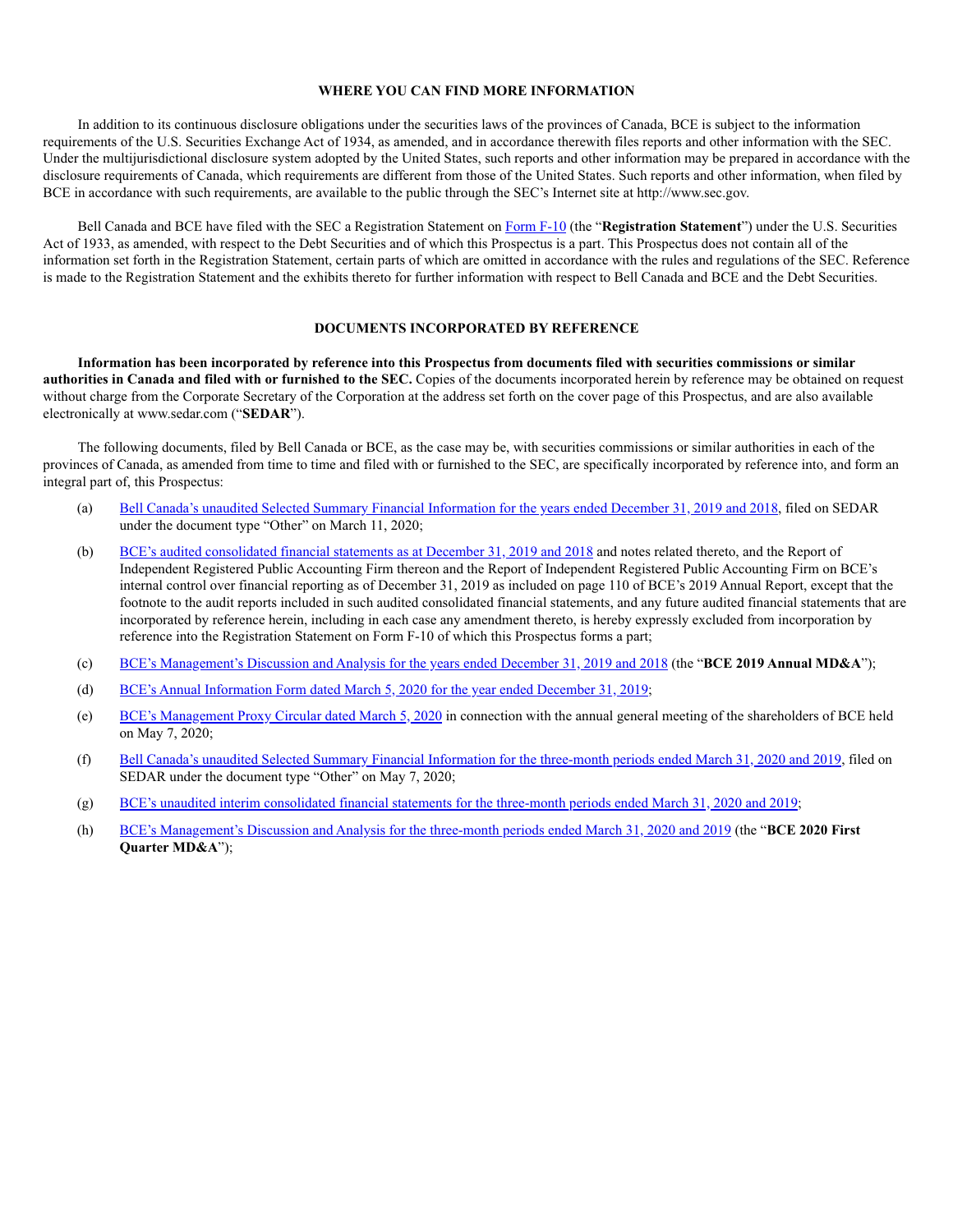- (i) Bell Canada's unaudited Selected Summary Financial Information for the three and six-month periods ended June 30, 2020 and 2019, filed on SEDAR under the document type "Other" on August 6, 2020;
- (j) BCE's unaudited interim consolidated financial statements for the three and six-month periods ended June 30, 2020 and 2019;
- (k) BCE's Management's Discussion and Analysis for the three and six-month periods ended June 30, 2020 and 2019 (the "**BCE 2020 Second Quarter MD&A**");
- (l) Bell Canada's unaudited Selected Summary Financial Information for the three and nine-month periods ended September 30, 2020 and 2019, filed on SEDAR under the document type "Other" on November 5, 2020;
- (m) BCE's unaudited interim consolidated financial statements for the three and nine-month periods ended September 30, 2020 and 2019;
- (n) BCE's Management's Discussion and Analysis for the three and nine-month periods ended September 30, 2020 and 2019 (the "**BCE 2020 Third Quarter MD&A**");
- (o) any and all Prospectus Supplements in respect of this Prospectus as of the date of each such Prospectus Supplement; and
- (p) to the extent permitted by applicable securities laws, any other documents which Bell Canada elects to incorporate by reference into this Prospectus.

**Any statement contained in this Prospectus or in a document incorporated or deemed to be incorporated by reference in this Prospectus will be deemed to be modified or superseded for purposes of this Prospectus to the extent that a statement contained in this Prospectus or in any other subsequently filed document which also is, or is deemed to be, incorporated by reference into this Prospectus modifies or supersedes that statement. The modifying or superseding statement need not state that it has modified or superseded a prior statement or include any other information set forth in the document that it modifies or supersedes. The making of a modifying or superseding statement shall not be deemed an admission for any purposes that the modified or superseded statement when made, constituted a misrepresentation, an untrue statement of a material fact or an omission to state a material fact that is required to be stated or that is necessary to prevent a statement that is made from being false or misleading in the circumstances in which it was made. Any statement so modified or superseded shall not be deemed, except as so modified or superseded, to constitute part of this Prospectus.**

Any document of the type required by National Instrument 44-101 – *Short Form Prospectus Distributions* to be incorporated by reference into a short form prospectus, including any annual information forms, material change reports (except confidential material change reports), business acquisition reports, interim financial statements, annual financial statements (in each case, including exhibits containing updated earnings coverage information) and the independent registered public accounting firm's report thereon, management's discussion and analysis and information circulars of BCE filed by BCE with securities commissions or similar authorities in Canada after the date of this Prospectus and prior to the completion or withdrawal of any offering under this Prospectus shall be deemed to be incorporated by reference into this Prospectus.

Any material change report (excluding any confidential material change report), Prospectus Supplement in respect of this Prospectus and selected summary financial information filed by Bell Canada with the various securities commissions or similar securities regulatory authorities in Canada after the date of this Prospectus and prior to the completion or withdrawal of any offering under this Prospectus shall be deemed to be incorporated by reference into this Prospectus.

In addition, any such documents which are filed with or furnished to the SEC by BCE in its periodic reports on Form 6-K or annual report on Form 40-F after the date of this Prospectus shall be deemed to be incorporated by reference into this Prospectus and the Registration Statement of which this Prospectus forms a part if and to the extent expressly provided in such report.

 $\overline{2}$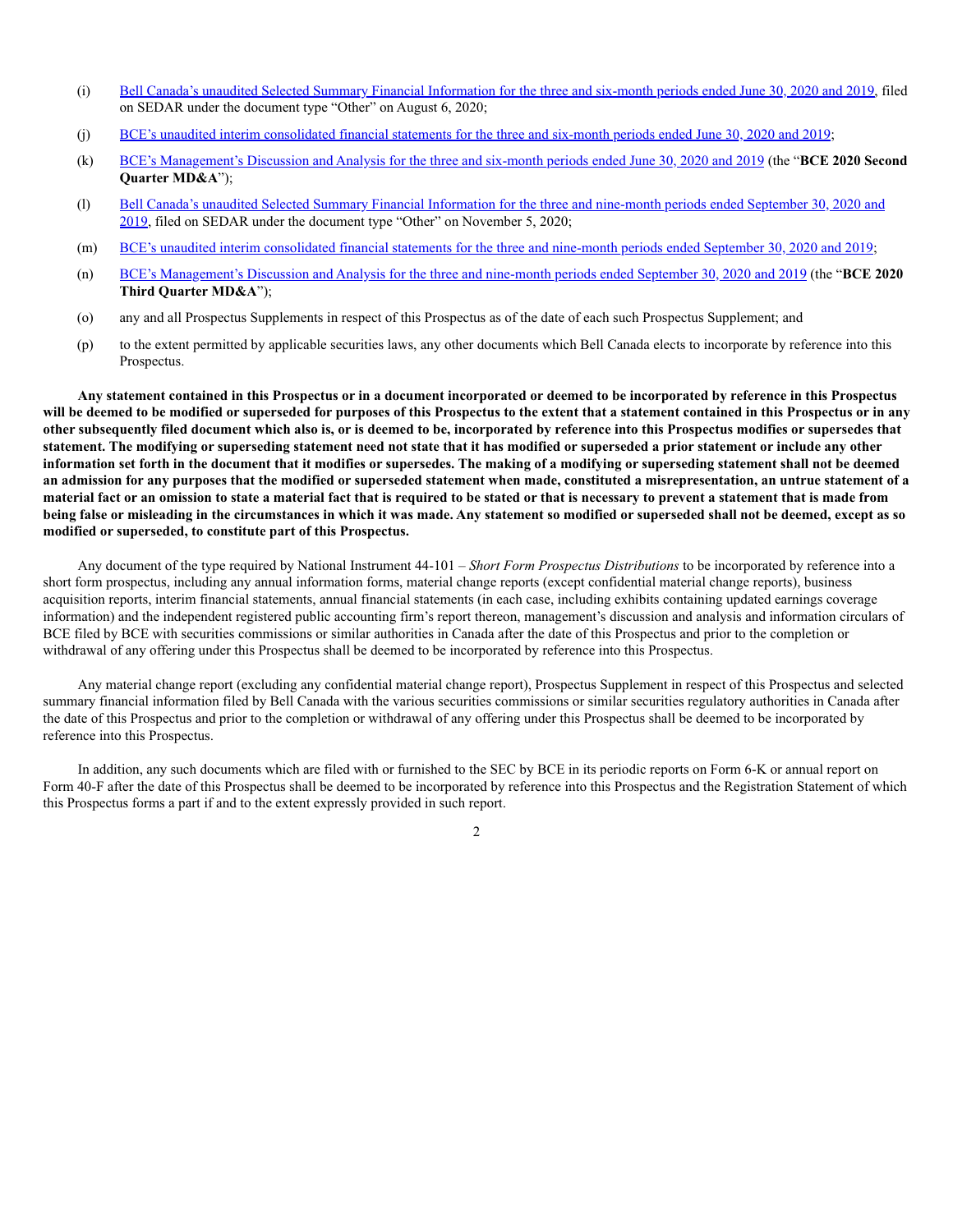Pursuant to the exemption provided under Section 13.4 of National Instrument 51-102—*Continuous Disclosure Obligations*, Bell Canada does not file with the securities commissions and similar securities regulatory authorities in Canada separate continuous disclosure information regarding Bell Canada except for: (a) the selected summary financial information referred to above, and (b) a material change report for a material change in respect of the affairs of Bell Canada that is not also a material change in the affairs of BCE.

Upon a new annual information form and the related annual audited consolidated financial statements together with the independent registered public accounting firm's report thereon and management's discussion and analysis related thereto being filed by BCE, and upon new selected summary financial information being filed by Bell Canada, with the applicable securities regulatory authorities during the currency of this Prospectus, the previous annual information form, the previous annual audited consolidated financial statements and all interim financial statements, annual and quarterly management's discussions and analyses, material change reports and selected summary financial information filed by BCE or Bell Canada, as the case may be, prior to the commencement of BCE's financial year in which the new annual information form was filed, no longer shall be deemed to be incorporated by reference in this Prospectus for the purpose of future offers and sales of Debt Securities hereunder.

A Prospectus Supplement containing the specific terms of an offering of Debt Securities, updated disclosure of earnings coverage ratio, if applicable, and other information in relation to the Debt Securities will be delivered to purchasers of such Debt Securities together with this Prospectus and shall be deemed to be incorporated by reference into this Prospectus as of the date of such Prospectus Supplement solely for the purposes of the offering of the Debt Securities covered by that Prospectus Supplement.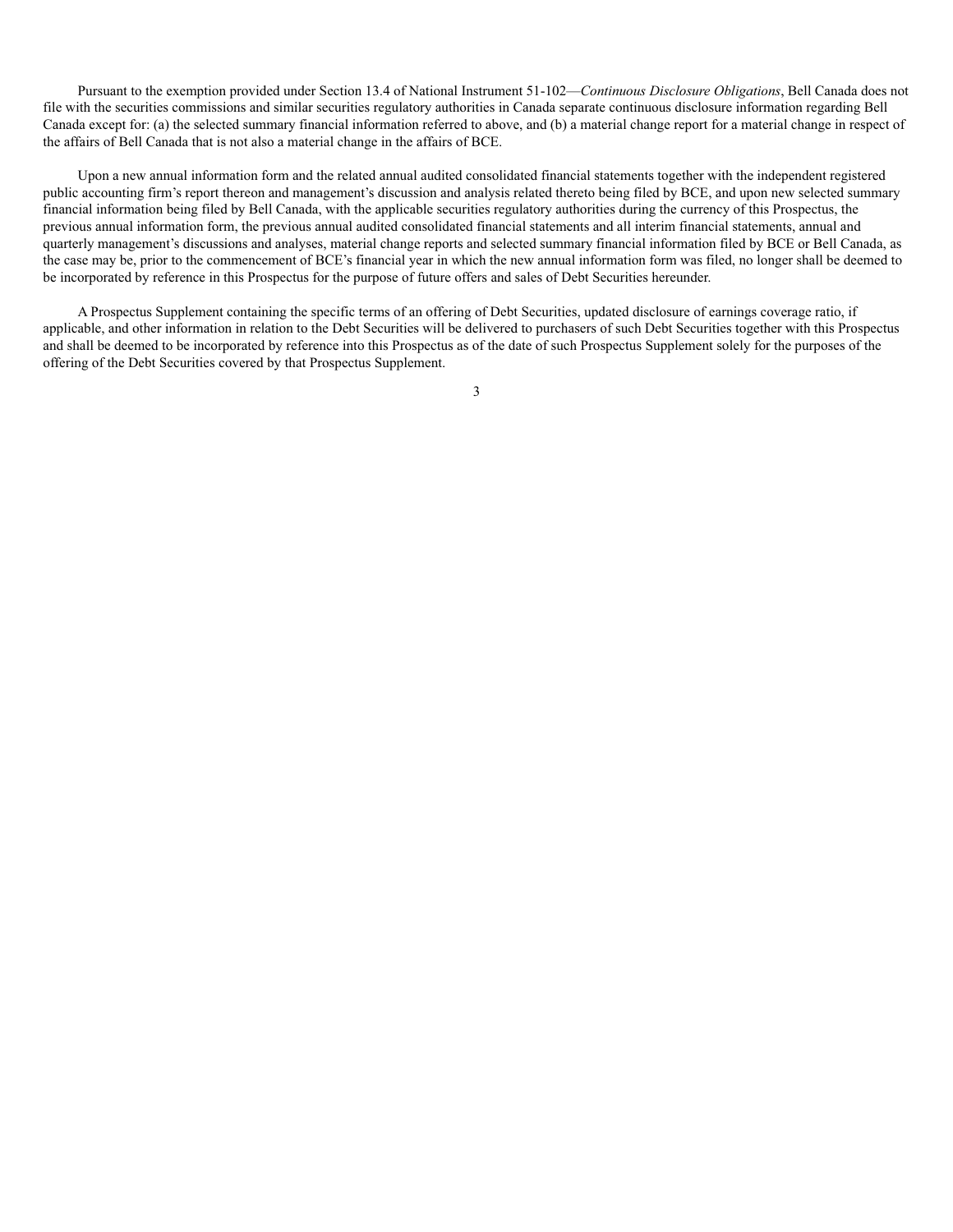## **CAUTIONARY NOTE REGARDING FORWARD-LOOKING STATEMENTS**

This Prospectus and the documents incorporated herein by reference contain forward-looking statements about Bell Canada's and BCE's business outlook, objectives, strategies, plans, strategic priorities and results of operations as well as other statements that are not historical facts. A statement we make is forward-looking when it uses what we know and expect today to make a statement about the future. Forward-looking statements are typically identified by the words *assumption, goal, guidance, objective, outlook, project, strategy, target* and other similar expressions or future or conditional verbs such as *aim, anticipate, believe, could, expect, intend, may, plan, seek, should, strive* and *will*. All such forward-looking statements are made pursuant to the "safe harbour" provisions of applicable Canadian securities laws and of the United States Private Securities Litigation Reform Act of 1995.

Unless otherwise indicated by us, forward-looking statements contained in this Prospectus describe Bell Canada's and BCE's expectations, as applicable, as at the date of this Prospectus and forward-looking statements contained in the documents incorporated herein by reference describe Bell Canada's and BCE's expectations, as applicable, as of the date of such documents, unless otherwise indicated in such documents. Except as may be required by Canadian securities laws, we do not undertake any obligation to update or revise any forward-looking statement, whether as a result of new information, future events or otherwise.

Forward-looking statements, by their very nature, are subject to inherent risks and uncertainties and are based on several assumptions, both general and specific, which give rise to the possibility that actual results or events could differ materially from our expectations expressed in or implied by such forward-looking statements and that Bell Canada's and BCE's business outlook, objectives, strategies, plans, strategic priorities, results of operations and other statements that are not historical facts may not be achieved. As a result, we cannot guarantee that any forward-looking statement will materialize and we caution prospective investors against relying on any of these forward-looking statements. Forward-looking statements are provided in this Prospectus and in the documents incorporated by reference for the purpose of assisting investors and others in understanding our business outlook, objectives, strategies, plans and strategic priorities as well as our anticipated operating environment. Readers are cautioned, however, that such information may not be appropriate for other purposes.

Forward-looking statements made in this Prospectus and in the documents incorporated herein by reference are based on a number of assumptions that BCE or Bell Canada, as applicable, believed were reasonable on the day they made the forward-looking statements. Refer, in particular, to the section of the BCE 2020 Third Quarter MD&A entitled "Assumptions" on page 6 of BCE's shareholder report for the third quarter of 2020 (the "**BCE 2020 Third Quarter Shareholder Report**"), for a discussion of certain assumptions that BCE or Bell Canada have made in preparing forward-looking statements, as such disclosure shall be updated from time to time in BCE's and Bell Canada's continuous disclosure documents incorporated by reference herein. If our assumptions turn out to be inaccurate, our actual results could be materially different from what we expect.

Important factors that could cause actual results or events to differ materially from those expressed in or implied by the forward-looking statements contained in this Prospectus or the documents incorporated by reference are disclosed in section 9 entitled "Business risks" of the BCE 2019 Annual MD&A included on pages 93 to 99 of the BCE 2019 Annual Report, as well as in the other sections of the BCE 2019 Annual MD&A referred to therein, as updated in section 6 of the BCE 2020 First Quarter MD&A entitled "Business risks", on pages 27 to 29 of BCE's shareholder report for the first quarter of 2020 (the "**BCE 2020 First Quarter Shareholder Report**"), in section 7 of the BCE 2020 Second Quarter MD&A entitled "Business risks", on pages 32 to 35 of BCE's shareholder report for the second quarter of 2020 (the "**BCE 2020 Second Quarter Shareholder Report**"), and section 7 of the BCE 2020 Third Quarter MD&A entitled "Business risks", on pages 32 to 34 of the BCE 2020 Third Quarter Shareholder Report, as such disclosure shall be updated from time to time in BCE's and Bell Canada's continuous disclosure documents incorporated by reference herein.

Readers are cautioned that the risks referred to above are not the only ones that could affect BCE and Bell Canada. Additional risks and uncertainties not currently known to BCE or Bell Canada or that BCE or Bell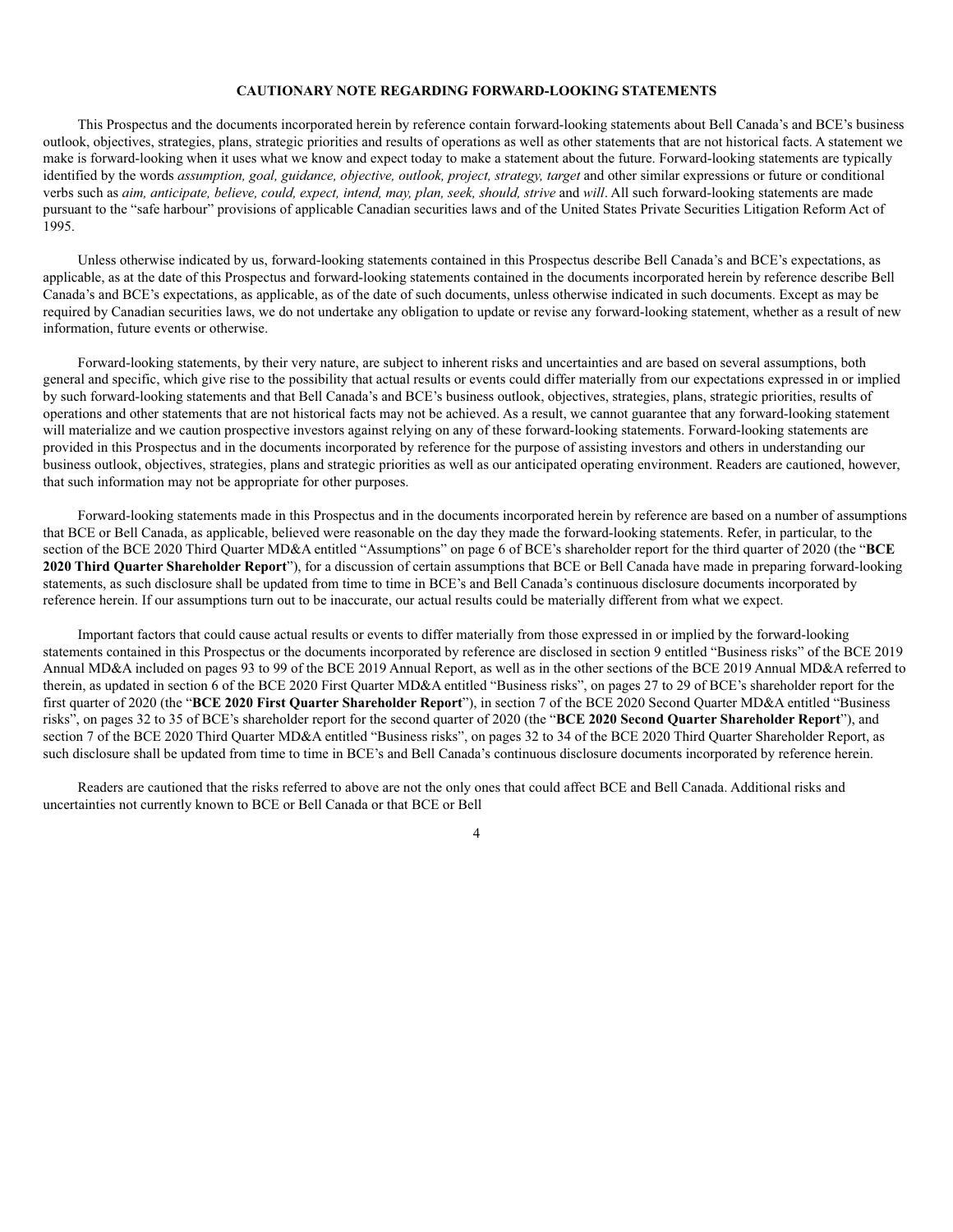Canada currently deem to be immaterial may also have a material adverse effect on BCE's or Bell Canada's financial position, financial performance, cash flows, business or reputation.

Except as otherwise indicated by us, forward-looking statements do not reflect the potential impact of any special items or of any dispositions, monetizations, mergers, acquisitions, other business combinations or other transactions that may be announced or that may occur after the date hereof. The financial impact of these transactions and special items can be complex and depends on the facts particular to each of them. We therefore cannot describe the expected impact in a meaningful way or in the same way we present known risks affecting our business.

# **INTERCORPORATE RELATIONSHIPS**

Bell Canada was incorporated by special act of the Parliament of Canada in 1880 and continued under the *Canada Business Corporations Act* (the "**CBCA**") effective April 21, 1982. Bell Canada is also legally designated "The Bell Telephone Company of Canada" or "La Compagnie de Téléphone Bell du Canada" and its head and registered office is located at 1, Carrefour Alexander-Graham-Bell, Building A, 7th Floor, Verdun (Québec) H3E 3B3.

BCE was incorporated in 1970 and was continued under the CBCA in 1979. It is governed by a certificate and articles of amalgamation dated August 1, 2004, as amended. BCE's head and registered office is located at 1, Carrefour Alexander-Graham-Bell, Building A, 7th Floor, Verdun (Québec) H3E 3B3.

The table below shows BCE's main subsidiaries at December 31, 2019, where they are incorporated or registered, and the percentage of voting securities directly or indirectly held by BCE on that date. BCE has other subsidiaries, but they have not been included in the table because each represented 10% or less of its total consolidated assets and 10% or less of its total consolidated operating revenues at December 31, 2019. These other subsidiaries together represented 20% or less of BCE's total consolidated assets and 20% or less of BCE's total consolidated operating revenues at December 31, 2019.

| SUBSIDIARY         | <b>WHERE IT IS INCORPORATED</b><br><b>OR REGISTERED</b> | PERUENTAGE OF<br><b>VOTING SECURITIES</b><br><b>HELD BY BCE (1)</b> |
|--------------------|---------------------------------------------------------|---------------------------------------------------------------------|
| Bell Canada        | Canada                                                  | $100\%$                                                             |
| Bell Mobility Inc. | Canada                                                  | $100\%$                                                             |
| Bell Media Inc.    | Canada                                                  | $100\%$                                                             |

**PERCENTAGE OF**

(1) At December 31, 2019, BCE directly held 94.1% of the voting securities of Bell Canada and indirectly held the remaining 5.9% through its wholly-owned subsidiary, Bell MTS Inc. BCE indirectly held all the voting securities of: (i) Bell Mobility Inc. ("**Bell Mobility**") through Bell Canada, which in turn indirectly held all the voting securities of Bell Mobility through its wholly-owned subsidiary, Bell Mobility Holdings Inc.; and (ii) Bell Media Inc. ("**Bell Media**") through Bell Canada.

# **BUSINESS OF THE CORPORATION AND OF THE GUARANTOR**

BCE is Canada's largest communications company, providing residential, business and wholesale customers with a wide range of solutions for all their communications needs. BCE reports the results of its operations in three segments: Bell Wireless, Bell Wireline and Bell Media. Bell Wireless provides wireless voice and data communications products and services to BCE's residential, small and medium-sized business and large enterprise customers across Canada. Bell Wireline provides data, including Internet access and Internet protocol television (IPTV), local telephone, long distance, as well as other communications services and products to BCE's residential, small and medium-sized business and large enterprise customers, primarily in Ontario, Québec, the Atlantic provinces and Manitoba, while satellite television ("**TV**") service and connectivity to business customers are available nationally across Canada. In addition, this segment includes BCE's wholesale business, which buys and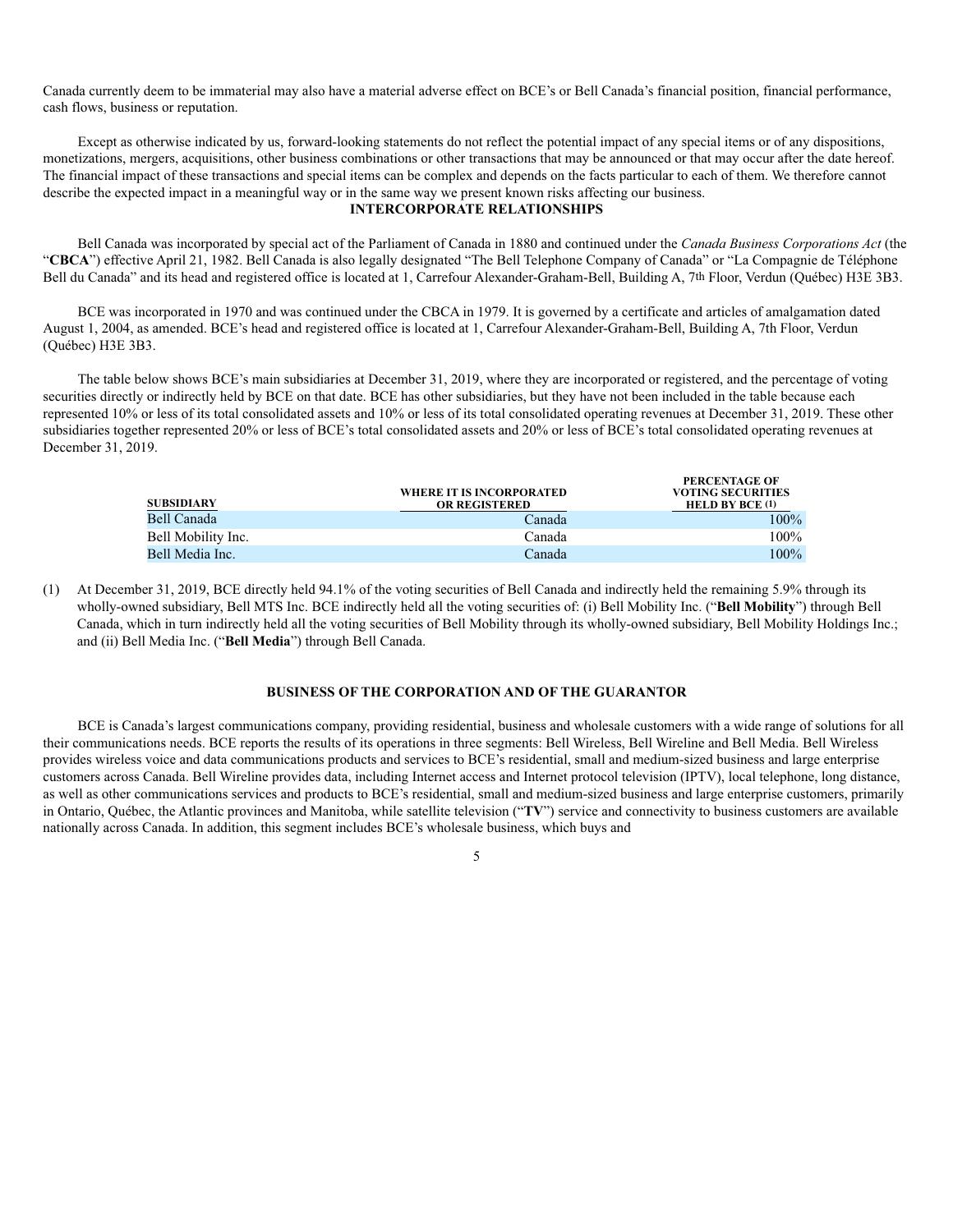sells local telephone, long distance, data and other services from or to resellers and other carriers. Bell Media provides conventional TV, specialty TV, pay TV, streaming services, digital media services, radio broadcasting services and out-of-home advertising services to customers nationally across Canada.

Additional information about BCE's and Bell Canada's business is included in the documents incorporated by reference into this Prospectus. **CONSOLIDATED CAPITALIZATION**

The following table sets forth the consolidated capitalization of BCE (a) as at September 30, 2020 on an actual basis and (b) as at September 30, 2020 as adjusted to take into account the redemption on November 6, 2020 of Bell Canada's \$850,000,000 principal amount of 2.00% Debentures, Series M-42, due October 1, 2021.

|                                        | As at<br><b>September 30, 2020</b><br>Actual | As at<br>September 30, 2020<br><b>As Adjusted</b> |
|----------------------------------------|----------------------------------------------|---------------------------------------------------|
|                                        | (\$ millions)                                | (\$ millions)                                     |
| Debt due within one year               | 2,904                                        | 2,904                                             |
| Long-term debt                         | 24,914                                       | 24,064                                            |
| Total debt                             | 27,818                                       | 26,968                                            |
| Equity                                 |                                              |                                                   |
| Preferred shares                       | 4.004                                        | 4,004                                             |
| Common shares                          | 20,386                                       | 20,386                                            |
| Contributed surplus                    | 1,168                                        | 1,168                                             |
| Accumulated other comprehensive income | 258                                          | 258                                               |
| Deficit                                | (5,087)                                      | (5,087)                                           |
| Non-controlling interest               | 351                                          | 351                                               |
| Total equity                           | 21,080                                       | 21,080                                            |
| Total consolidated capitalization      | 48.898                                       | 48,048                                            |

As at September 30, 2020, the total consolidated debt of Bell Canada was \$28,030 million. Included in this amount is \$242 million due to a related party, Bell MTS Inc., at September 30, 2020. There has been no material change in the share and loan capital of Bell Canada since September 30, 2020, other than with respect to the transactions referred to above.

# **USE OF PROCEEDS**

The use of proceeds from the sale of any Debt Securities will be described in a Prospectus Supplement relating to the specific issuance of Debt Securities. Bell Canada may use proceeds from the sale of Debt Securities hereunder for repayment of indebtedness, to fund capital expenditures or acquisitions and for other general corporate purposes.

# **DESCRIPTION OF THE DEBT SECURITIES**

#### **General**

The terms and conditions set forth in this "Description of the Debt Securities" section will apply to each Debt Security unless otherwise specified in a Prospectus Supplement.

The Debt Securities are issuable, in one or more series or issues, from time to time at the discretion of Bell Canada, at prices and on terms determined at the time of issue in an aggregate amount not to exceed \$6,000,000,000 (or the equivalent thereof in other currencies based on the applicable exchange rate at the time of the offering) calculated on the basis of the principal amount of the Debt Securities issued by Bell Canada, in the case of interest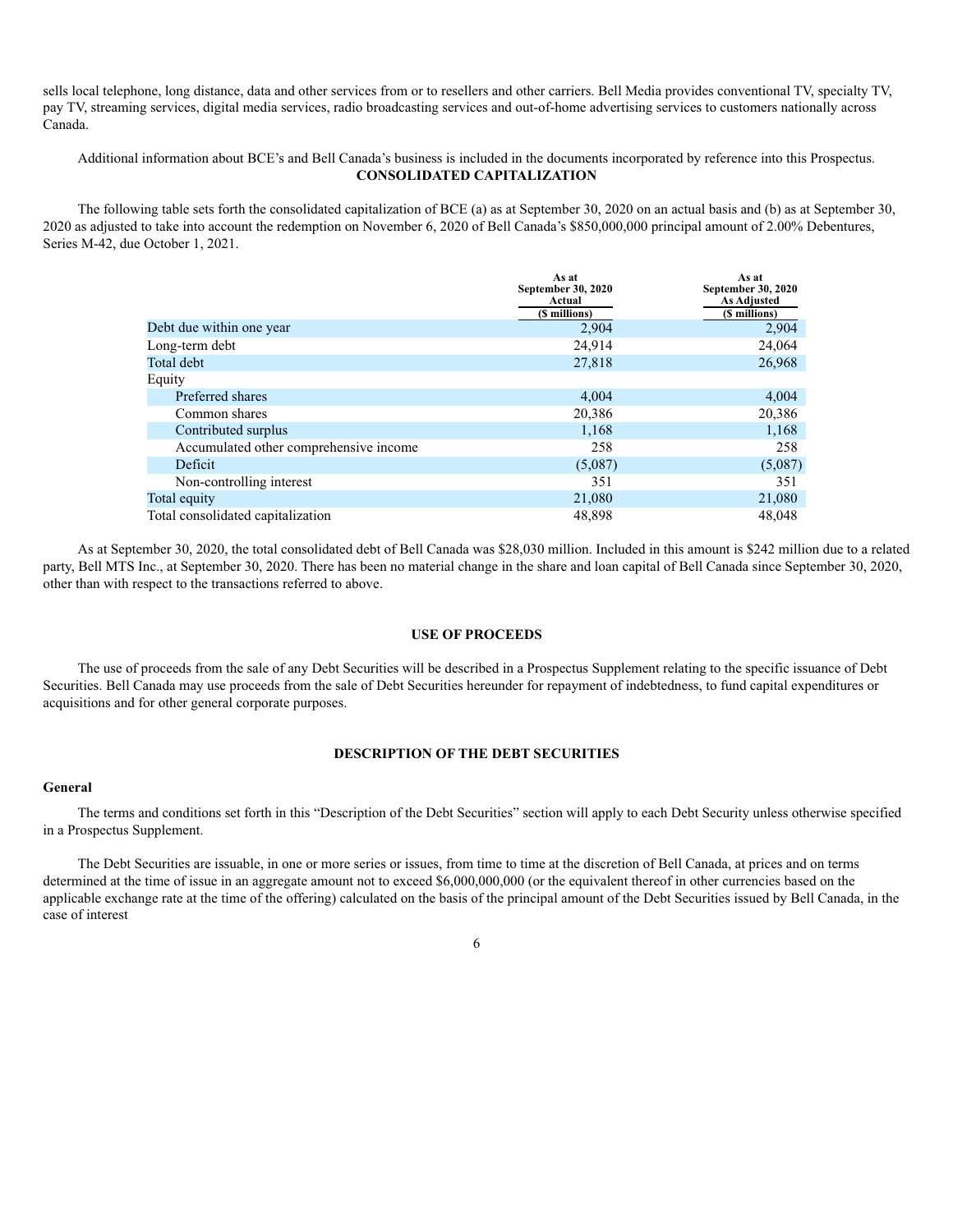bearing Debt Securities, or on the basis of the gross proceeds received by Bell Canada, in the case of non-interest bearing Debt Securities, during the 25-month period that this Prospectus, including any amendments to this Prospectus, remains valid. The Debt Securities will have maturities of not less than one year from the date of issue and can be issued at par (100% of the principal amount thereof), at a discount or at a premium.

The Debt Securities may be offered in an amount and on such terms as may be determined from time to time depending on market conditions and other factors. The specific variable terms of any offering of Debt Securities (including, where applicable and without limitation, the specific designation, the aggregate principal amount being offered, the currency, the issue and delivery date, the maturity date, the issue price (or the manner of determination thereof if offered on a non-fixed price basis), the interest rate (either fixed or floating and, if floating, the manner of calculation thereof), the interest payment date(s), the redemption, repayment, exchange or conversion provisions (if any), the repayment terms, the governing law, the name and compensation of the trustees, agents, underwriters or dealers, the method of distribution, the form (either global or definitive), the authorized denominations and any other terms in connection with the offering and sale of the Debt Securities), as well as any modifications of or additions to the general terms of the Debt Securities described in this Prospectus which may be applicable to a particular offering of Debt Securities, will be set forth in a Prospectus Supplement. Bell Canada also reserves the right to include in a Prospectus Supplement specific variable terms pertaining to the Debt Securities which are not within the options and parameters set forth in this Prospectus. Reference is made to the applicable Prospectus Supplement for a description of the specific variable terms of any offering of Debt Securities. Bell Canada may also, from time to time, issue debt securities and incur additional indebtedness otherwise than through the issue of Debt Securities offered pursuant to this Prospectus.

The Debt Securities which may be offered hereunder will consist of:

- (i) unsubordinated Debt Securities that will rank *pari passu* with all other unsecured and unsubordinated indebtedness of Bell Canada. Such unsubordinated Debt Securities may be issued under an indenture dated as of November 28, 1997 and indentures supplemental thereto executed by Bell Canada in favour of CIBC Mellon Trust Company, as trustee (as amended and supplemented from time to time in accordance with the terms thereof, the "**MTN Indenture**"), or an indenture dated as of September 12, 2016 entered into among Bell Canada, as issuer, BCE, as guarantor, and The Bank of New York Mellon, as trustee (as amended and supplemented from time to time in accordance with the terms thereof, the "**U.S. Indenture**"). Debt Securities issued under the MTN Indenture are hereinafter referred to as the "**MTN Debentures**", and Debt Securities issued under the U.S. Indenture are hereinafter referred to as the "**U.S. Debentures**"; or
- (ii) subordinated Debt Securities which are subordinated in right of payment to the prior payment in full of all Senior Debt (as defined hereinafter). Such subordinated Debt Securities will be issued under an indenture dated as of April 17, 1996 and indentures supplemental thereto executed by Bell Canada in favour of Montreal Trust Company (the predecessor company of Computershare Trust Company of Canada), as trustee (as amended and supplemented from time to time in accordance with the terms thereof, the "**Subordinated Indenture**"). Debt Securities issued under the Subordinated Indenture are hereinafter referred to as the "**Subordinated Debentures**".

Unsubordinated Debt Securities may also be issued under a distinct trust indenture or without the benefit of a trust indenture. The terms and conditions applicable to unsubordinated Debt Securities issued under a distinct trust indenture or without the benefit of a trust indenture will be set forth in such trust indenture or in the specific Debt Security, as the case may be, and summarized in the applicable Prospectus Supplement. Such terms and conditions may vary from those which apply to MTN Debentures and U.S. Debentures.

Notwithstanding the foregoing, only MTN Debentures, U.S. Debentures and Subordinated Debentures may be offered or sold in the United States.

The MTN Indenture, the U.S. Indenture and the Subordinated Indenture are sometimes referred to herein individually as an "**Indenture**" and collectively as the "**Indentures**". The MTN Debentures, the U.S. Debentures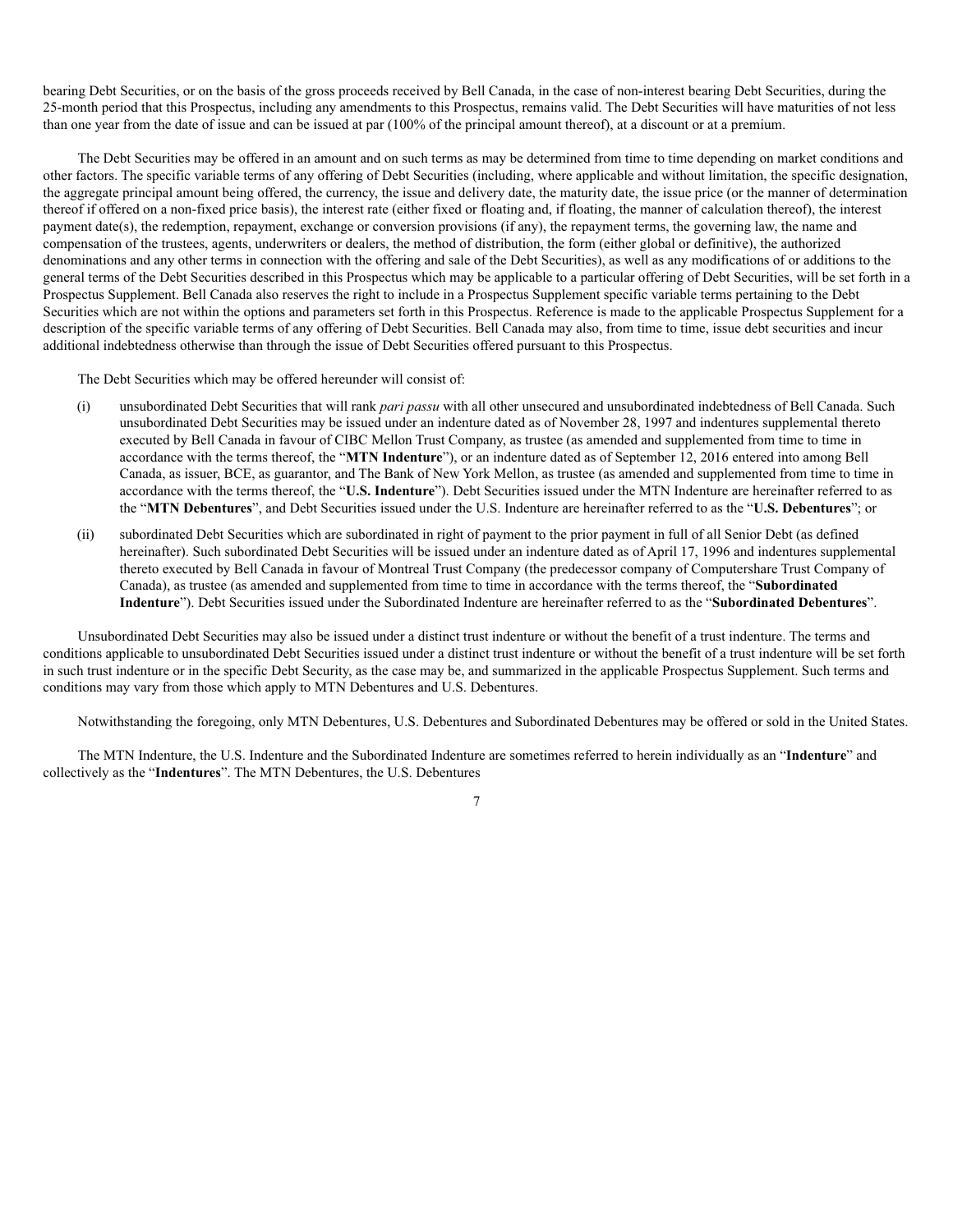and the Subordinated Debentures are sometimes referred to herein collectively as the "**Debentures**". CIBC Mellon Trust Company, Computershare Trust Company of Canada, The Bank of New York Mellon and any other trustee or co-trustee under the MTN Indenture, the U.S. Indenture or the Subordinated Indenture, acting in such capacity for a particular series of MTN Debentures, U.S. Debentures or Subordinated Debentures, are each sometimes referred to herein as the "**Trustee**".

The following summaries of certain provisions of the Indentures and the Debentures do not purport to be complete in every detail, and are subject to and qualified in their entirety by the detailed provisions of the Indentures. Reference should be made to the Indentures for a full description of such provisions, including the definition of certain terms used herein, and for other information regarding the Debentures.

## **The Indentures**

The following paragraphs, except where otherwise indicated, summarize certain provisions of the Indentures which are generally substantially similar.

#### *Form and Denominations*

The Debentures of any series or issue may be issued in the form of fully-registered definitive securities (the "**Definitive Securities**") in denominations of \$1,000 (in the case of the U.S. Debentures, U.S.\$1,000) and integral multiples thereof or in such other forms and denominations as may be provided for by the terms of the Debentures of any particular series or issue and set forth in the applicable Prospectus Supplement. The Indentures also provide that Debentures of any series or issue may be issued in the form of one or more fully-registered global securities (the "**Global Securities**"), or in any combination of Definitive Securities and Global Securities.

## *Open Market Purchases*

Bell Canada will have the right at any time and from time to time to purchase Debentures in the market, by tender or by private contract at any price.

#### *Payment of Principal and Interest*

Bell Canada will pay the principal of and premium, if any, and interest, if any, on the Debentures at the dates and places, in the currencies and in the manner described in the Debentures and in the Indentures. Unless otherwise provided in the terms of the Debentures of any series or issue and set forth in the applicable Prospectus Supplement, payment of interest, if any, on each Debenture will be made by electronic funds transfer or by cheque mailed to the address of the holder of each Debenture appearing on the registers maintained by the Trustee.

Payments made in respect of Debentures represented by Global Securities registered in the name of a depository or its nominee will be made to such depository or its nominee, as the case may be, as the registered holder of such Global Securities.

Payments of principal of and premium, if any, on Debentures will be made against presentation and surrender thereof for cancellation at such places as are designated in the Debentures.

Book-entry and other indirect holders should consult their banks, brokers or other financial institutions for information on how they will receive payments.

## *Right of Trustee to Enforce Payment*

If Bell Canada fails to pay to the Trustee on demand, following a declaration made by the Trustee as described below under "Events of Default", the principal of and premium, if any, and interest, if any, on MTN Debentures or Subordinated Debentures, as the case may be, then issued and outstanding under the applicable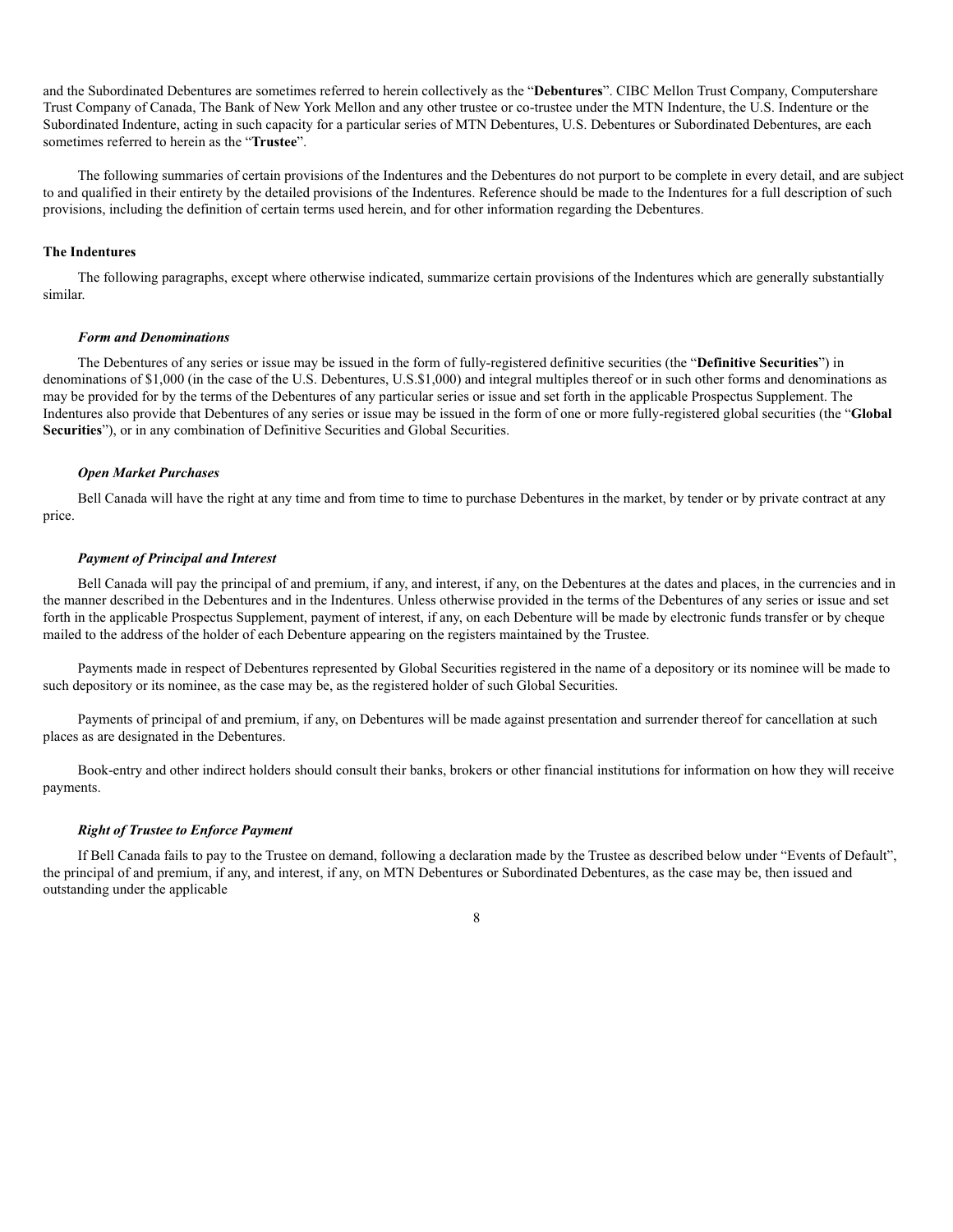Indenture, the Trustee may, in its discretion, and shall upon the request in writing of the holders of not less than 25% of the principal amount of MTN Debentures or Subordinated Debentures, as the case may be, issued and outstanding under the applicable Indenture, and upon being indemnified to its reasonable satisfaction against all costs, expenses and liabilities to be incurred, proceed in its name as Trustee to obtain or enforce payment of the said principal and premium, if any, and interest, if any, on all outstanding MTN Debentures or Subordinated Debentures, as the case may be, under the applicable Indenture, together with other amounts due under such Indenture, by any remedy or proceeding authorized by the Indenture.

If an event of default with respect to U.S. Debentures of a series then issued and outstanding under the U.S. Indenture occurs and is continuing, the Trustee may, in its discretion, and shall upon the request in writing of the holders of not less than 25% of the principal amount of such series of U.S. Debentures issued and outstanding, and upon being indemnified to its reasonable satisfaction against all costs, expenses and liabilities to be incurred, proceed in its name as Trustee to protect and enforce its rights and the rights of the holders of such Debentures by such appropriate judicial proceedings as the Trustee shall deem most effectual to protect and enforce any such rights.

Holders of MTN Debentures, Subordinated Debentures or U.S. Debentures of a series issued under the Indentures may not institute any action or proceeding or exercise any other remedy authorized by the Indentures, including an action to enforce the Indentures or the MTN Debentures, Subordinated Debentures or series of U.S. Debentures, except as provided in the Indentures. Notwithstanding the foregoing, any holder of Debentures may institute suit for the enforcement of any payment of principal or interest on or after the respective due dates expressed in such Debentures.

#### *Guarantee*

The Guarantor has irrevocably and unconditionally guaranteed the full and timely payment when due, whether at stated maturity, by required payment, acceleration, declaration, demand or otherwise, of all of the payment obligations of Bell Canada under the MTN Indenture and Subordinated Indenture, and the Guarantor has fully, irrevocably and unconditionally guaranteed the full and prompt payment when due, whether at stated maturity, by required payment, acceleration, declaration, demand or otherwise, of all of the payment obligations of Bell Canada under the U.S. Indenture, in each case existing at the time the Guarantor entered into such guarantee and, unless otherwise provided in a supplemental trust indenture, incurred thereafter (the "**Guarantee**"). Such Guarantee therefore includes all of the payment obligations of Bell Canada under the Debt Securities in accordance with the terms of such Debt Securities and of the Indentures. The Guarantor has agreed that its obligations under the Guarantee shall be irrevocable and unconditional, irrespective of, shall not be affected or limited by, and shall not be subject to any defense, set-off, counterclaim or termination by reason of: (i) the legality, genuineness, validity, regularity or enforceability of the Guarantee or the liabilities of Bell Canada guaranteed thereby; (ii) any provision of applicable law or regulation prohibiting the payment by Bell Canada of the Debt Securities; or (iii) any other fact or circumstance which might otherwise constitute a defense to a guarantee. Under the MTN Indenture and the Subordinated Indenture, the Guarantor has no right of subrogation, reimbursement or indemnity whatsoever against Bell Canada, nor any right of recourse to security for its obligations under the Guarantee, unless and until all Debt Securities have been finally and irrevocably paid in full. Under the U.S. Indenture, the Guarantor is subrogated to all rights of the holders of U.S. Debentures of each series against Bell Canada in respect of any amounts paid to such holder by the Guarantor pursuant to the provisions of the Guarantee; *provided*, *however*, that the Guarantor shall not be entitled to enforce, or to receive any payments arising out of or based upon, such right of subrogation until the principal of (and premium, if any) and interest on all U.S. Debentures of such series have been paid in full. The obligations of the Guarantor under the Indentures and the Guarantee shall be continuing obligations. The liability of the Guarantor shall be discharged or satisfied only upon full payment and performance by either Bell Canada or the Guarantor of all the payment obligations of Bell Canada under the Debt Securities.

## *Governing Law*

The MTN Indenture and the Subordinated Indenture are governed by the laws of the Province of Québec and the laws of Canada applicable therein. The U.S. Indenture is governed by the laws of the State of New York.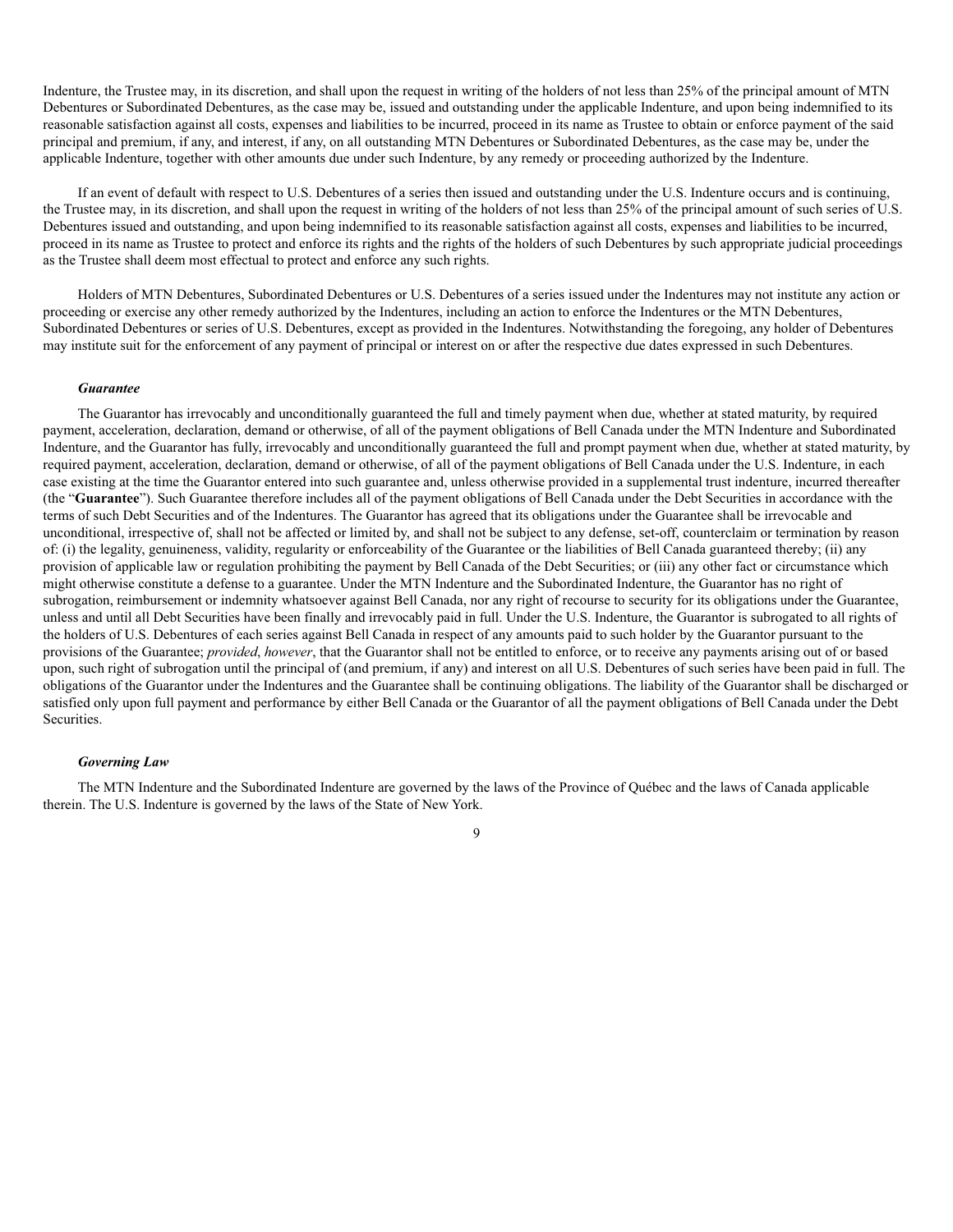## **MTN Indenture**

The following paragraphs summarize certain provisions of the MTN Indenture in addition to the provisions summarized in "Description of the Debt Securities — The Indentures".

## *Covenants*

The MTN Indenture contains covenants to the following effect:

- (1) *Limitation on Liens*. Subject to the exception set forth in paragraph (2) below, Bell Canada will not issue, assume or guarantee any Debt secured by, and will not after the date of the MTN Indenture secure any Debt by, a Mortgage upon any property of Bell Canada (whether now owned or hereafter acquired), without in any such case effectively providing concurrently therewith that the MTN Debentures (together with any other Debt of Bell Canada which may then be outstanding and entitled to the benefit of a covenant similar in effect to this covenant) shall be secured equally and rateably with such Debt; provided, however, that the foregoing restrictions shall not apply to Debt secured by:
	- (i) Purchase Money Mortgages;
	- (ii) Mortgages on property of a corporation existing at the time such corporation is merged into or consolidated with Bell Canada or at the time of a sale, lease or other disposition to Bell Canada of the properties of a corporation as an entirety or substantially as an entirety;
	- (iii) Mortgages on current assets of Bell Canada securing Current Debt of Bell Canada; or
	- (iv) any extension, renewal or replacement (or successive extensions, renewals or replacements) in whole or in part of any Mortgage referred to in the foregoing clauses (i) or (ii) or any Mortgage existing at the date of the MTN Indenture, provided, however, that the principal amount of Debt secured thereby shall not exceed the principal amount of Debt so secured at the time of such extension, renewal or replacement, and that such extension, renewal or replacement shall be limited to all or a part of the property which secured the Mortgage so extended, renewed or replaced (plus improvements on such property).
- (2) *Additional Permitted Liens*. In addition to Mortgages permitted by paragraph (1) above, Bell Canada may issue, assume or guarantee any Debt secured by, or secure after the date of the MTN Indenture any Debt by, a Mortgage upon any property of Bell Canada (whether now owned or hereafter acquired) if, after giving effect thereto, the aggregate principal amount of Debt secured by Mortgages of Bell Canada permitted only by this paragraph (2) does not at such time exceed 5% of the Net Worth of Bell Canada.

The terms "**Current Debt**", "**Debt**", "**Mortgage**", "**Net Worth of Bell Canada**" and "**Purchase Money Mortgage**" are defined in the MTN Indenture.

#### *Consolidation, Merger, Conveyance or Transfer*

The MTN Indenture provides that Bell Canada will not consolidate with, amalgamate with or merge into any other person and will not transfer or convey its properties and assets as a whole or substantially as a whole to any person, unless (i) the successor corporation or person that acquires all or substantially all the assets of Bell Canada is a corporation, partnership or trust organized and existing under the laws of Canada or any province or territory thereof and expressly assumes all of the covenants to be performed by Bell Canada under the Indenture (except where such assumption is deemed to have occurred by the sole operation of law), and (ii) immediately after giving effect to such transaction, no event of default under the MTN Indenture, and no event which, after notice or lapse of time, or both, would become an event of default under the MTN Indenture, shall have happened and be continuing.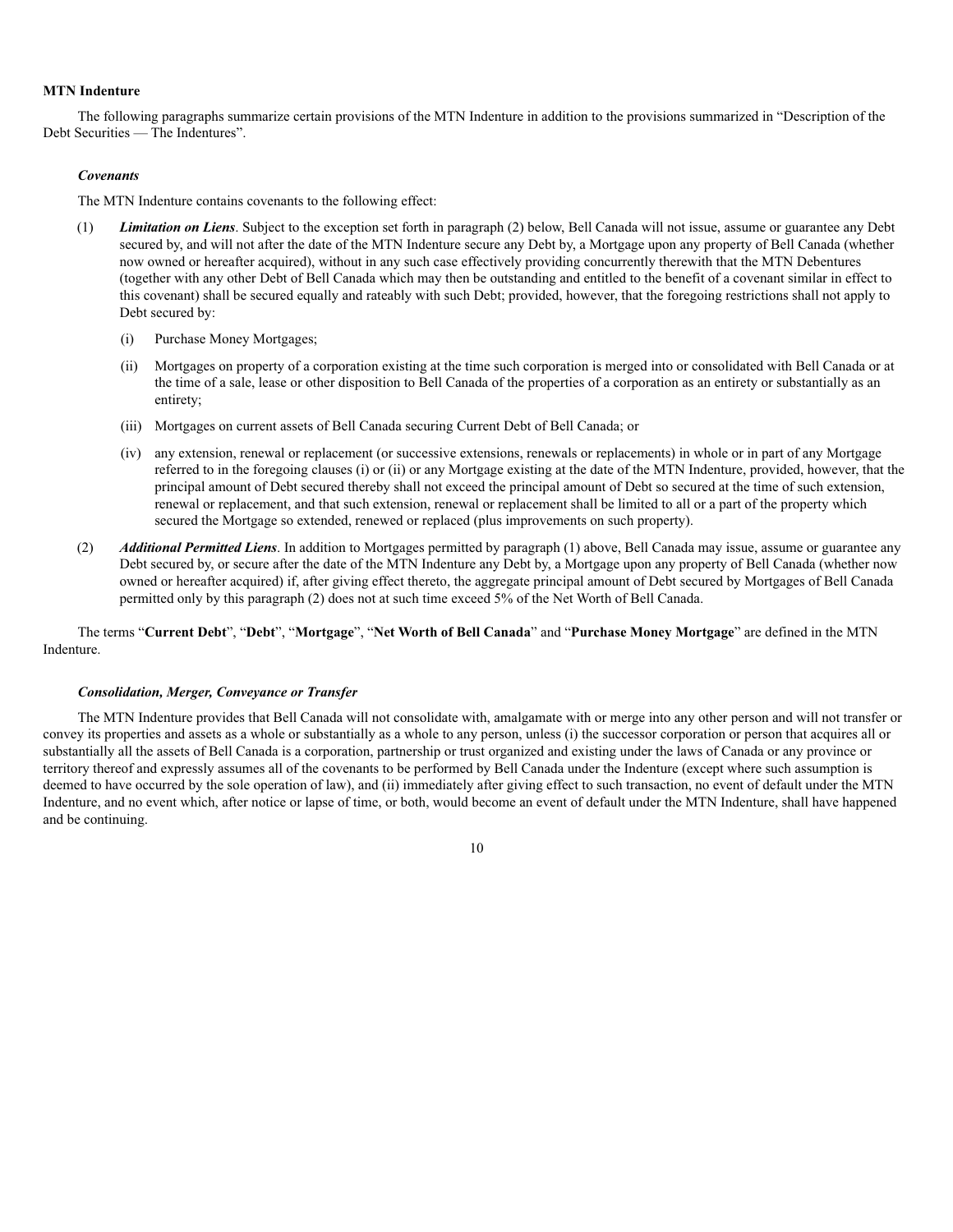## *Modification*

The rights of the holders of MTN Debentures under the MTN Indenture may in certain circumstances be modified. For that purpose, among others, the MTN Indenture contains provisions making Extraordinary Resolutions binding upon all holders of MTN Debentures issued thereunder. "**Extraordinary Resolution**" is defined, in effect, as a resolution passed at a meeting of such holders by the affirmative votes of the holders of at least 66 2/3% of the principal amount of MTN Debentures voted on the resolution at a meeting of holders at which a quorum, as specified in the MTN Indenture, is present or as one or more instruments in writing signed by the holders of at least 66 2/3% in principal amount of all outstanding MTN Debentures. In certain cases, modifications may require separate Extraordinary Resolutions of the holders of a specific series of MTN Debentures outstanding under the MTN Indenture.

Holders of at least 50% in principal amount of the outstanding MTN Debentures will constitute a quorum for a meeting of holders with respect to an Extraordinary Resolution. In the absence of a quorum, the meeting may be adjourned for a period of not less than 10 days as determined by the chairman of the meeting. Not less than five days' notice shall be given of the time and place of such adjourned meeting. At the adjourned meeting, the holders of MTN Debentures present in person or by proxy shall form a quorum and may transact the business for which the meeting was originally called.

Certain changes can be made only with the consent of each holder of an outstanding series of MTN Debentures. In particular, each holder must consent to changes in the right of a holder of MTN Debentures to receive payment of the principal of and interest on such MTN Debentures, on or after the respective due dates expressed in such MTN Debentures, or to institute suit for the enforcement of any such payment on or after such respective dates.

## *Events of Default*

The MTN Indenture provides that any of the following constitutes an event of default: (i) default in the payment of the principal of or premium, if any, on any MTN Debenture when the same becomes due and payable and continuation of such default for a period of five days; (ii) default in the payment of any installment of interest on any MTN Debenture when the same becomes due and payable and continuation of such default for a period of 90 days; (iii) default in the payment of any purchase or sinking fund installment on any MTN Debenture when the same shall become due and payable and continuation of such default for a period of 30 days; (iv) default in the performance or observance of any covenant, agreement or condition of the MTN Indenture and continuation of such default for a period of 90 days after written notice has been given by the Trustee to Bell Canada specifying such default and requiring Bell Canada to remedy the same or after written notice by the holders of not less than 25% in principal amount of the MTN Debentures at the time outstanding; (v) certain events of insolvency or bankruptcy and, in certain cases, continuation of such events for a period of 60 days; and (vi) default, as defined in one or more instruments evidencing indebtedness for borrowed money of Bell Canada, shall happen and be continuing in relation to indebtedness in excess of 5% of the aggregate principal amount of all outstanding indebtedness for borrowed money of Bell Canada, and (a) shall consist of a failure to make any payment of principal at maturity or (b) shall have resulted in the acceleration of such indebtedness so that the same shall be or become due and payable prior to the date on which the same would otherwise have become due and payable.

If an event of default has occurred under the MTN Indenture and is continuing, the Trustee may in its discretion and shall upon the request in writing of the holders of at least 25% of the principal amount of the MTN Debentures issued and outstanding under the MTN Indenture, subject to any waiver of default under the MTN Indenture, by notice in writing to Bell Canada declare the principal and interest on all MTN Debentures then outstanding under the MTN Indenture and other money payable thereunder to be due and payable.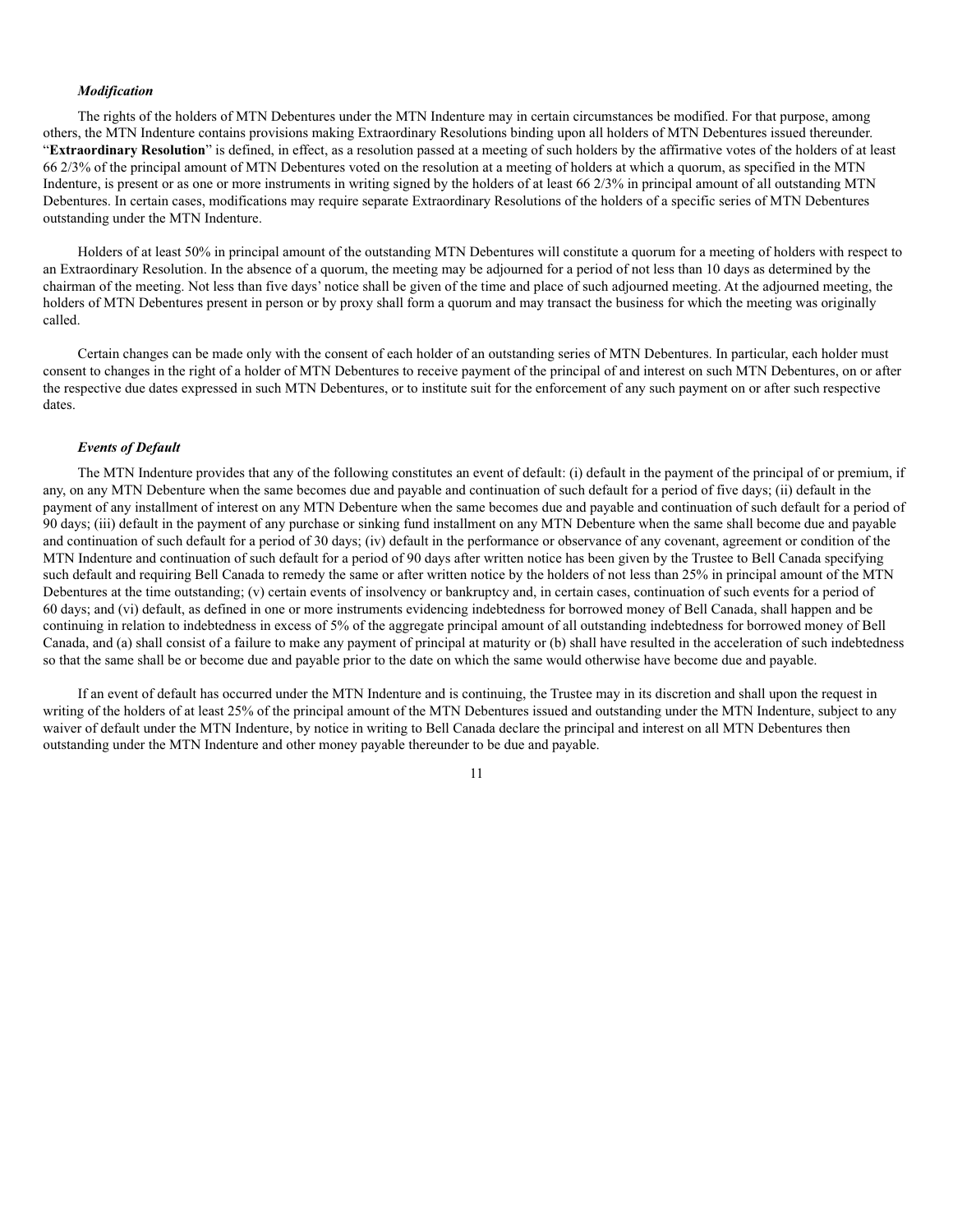## *Transfer Agent and Registrar*

The register for the MTN Debentures will be kept at the principal office of BNY Trust Company of Canada acting as administrative agent for CIBC Mellon Trust Company, in Montréal, and facilities for registration, exchange and transfer of the MTN Debentures will be maintained at its offices in Montréal, Québec and Toronto, Ontario.

#### **U.S. Indenture**

The following paragraphs summarize certain provisions of the U.S. Indenture and U.S. Debentures in addition to the provisions summarized in "Description of the Debt Securities — The Indentures".

## *Covenants*

The covenants described in "Description of the Debt Securities — MTN Indenture — Covenants" in respect of MTN Debentures also apply to each series of U.S. Debentures, unless otherwise specified in the applicable Prospectus Supplement.

The U.S. Indenture includes other covenants, including a covenant by Bell Canada and the Guarantor to pay additional amounts on payments made to certain holders of a series of U.S. Debentures to compensate such holders for certain required tax withholdings and deductions applied to such payments (subject to the terms and conditions set forth in the U.S. Indenture), unless otherwise provided in the terms of such U.S. Debentures. This covenant, if applicable to the U.S. Debentures of a series, will be described in the applicable Prospectus Supplement.

## *Redemption for Changes in Withholding Taxes*

The U.S. Indenture permits Bell Canada to redeem a series of U.S. Debentures, unless the terms of such series provide otherwise, if Bell Canada or the Guarantor is required to pay additional amounts on any payment to be made in respect of such series, subject to certain terms and conditions described in the U.S. Indenture. The terms of such right of redemption, if applicable to a series of U.S. Debentures, will be described in the applicable Prospectus Supplement.

## *Consolidation, Merger, Conveyance or Transfer*

The provisions of the MTN Indenture described in "Description of the Debt Securities — MTN Indenture — Consolidation, Merger, Conveyance or Transfer" also apply to each series of U.S. Debentures, unless otherwise specified in the applicable Prospectus Supplement.

#### *Modification and Waiver*

Certain modifications and amendments to the U.S. Indenture applicable to each series of U.S. Debentures may be made without the consent of the holders of the U.S. Debentures. These modifications and amendments are limited to clarifications and certain other changes that would not adversely affect in any material respect holders of the U.S. Debentures.

Other modifications and amendments may be made with the consent of the holder(s) of not less than a majority in aggregate principal amount of the U.S. Debentures of the series outstanding under the U.S. Indenture that are affected by the modification or amendment, including any change or elimination of any provision of the U.S. Indenture and any modification of any right of the holders of U.S. Debentures.

However, no modification or amendment may be made without the consent of the holder of each U.S. Debenture that would: (i) change the stated maturity date of its principal amount; (ii) change its principal amount

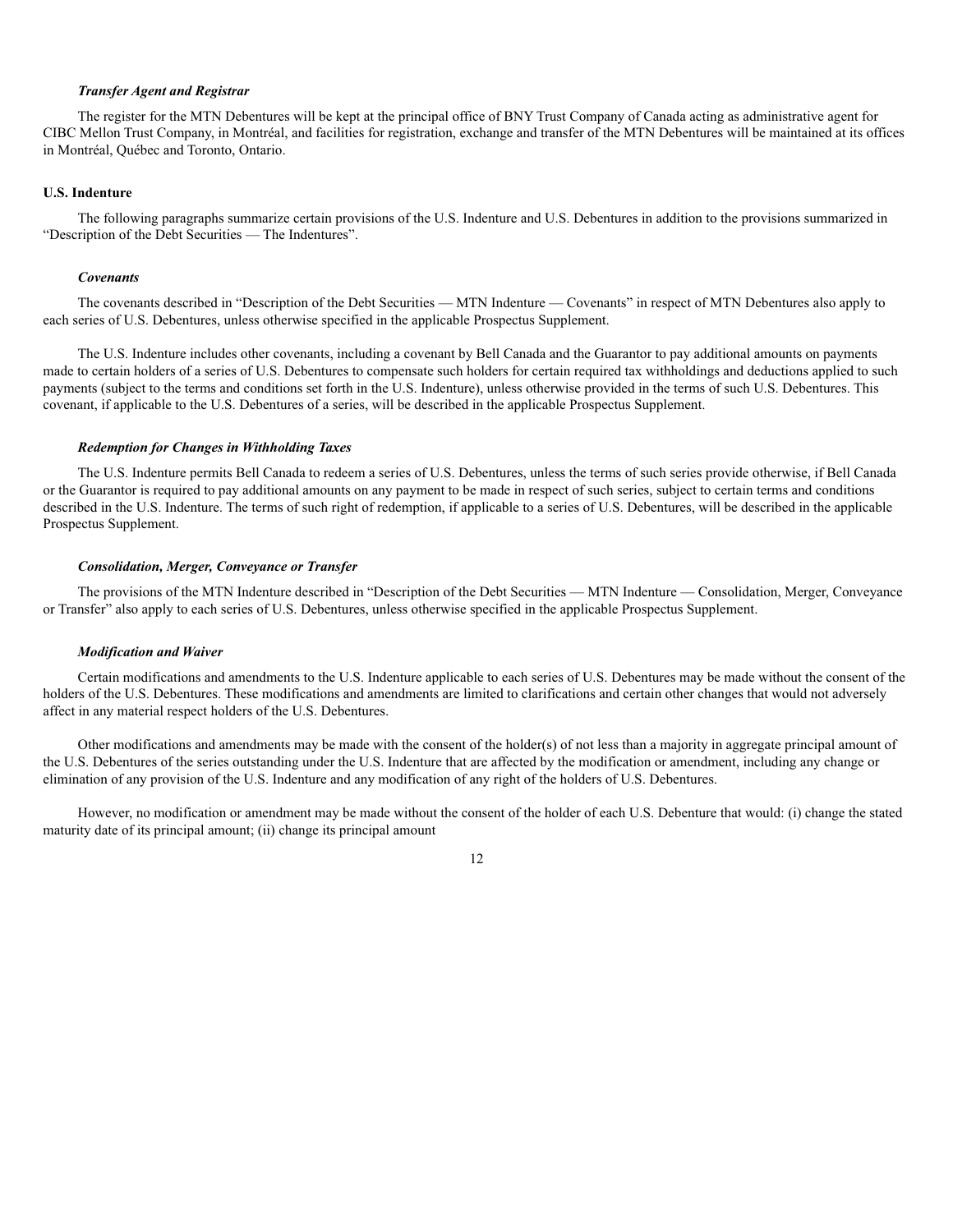or any premium or rate of interest thereon; (iii) change the places at which payments are payable or the currency of payment; (iv) impair the right to sue for the enforcement of any payment due and payable, to the extent that such right exists; (v) reduce the percentage in aggregate principal amount of outstanding U.S. Debentures of the series necessary to modify or amend the indenture or to waive compliance with certain provisions of the indenture and certain defaults and their consequences; and (vi) modify the foregoing requirements or the provisions of the U.S. Indenture relating to the waiver of compliance with certain covenants of the U.S. Indenture and certain defaults and their consequences, except as otherwise specified.

#### *Defeasance*

The applicable Prospectus Supplement will contain a description of Bell Canada's ability to legally release itself from any payment or other obligations with respect to the series of U.S. Debentures described in such Prospectus Supplement (called "full defeasance"), and from certain of the restrictive covenants applicable to such series of U.S. Debentures (called "covenant defeasance"), provided specified conditions are satisfied.

#### *Events of Default*

The events of default described in "Description of the Debt Securities — MTN Indenture — Events of Default" in respect of MTN Debentures also apply to each series of U.S. Debentures.

If an event of default with respect to a series of U.S. Debentures has occurred and is continuing, the Trustee may in its discretion, and shall upon the request in writing of the holders of at least 25% of the principal amount of the U.S. Debentures of such series issued and outstanding under the U.S. Indenture, subject to any waiver of default under the U.S. Indenture, by notice in writing to Bell Canada and the Guarantor declare the principal and interest on all U.S. Debentures of such series then outstanding under the U.S. Indenture and other money payable thereunder to be due and payable.

Book-entry and other indirect holders should consult their banks, brokers or other financial institutions for information on how to give notice or direction to, or make a request of, the Trustee and to make or cancel a declaration of acceleration.

#### *Trustee*

The Trustee shall have and be subject to all the duties and responsibilities specified with respect to an indenture trustee under the Trust Indenture Act of 1939. Subject to the provisions of the Trust Indenture Act of 1939, the Trustee under the U.S. Indenture is under no obligation to exercise any of the powers vested in it by the U.S. Indenture at the request of any holder of U.S. Debentures, unless offered reasonable security or indemnity by the holder against the costs, expenses and liabilities that might be incurred thereby.

## *Transfer Agent and Registrar*

The register for the U.S. Debentures will be kept at the principal office of The Bank of New York Mellon, in New York, and facilities for registration, exchange and transfer of the U.S. Debentures will be maintained at its corporate trust office at 240 Greenwich Street, New York, NY 10286. If Bell Canada designates additional transfer agents, they will be named in the Prospectus Supplement. Bell Canada may cancel the designation of any particular transfer agent. Bell Canada may also approve a change in the office through which any transfer agent acts.

## **Subordinated Indenture**

The following paragraphs summarize certain provisions of the Subordinated Indenture in addition to the provisions summarized in "Description of the Debt Securities — The Indentures".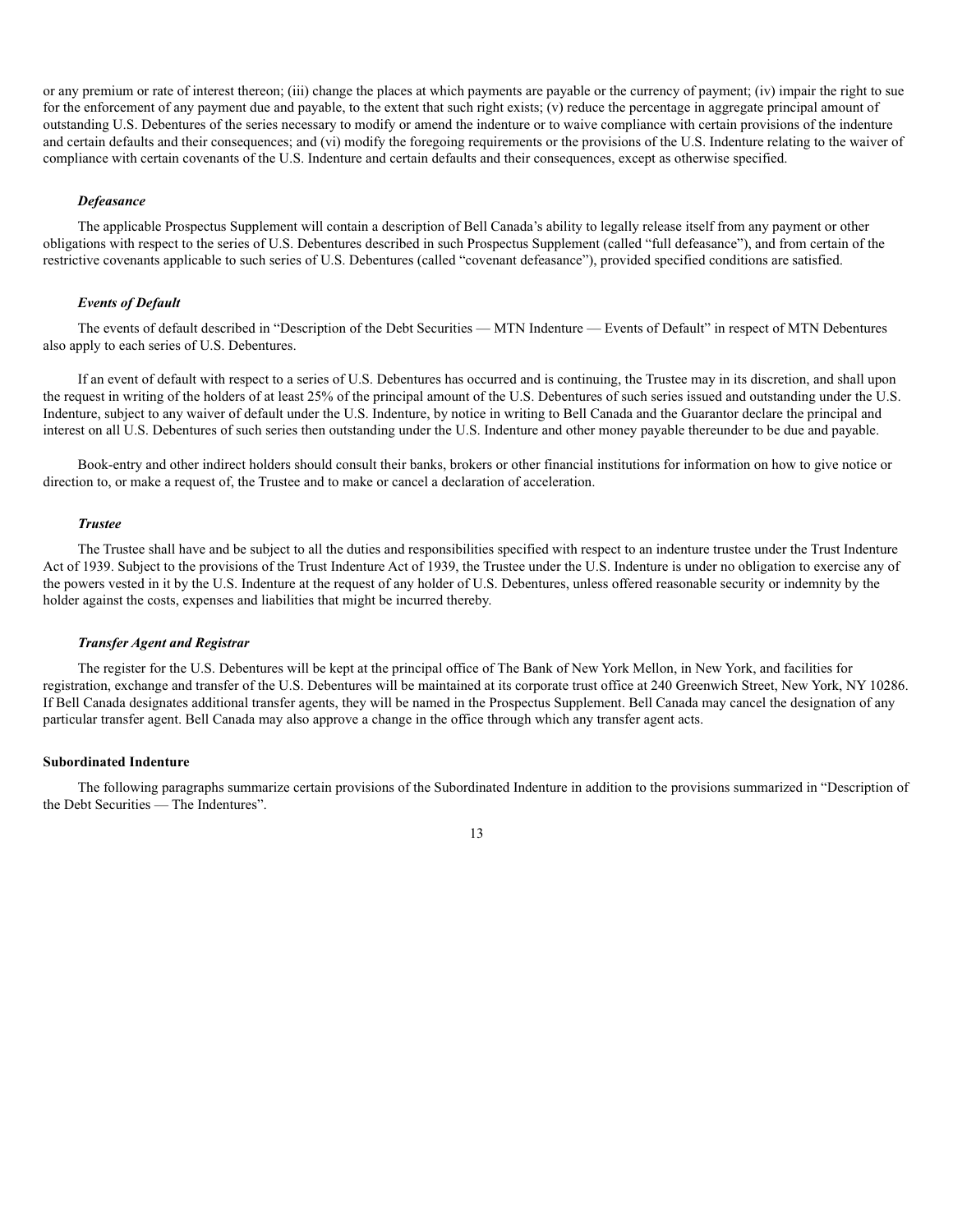## *Subordination*

The Subordinated Indenture provides that the indebtedness evidenced by the Subordinated Debentures is subordinate in right of payment to the prior payment in full of all Senior Debt of Bell Canada, whether outstanding on or created, incurred, assumed or guaranteed after the date of the Subordinated Indenture. "**Senior Debt**" is defined, in effect, as the principal of, premium, if any, interest on and all other amounts in respect of: (i) indebtedness, other than indebtedness represented by the Subordinated Debentures, issued, assumed or guaranteed by Bell Canada for borrowed money or for the deferred purchase price of property; (ii) all other liabilities of Bell Canada; and (iii) renewals, extensions or refundings of any indebtedness referred to in the foregoing clauses (i) and (ii), except, in each case, those which by their terms rank in right of payment equally with or subordinate to the Subordinated Debentures.

In the event of the insolvency or winding-up of Bell Canada, the holders of all Senior Debt are entitled to receive payment in full before the holders of the Subordinated Debentures are entitled to receive any payment. Notwithstanding the subordination provisions, Bell Canada may, except during any such insolvency or winding-up proceedings, make payments of principal of, premium, if any, and interest on the Subordinated Debentures.

Similarly, in the event of the insolvency or winding-up of Bell Canada, the indebtedness of the Guarantor evidenced by the Guarantee of the Subordinated Debentures (the "**Guaranteed Obligations**") will be subordinated in right of payment to the prior payment in full of all Senior Guaranteed Obligations (as defined below) of the Guarantor, whether such Senior Guaranteed Obligations were outstanding on the date on which the Guarantor entered into the Guarantee or were thereafter granted, incurred, or assumed by the Guarantor. "**Senior Guaranteed Obligations**" means any and all payment obligations of the Guarantor arising from a guarantee of Bell Canada's payment obligations (but excluding the Guaranteed Obligations or any other guarantee of Bell Canada's payment obligations by the Guarantor which by its terms ranks in right of payment equally with or subordinated to the Guaranteed Obligations) whether such guarantee is outstanding on the date hereof or hereafter granted, incurred, or assumed by the Guarantor, and, for greater certainty includes the Guarantor's payment obligations under: (i) the indenture dated as of July 1, 1976 and indentures supplemental thereto executed by Bell Canada in favour of The Royal Trust Company (the predecessor company of CIBC Mellon Trust Company), as trustee, and indentures supplemental thereto executed by Bell Canada in favour of CIBC Mellon Trust Company, as trustee, and (ii) the MTN Indenture.

# **As a result of these subordination provisions, in the event of Bell Canada's insolvency, holders of Subordinated Debentures may recover less than general creditors of Bell Canada.**

## *Events of Default*

The Subordinated Indenture provides that any of the following constitutes an event of default: (i) default in the payment of the principal of or premium, if any, on any Subordinated Debenture when the same becomes due and payable; (ii) default in the payment of any installment of interest on any Subordinated Debenture when the same becomes due and payable and continuation of such default for a period of 90 days; (iii) default in the payment of any purchase or sinking fund installment on any Subordinated Debenture when the same shall become due and payable and continuation of such default for a period of 30 days; (iv) default in the performance or observance of any covenant, agreement or condition of the Subordinated Indenture and continuation of such default for a period of 90 days after written notice has been given by the Trustee to Bell Canada specifying such default and requiring Bell Canada to remedy the same or after written notice by the holders of not less than 25% in principal amount of the Subordinated Debentures at the time outstanding; and (v) certain events of insolvency or bankruptcy and, in certain cases, continuation of such events for a period of 60 days.

If an event of default has occurred under the Subordinated Indenture and is continuing, the Trustee may in its discretion and shall upon the request in writing of the holders of at least 25% of the principal amount of the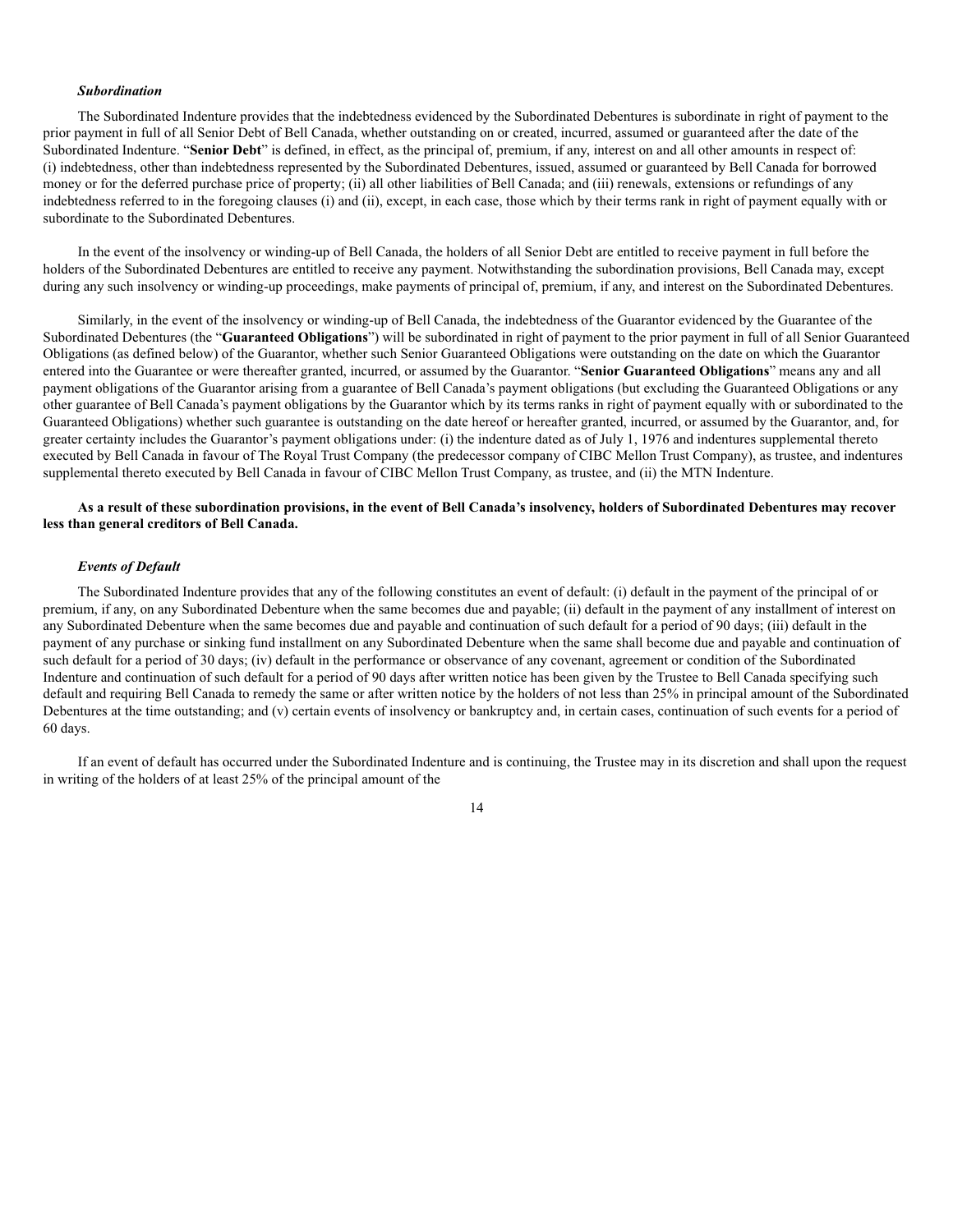Subordinated Debentures issued and outstanding under the Subordinated Indenture, subject to any waiver of default under the Subordinated Indenture, by notice in writing to Bell Canada declare the principal and interest on all Subordinated Debentures then outstanding under the Subordinated Indenture and other money payable thereunder to be due and payable.

#### *Reorganization, Reconstruction, Consolidation and Amalgamation*

The Subordinated Indenture permits the reorganization or reconstruction of Bell Canada or the consolidation, amalgamation or merger of Bell Canada with any other corporation and permits the transfer by Bell Canada of its undertakings and assets as a whole or substantially as a whole to another corporation, provided that: (i) either at the time of or immediately after giving effect to such transaction, no condition or event shall exist as to Bell Canada or such successor or assign which constitutes or would constitute an event of default thereunder; (ii) such successor or assign expressly assumes all of the covenants to be performed by Bell Canada thereunder; and (iii) every such transaction shall be made on such terms and at such times and otherwise in such manner as shall be approved by Bell Canada and by the Trustee as being in no way prejudicial to the interests of the holders of debentures.

## *Modification*

The provisions of the MTN Indenture described in "Description of the Debt Securities — MTN Indenture — Modification" also apply to the Subordinated Debentures.

# *Transfer Agent and Registrar*

The register for the Subordinated Debentures will be kept at the principal office of BNY Trust Company of Canada acting as administrative agent for CIBC Mellon Trust Company, in Montréal, and facilities for registration, exchange and transfer of the Subordinated Debentures will be maintained at its offices in Montréal, Québec and Toronto, Ontario.

## **EARNINGS COVERAGE RATIOS**

The following earnings coverage ratios are calculated for the twelve-month periods ended December 31, 2019 and September 30, 2020 and give effect to the issuance and redemption of all long-term debt since January 1, 2019 and October 1, 2019, respectively, as if these transactions occurred on January 1, 2019 and October 1, 2019, respectively. These earnings coverage ratios do not give effect to the proposed issue of any Debt Securities pursuant to this Prospectus and any Prospectus Supplement, since the aggregate principal amounts and the terms of such securities are not presently known.

After giving effect to the above transactions, BCE's interest on debt requirements amounted to \$1,237 million and \$1,183 million for the twelvemonth periods ended December 31, 2019 and September 30, 2020, respectively. BCE's net earnings attributable to owners of BCE before interest expense and income tax was \$5,456 million and \$4,403 million, for the twelve-month periods ended December 31, 2019 and September 30, 2020, respectively, which is 4.4 times and 3.7 times BCE's interest on debt requirements for such periods. BCE's net earnings attributable to owners of BCE before interest expense, income tax and non-controlling interest were \$5,518 million and \$4,470 million for the twelve-month periods ended December 31, 2019 and September 30, 2020, respectively, which is 4.5 and 3.8 times BCE's interest on debt requirements for such periods.

The earnings coverage ratios set out above do not purport to be indicative of an earnings coverage ratio for any future period.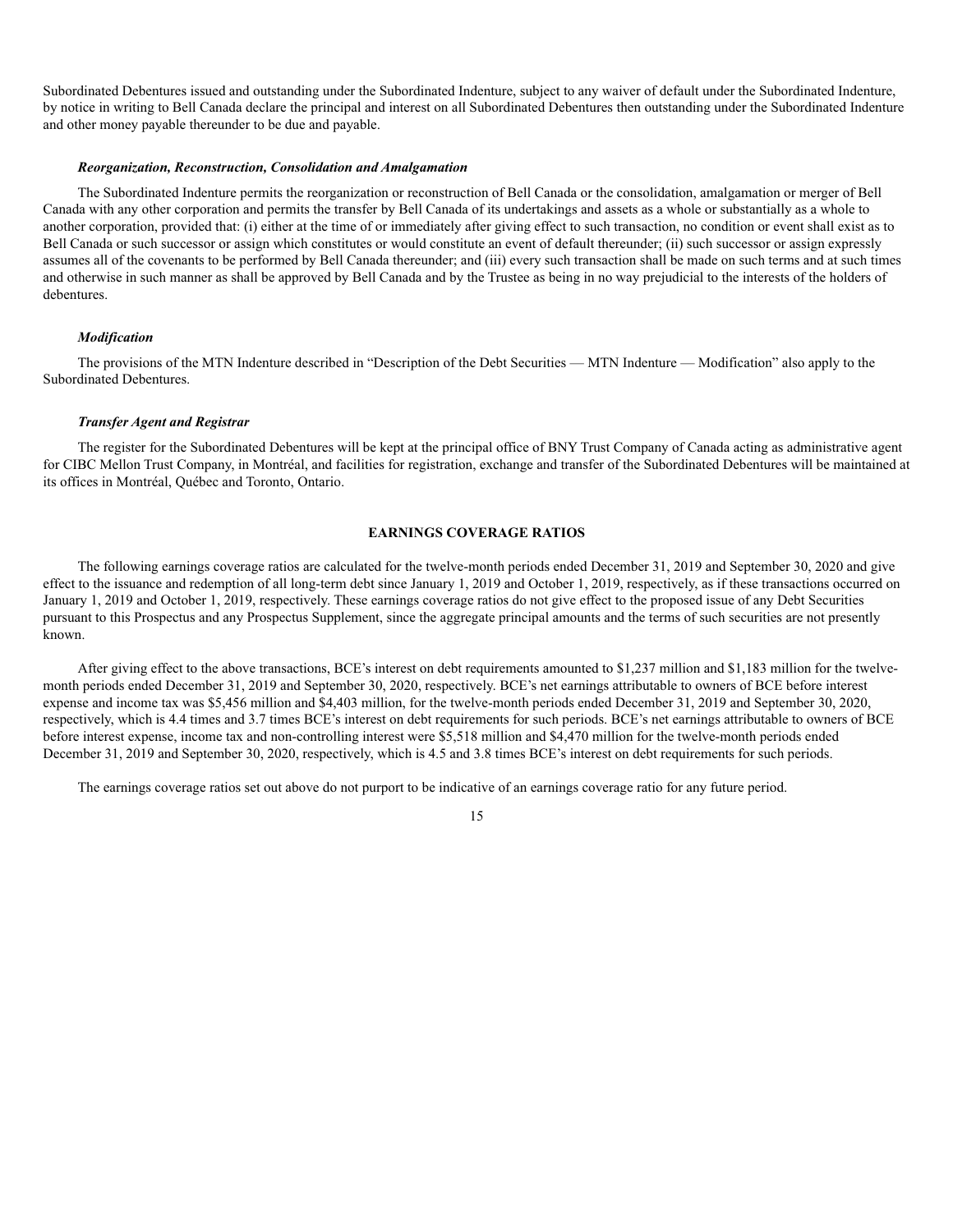# **PLAN OF DISTRIBUTION**

Bell Canada may offer and sell the Debt Securities to or through underwriters or dealers purchasing as principals, and it may also sell the Debt Securities to one or more purchasers directly or through agents. Debt Securities may be sold from time to time in one or more transactions at a fixed price or prices, or at non-fixed prices.

If offered on a non-fixed price basis, the Debt Securities may be offered at prevailing market prices at the time of sale or at prices to be negotiated with purchasers. The prices at which the Debt Securities may be offered may vary as between purchasers and during the period of distribution. Consequently, any dealer's overall compensation will increase or decrease by the amount by which the aggregate price paid for the Debt Securities by the purchasers exceeds or is less than the gross proceeds paid by the dealers, acting as principals, to Bell Canada.

If, in connection with the offering of Debt Securities at a fixed price or prices, the underwriters have made a *bona fide* effort to sell all of the Debt Securities at the initial offering price fixed in the applicable Prospectus Supplement, the public offering price may be decreased and thereafter further changed, from time to time, to an amount not greater than the initial public offering price fixed in such Prospectus Supplement, in which case the compensation realized by the underwriters will be decreased by the amount that the aggregate price paid by purchasers for the Debt Securities is less than the gross proceeds paid by the underwriters to Bell Canada.

A Prospectus Supplement will identify each underwriter, dealer or agent engaged by Bell Canada, as the case may be, in connection with the offering and sale of a particular series or issue of Debt Securities, and will also set forth the terms of the offering, including the public offering price (or the manner of determination thereof, if offered on a non-fixed price basis), the proceeds to Bell Canada and any compensation payable to the underwriters, dealers or agents.

Under agreements which may be entered into by Bell Canada, underwriters, dealers and agents who participate in the distribution of the Debt Securities may be entitled to indemnification by Bell Canada against certain liabilities, including liabilities arising out of any misrepresentation in this Prospectus and the documents incorporated by reference herein, other than liabilities arising out of any misrepresentation made by underwriters, dealers or agents who participate in the offering of the Debt Securities.

Each series or issue of Debt Securities will be a new issue of securities with no established trading market. In accordance with rules and policy statements of certain Canadian securities regulators, the underwriters, dealers or agents, as the case may be, may not, throughout the period of distribution of a series of Debt Securities, bid for or purchase such series of Debt Securities. The foregoing restriction is subject to exceptions, on the condition that the bid or purchase is not engaged in for the purpose of creating actual or apparent active trading in, or raising prices of, such series of Debt Securities. These exceptions include a bid or purchase permitted under the Universal Market Integrity Rules of the Investment Industry Regulatory Organization of Canada relating to market stabilization and passive market-making activities and a bid or purchase made for and on behalf of a customer where the order was not solicited during the period of distribution. Subject to the foregoing and applicable laws, in connection with the offering, and subject to the first exception mentioned above, the underwriters, dealers or agents, as the case may be, may engage in over-allotment and stabilizing transactions and purchases to cover short positions created by the underwriters, dealers or agents, as the case may be, in connection with the offering. Stabilizing transactions consist of certain bids or purchases for the purpose of preventing or retarding a decline in the market price of a particular series of Debt Securities and short positions created by the underwriters, dealers or agents, as the case may be, involving the sale by the underwriters, dealers or agents, as the case may be, of a greater number of Debt Securities of such series than may be offered by Bell Canada in the offering. These activities may stabilize, maintain or otherwise affect the market price of the Debt Securities, which may be higher than the price that might otherwise prevail in the open market; these activities, if commenced, may be discontinued at any time. These transactions may be effected in the over-the-counter market or otherwise.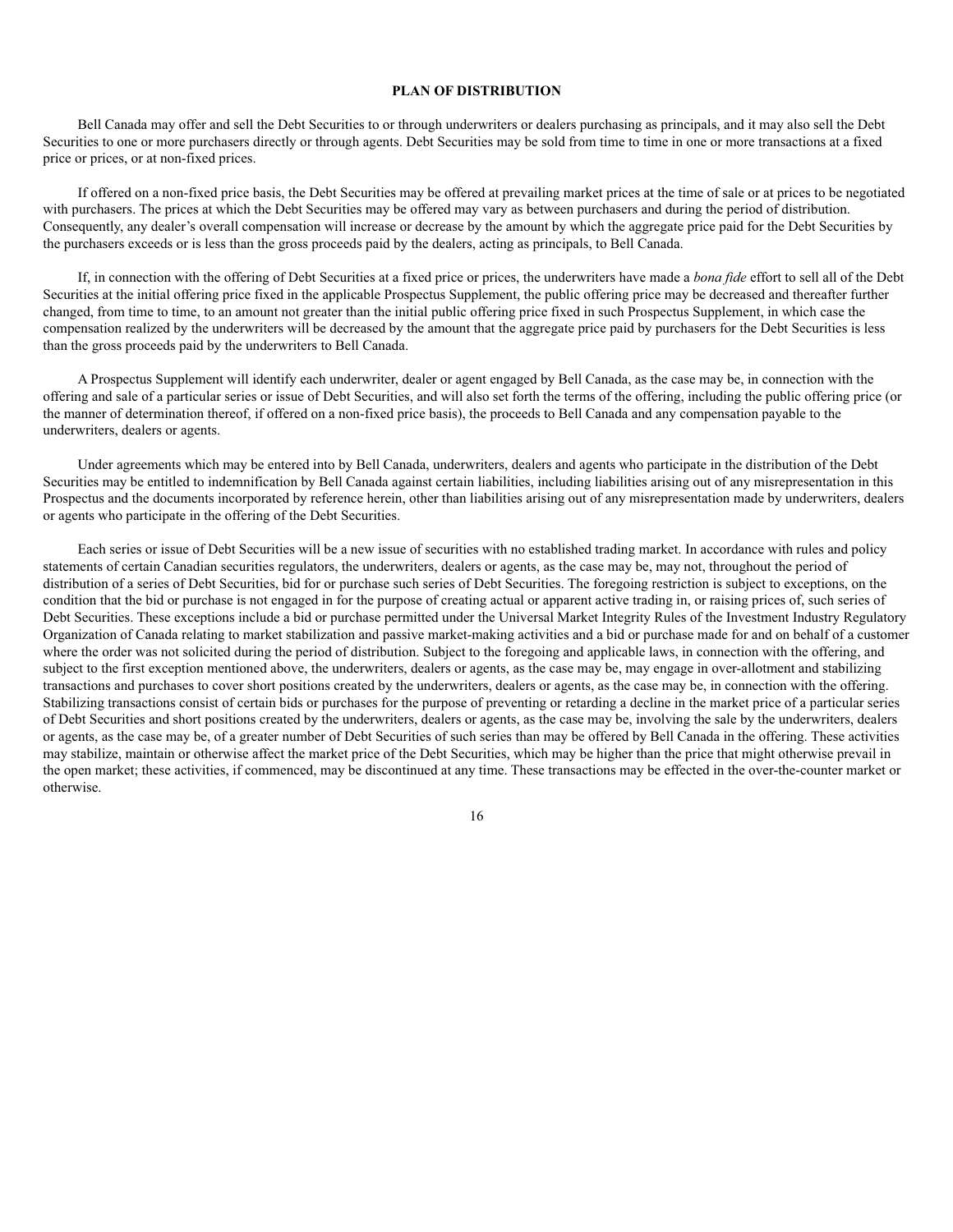Any underwriters, dealers or agents to or through whom Debt Securities are sold by Bell Canada for public offering and sale may make a market in the Debt Securities, but such underwriters, dealers or agents will not be obligated to do so and may discontinue any market making at any time without notice. No assurance can be given that a trading market in the Debt Securities of any series or issue will develop or as to the liquidity of any trading market for the Debt Securities.

#### **RISK FACTORS**

An investment in the Debt Securities involves risks. Prospective investors in the Debt Securities should carefully consider the information contained in, or incorporated by reference in, this Prospectus, including, without limitation, the risk factors disclosed in section 9 entitled "Business risks" of the BCE 2019 Annual MD&A included on pages 93 to 99 of the BCE 2019 Annual Report, as well as in the other sections of the BCE 2019 Annual MD&A referred to therein, as updated in section 6 of the BCE 2020 First Quarter MD&A entitled "Business risks", on pages 27 to 29 of the BCE 2020 First Quarter Shareholder Report, in section 7 of the BCE 2020 Second Quarter MD&A entitled "Business risks", on pages 32 to 35 of the BCE Second Quarter Shareholder Report, and section 7 of the BCE 2020 Third Quarter MD&A entitled "Business risks", on pages 32 to 34 of the BCE 2020 Third Quarter Shareholder Report, as such disclosure shall be updated from time to time in BCE's and Bell Canada's continuous disclosure documents incorporated by reference herein, and the risk factors described below.

#### *Debt Securities Denominated or Payable in Foreign Currencies*

Debt Securities denominated or payable in foreign currencies may entail significant risks, and the extent and nature of such risks change continuously. These risks include, without limitation, the possibility of significant fluctuations in the foreign currency market, the imposition or modification of foreign exchange controls and potential illiquidity in the secondary market. These risks will vary depending upon the currency or currencies involved. Prospective purchasers should consult their own financial and legal advisors as to the risks entailed in an investment in Debt Securities denominated in currencies other than Canadian dollars. Such Debt Securities are not an appropriate investment for investors who are unsophisticated with respect to foreign currency transactions.

## *Limited Market*

**There is currently no market through which the Debt Securities may be sold and purchasers may not be able to resell the Debt Securities issued hereunder. This may affect the pricing of the Debt Securities in the secondary market, the transparency and availability of trading prices, the liquidity of the securities, and the extent of issuer regulation. Also, it cannot be assured that a secondary market for trading in the Debt Securities will develop or that any secondary market which does develop will continue.**

#### *Unsecured Debt Securities, Additional Indebtedness and Structural Subordination*

Although the Debt Securities and the Guarantee may not necessarily be subordinated to any other indebtedness, they are not secured. Furthermore, although Bell Canada's and BCE's various debt instruments restrict the incurrence of secured indebtedness, such indebtedness may, subject to certain conditions, be incurred. In addition, Bell Canada's and BCE's subsidiaries may incur indebtedness. Although BCE is the Guarantor of the Debt Securities that may be issued from time to time hereunder, it is not subject to the limitation on liens and other covenants under the Indentures. Consequently, BCE may, subject to the limitations and covenants under its own debt instruments, incur substantial additional indebtedness, which could make it more difficult for BCE to fulfill its Guarantee obligations with respect to the Debt Securities. The Debt Securities will be effectively subordinated to the creditors of Bell Canada's subsidiaries and the Guarantee will be effectively subordinated to the creditors of BCE's subsidiaries, in that the right of Bell Canada or BCE, as the case may be, to participate as a shareholder in the distribution of the assets of any subsidiary upon any such distribution would be subject to the prior claims of the creditors of such subsidiary.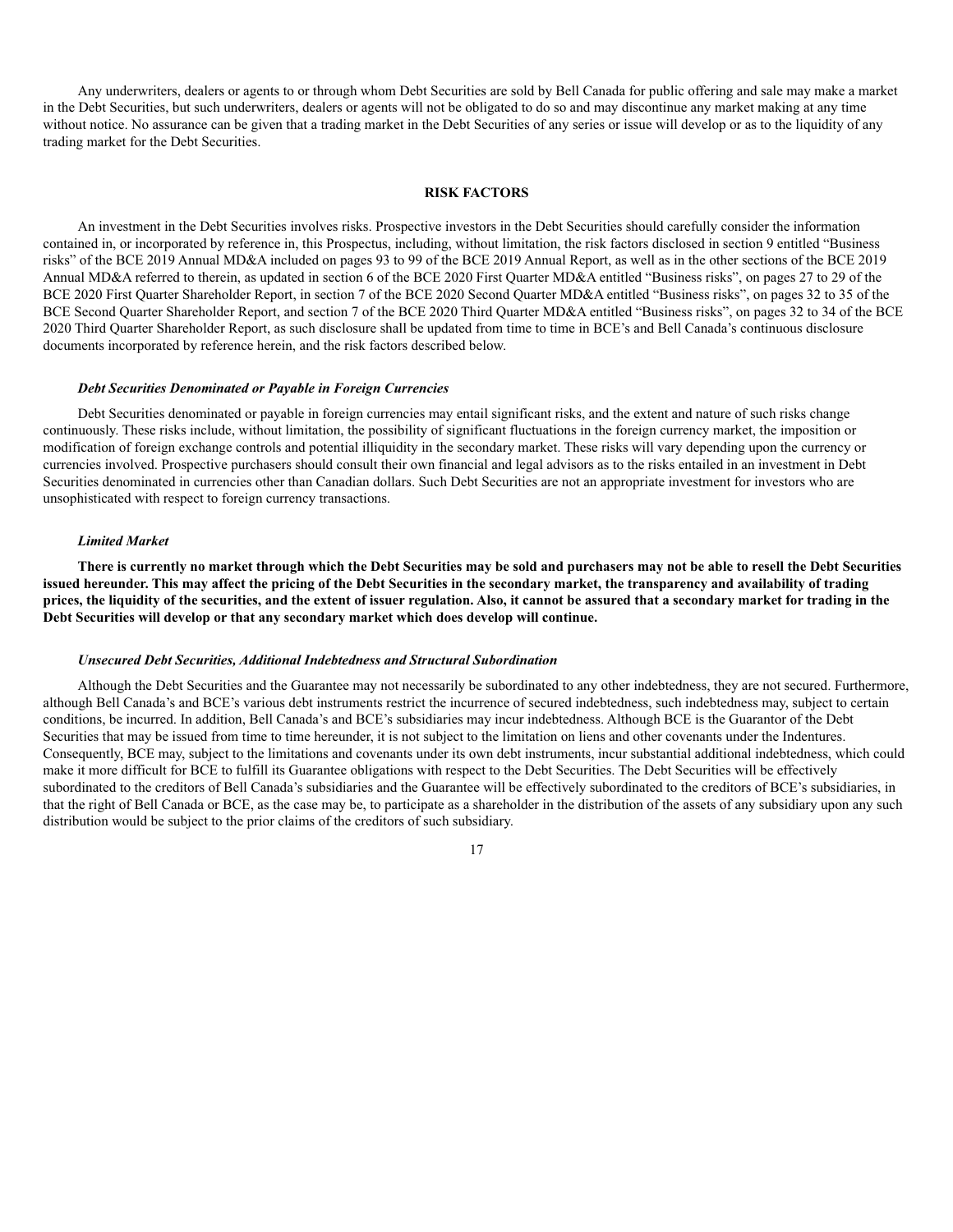## *Credit Ratings*

There is no assurance that the credit rating, if any, assigned to Debt Securities issued hereunder will remain in effect for any given period of time or that any rating will not be revised or withdrawn entirely by the relevant rating agency in the future if in its judgment circumstances so warrant. A revision or withdrawal of such rating may have an adverse effect on the market value of the Debt Securities.

## **TAXATION**

The applicable Prospectus Supplement will describe the material Canadian and, if applicable, United States federal income tax consequences to an initial investor acquiring Debt Securities, including whether payments of principal, premium, if any, and interest in respect of the Debt Securities will be subject to Canadian non-resident withholding tax and any United States Federal income tax consequences relating to Debt Securities payable in a currency other than U.S. dollars, Debt Securities that are subject to early redemption or other special terms.

## **LEGAL MATTERS**

Unless otherwise specified in the Prospectus Supplement relating to a particular offering of Debt Securities, certain legal matters relating to the issuance of the Debt Securities will be passed upon by Stikeman Elliott LLP and Sullivan & Cromwell LLP on behalf of the Corporation.

## **EXPERTS**

Deloitte LLP, the external auditor of BCE, reported on BCE's audited consolidated financial statements for each of the two years in the period ended December 31, 2019 and on the effectiveness of BCE's internal control over financial reporting as of December 31, 2019, which reports are incorporated by reference herein. Such financial statements have been so incorporated in reliance upon the reports of such firm given upon their authority as experts in accounting and auditing. Deloitte LLP is independent of BCE within the meaning of the Code of Ethics of the *Ordre des comptables professionnels agréés du Québec* and within the meaning of the U.S. *Securities Act* of 1933, as amended, and the applicable rules and regulations thereunder adopted by the SEC and the Public Company Accounting Oversight Board (United States).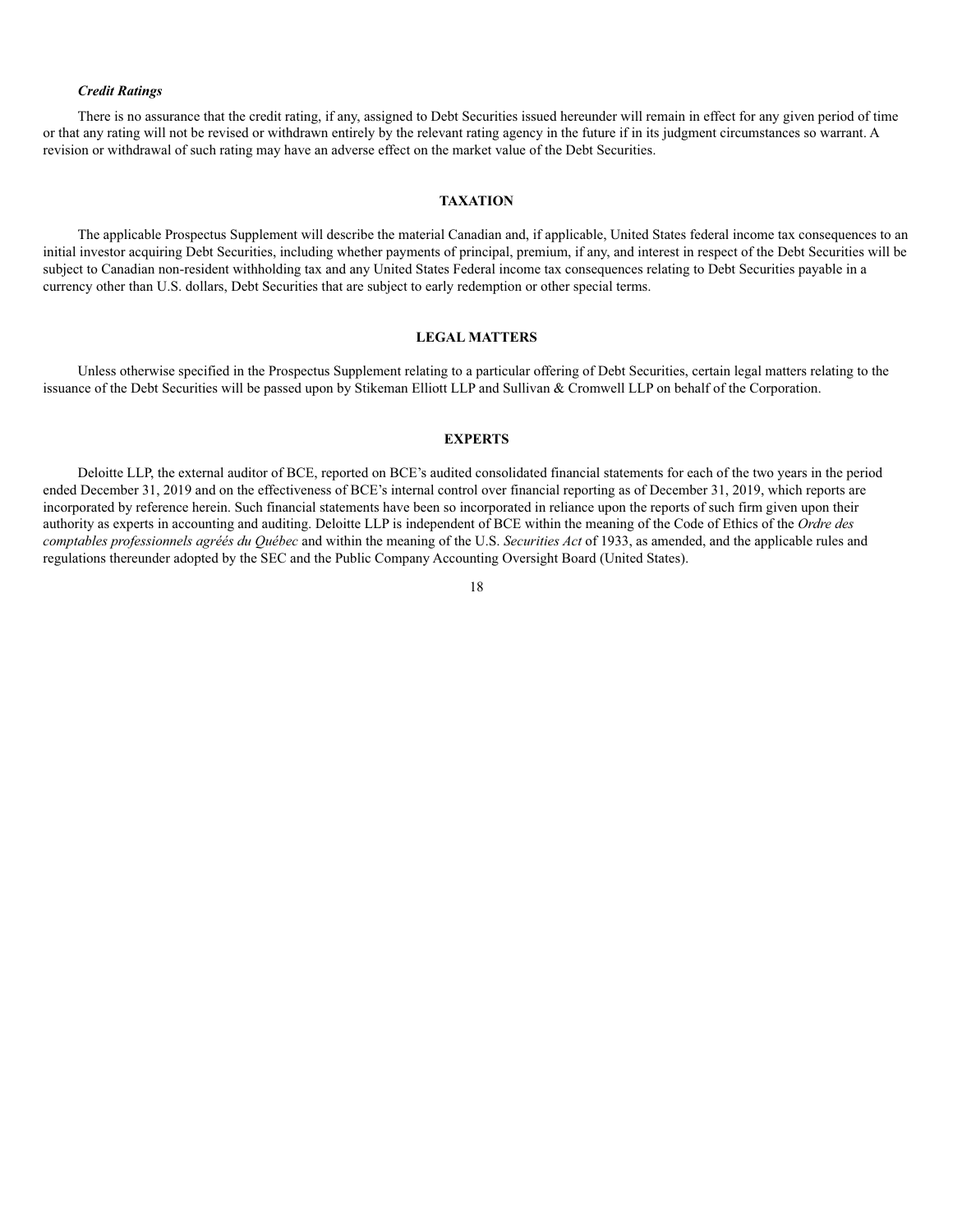## **ENFORCEABILITY OF CIVIL LIABILITIES UNDER THE U.S. FEDERAL SECURITIES LAWS**

BCE and Bell Canada are Canadian companies and are governed by the laws of Canada. A substantial portion of their assets is located outside the United States and some or all of the directors and officers and some or all of the experts named in this Prospectus are residents of Canada. As a result, it may be difficult for investors to effect service within the United States upon BCE or Bell Canada and those directors, officers and experts, or to realize in the United States upon judgments of courts of the United States predicated upon civil liability of BCE or Bell Canada and such directors, officers or experts under the United States federal securities laws. BCE and Bell Canada have been advised by external counsel that there is doubt as to the enforceability in a Canadian court in original actions, or in actions to enforce judgments of United States courts, of civil liabilities predicated upon United States federal securities laws.

# **DOCUMENTS FILED AS PART OF THE REGISTRATION STATEMENT**

The following documents have been filed with the SEC as part of the Registration Statement of which this Prospectus is a part: (i) the documents listed in the second paragraph under "Documents Incorporated by Reference"; (ii) the consent of Deloitte LLP, independent registered public accounting firm; (iii) powers of attorney from directors and officers of BCE and Bell Canada; (iv) the MTN Indenture; (v) the Subordinated Indenture; (vi) the U.S. Indenture; and (vii) the Form T-1 of The Bank of New York Mellon.